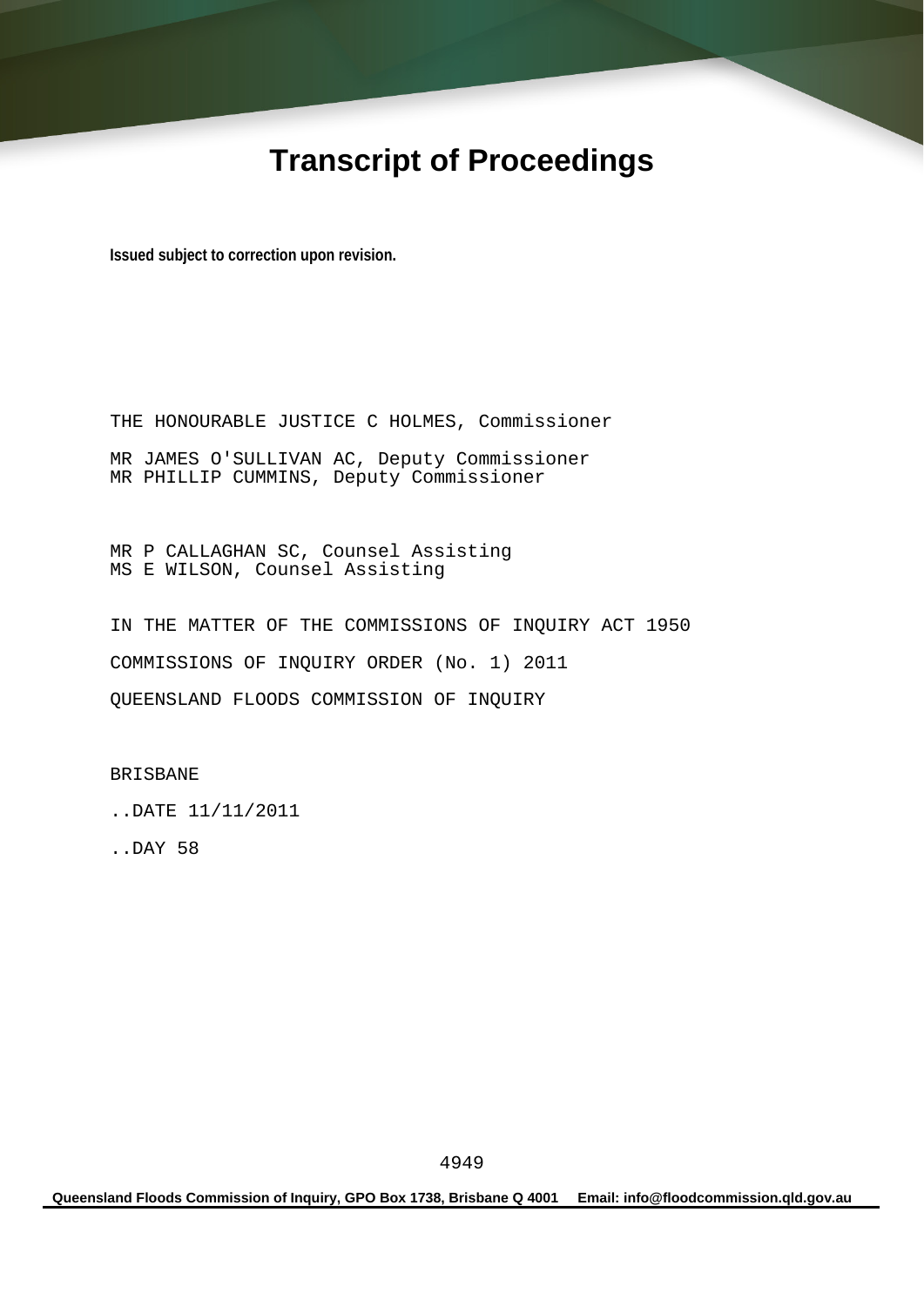THE COMMISSION RESUMED AT 10.01 A.M.

COMMISSIONER: Just before we get started, I don't, for a number of reasons I won't bore you with, subscribe to the notion of Court imposed silence at 11 o'clock, but what I will do is take an early break at 5 to 11 so that everybody is free to follow their own preference in the matter.

MS WILSON: Thank you, Madam Commissioner. Do you wish to take appearances this morning? There seems to be some more people at the Bar table.

COMMISSIONER: There's Mr Ure? Anybody else? Mr Ure, who are you for today?

MR URE: The local Government Association of Queensland.

COMMISSIONER: I think that's it. Thank you, Ms Wilson?

MS WILSON: Madam Commissioner, before I call the first witness for today, I will tender a report of the "Advice on the Flood Risk Management For Land Use Planning Within the Floodplains" by Mr Drew Bewsher.

COMMISSIONER: That will be Exhibit 961.

ADMITTED AND MARKED "EXHIBIT 961"

MS WILSON: And I call Steve Reynolds.

STEPHEN ROBERT REYNOLDS, SWORN AND EXAMINED:

MS WILSON: Can you tell us your full name, please?-- Stephen Robert Reynolds.

And you're a director of Humphrey Reynolds & Perkins Planning Consultants?-- That's correct.

You're a qualified town planner?-- Yes.

And your fields of special competence are statutory town planning, strategic planning and environmental planning?-- Correct.

You've prepared a report for the Queensland Floods Commission of Inquiry?-- Yes.

**10** 

**20** 

**1**

**40**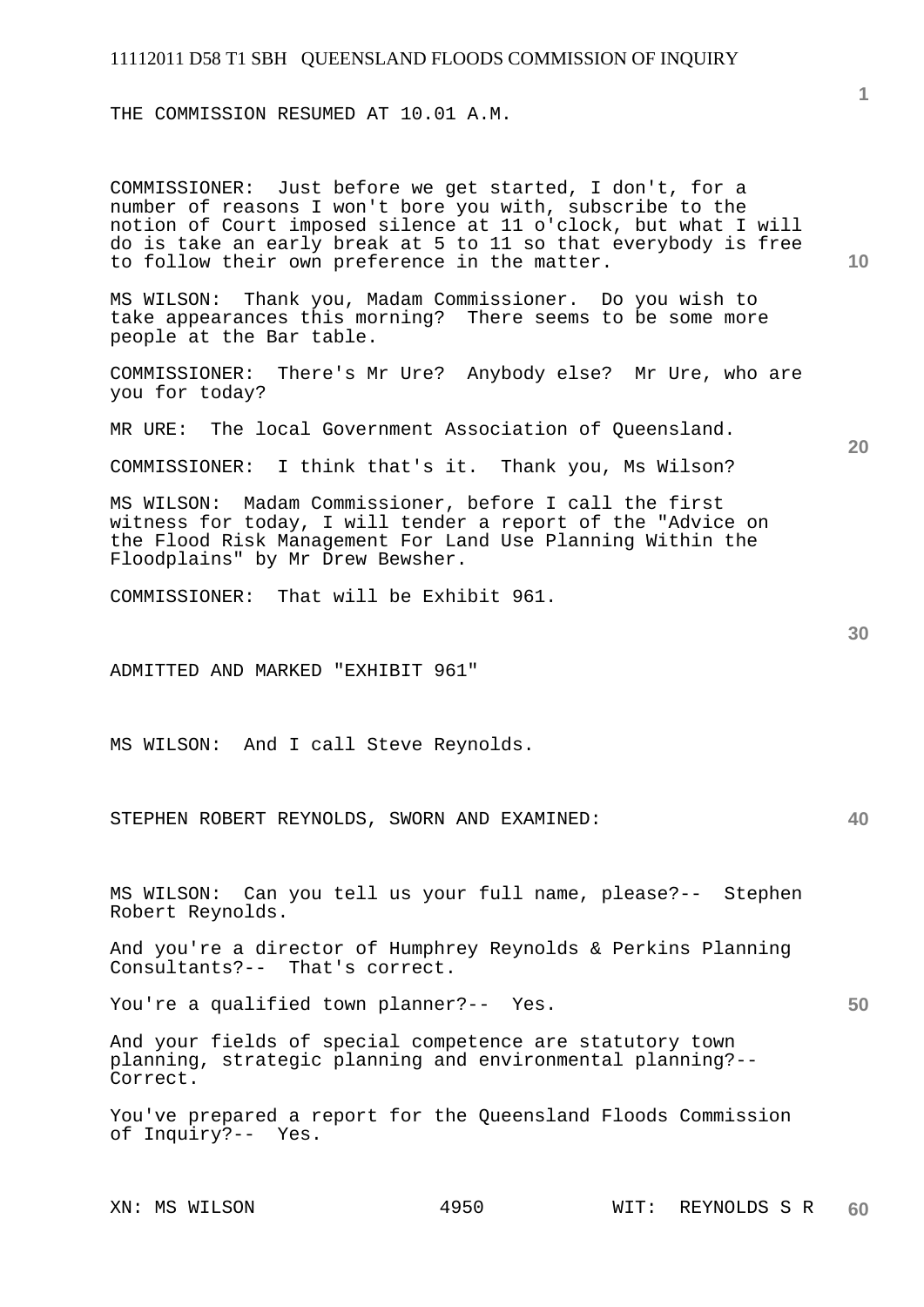Can you have a look at this document?-- Yes.

Now, you provided that report to the Commission on the 28th of October 2011 but you've since amended it only to correct some paragraph numbering; is that the case?-- That is correct.

Madam Commissioner, I tender that report.

COMMISSIONER: Exhibit 962.

ADMITTED AND MARKED "EXHIBIT 962"

MS WILSON: And you also have prepared an addendum to that report. Can I show you this document, please? That's your addendum?-- That's correct.

Madam Commissioner, I tender that document.

COMMISSIONER: Exhibit 963.

ADMITTED AND MARKED "EXHIBIT 963"

MS WILSON: And the Commission has also asked you to provide some advice on the use of building controls?-- Yes.

And you provided a report to the Commission which is titled, "Building Controls in Flood Hazard Areas"?-- Yes, I did.

Can you have a look at that document, please? And is that the third report that you've provided to the Commission, in effect?-- Yes, it is.

Madam Commissioner, I tender that document.

COMMISSIONER: Exhibit 964.

ADMITTED AND MARKED "EXHIBIT 964"

MS WILSON: If we can go to your first report, which is titled, "Flood Mapping in Queensland Planning Schemes"?-- Yes.

And if we can go to part 6 of your report, which commences on page 21? And-----?-- Yes, I have that.

-----this section deals with the assessment of flood mapping

XN: MS WILSON 4951 WIT: REYNOLDS S R **60** 

**30** 

**50** 

**40** 

**1**

**10**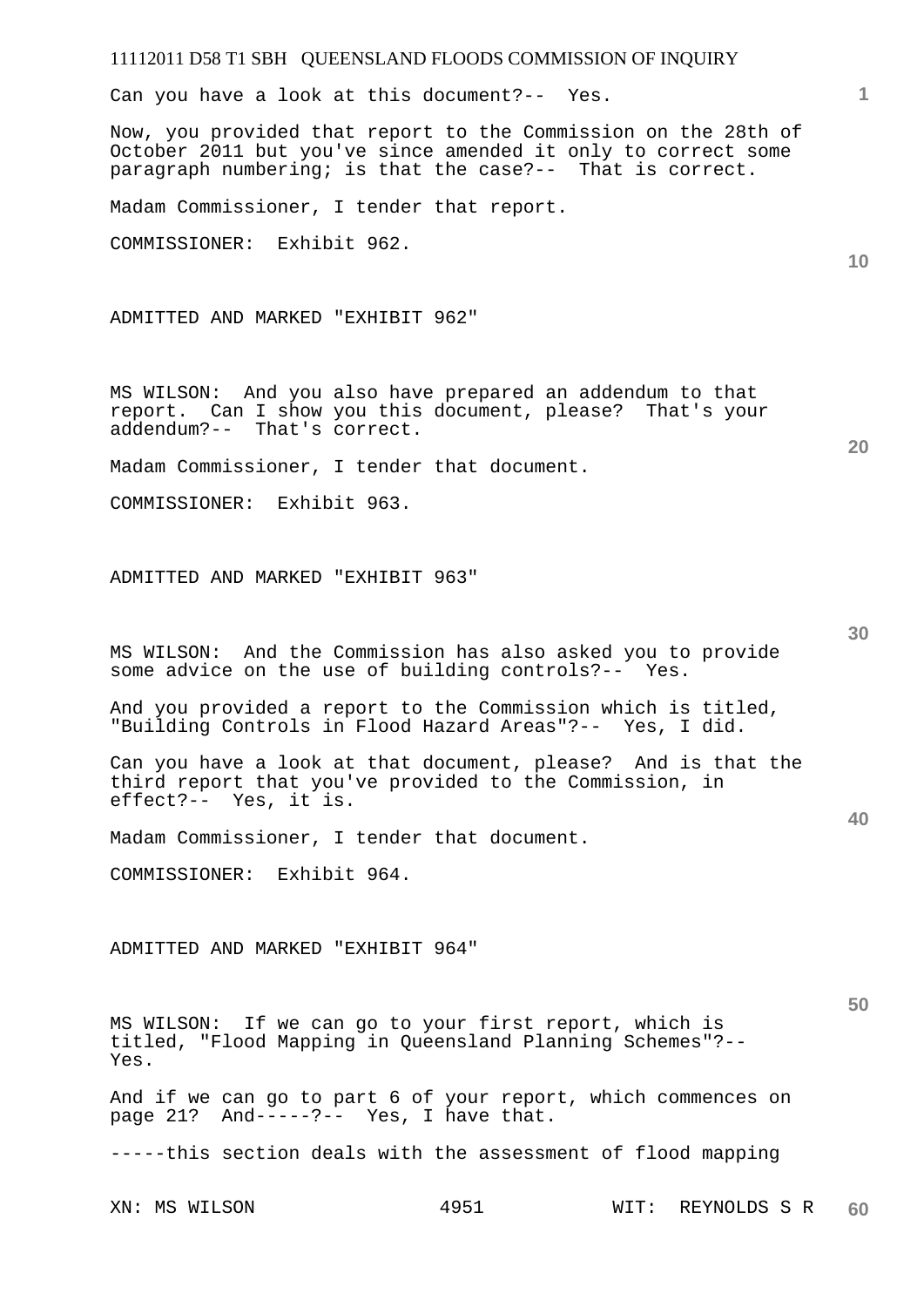methods?-- Yes.

And we can see at 6.2, you deal with DFE mapping. That's defined flood event mapping?-- Yes.

And the 1 per cent AEP?-- Yes.

If I can take you to paragraph 62?-- Yes.

**10**  Your view is that, "The threshold of 1 per cent AEP has proven mostly practical and robust DFE. There is no practical reason to move away from it, although there may be some reason to reconsider it as a minimum."?-- That's correct.

Can you provide further detail as to that view?-- Yes. The 1 per cent - what I explain in the earlier paragraph 61 is that in a planning system, there's a necessity to adopt a threshold or a line to enable the triggering of provisions in the planning system, and that means that a line that is chosen needs to be the most practical in most of the circumstances, and it's proven, it seems to me, that - throughout Australia, at least - it's been accepted by governments that the 1 per cent AEP is appropriate for that purpose. There hasn't been any document that I've read that suggests that there is something wholly wrong with adopting the 1 per cent AEP for some planning purposes. What I have read - sorry, and therefore in the absence of any striking problem, I don't see any particular reason to move away from it as one of the candidate lines of planning control, but what I have read is that there is a benefit in adopting additional lines for planning and management, which I've dealt with elsewhere in the report.

You just referred to the term "one of the candidate lines"?-- Yes.

So, that is one of the potential possibilities of lines of control; is that what you mean when you say candidate lines?-- I think - I think I'd probably put it higher than that. I think it is one of the lines that is appropriate for adoption for planning control.

At paragraph 64 you refer to the view that it is not necessary to smooth out AEP lines or to provide a buffer to them, and then you go on. Can you explain to me what you mean by not necessary to smooth out AEP lines?-- Yes. Elsewhere in my report I talk about smoothing out lines where there is perhaps a high degree of uncertainty about how those lines were derived; in other words, adopting the approach that the national SCARM report suggests, which is not to overstate the accuracy of lines when that accuracy doesn't, in fact, exist. So, elsewhere in the report I suggest that where a line such as that might exist, it might be appropriate to smooth out those lines, and by that I mean if you can imagine looking at a line of a local river or creek system and it's, in effect, like a very detailed contour line which goes - which has a lot of deviation, what I'm suggesting with the notion of smoothing out is that you draw a straighter line, perhaps at the

**20** 

**40**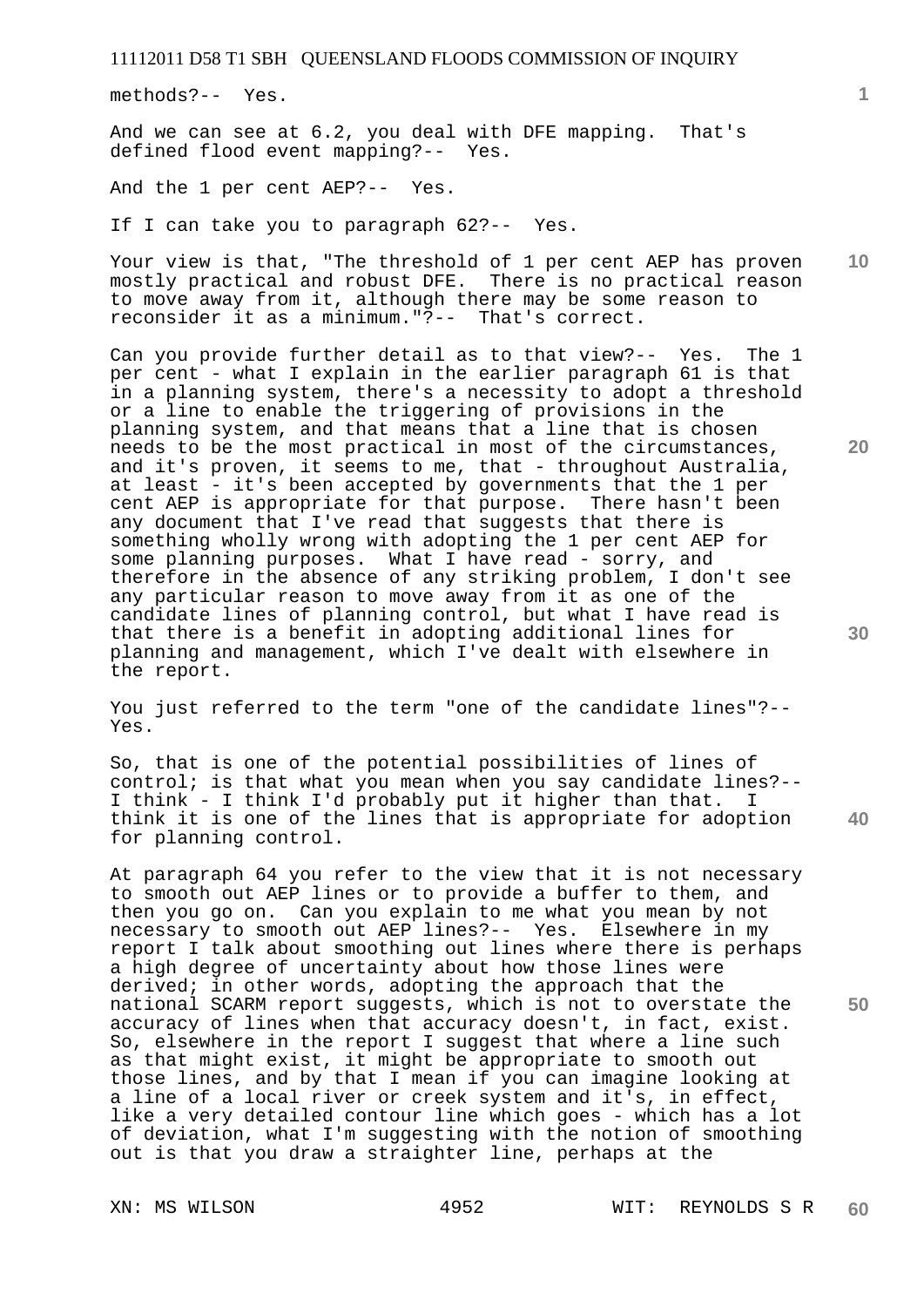furtherest extent of that frequency, for the purpose of triggering some sort of planning control, and what I'm saying here is that because AEP lines are determined through some scientific study, they ought to have a high degree of certainty about them, and if such a line triggers a planning control, then the authority in the components will just retreat to the scientific study anyway, so you may as well just use that line.

**10**  Have you had the opportunity to look at Mr Greg Vann's report, "Planning Aspects of Alternative Approaches to Mapping the Effect of Flood"?-- Yes, I have.

And if I could take you to page 18 of that report? I'm just asking you for comment, if you can?-----

MR FLANAGAN: Commissioner, can I just point out that we seem to have a slightly different report with different paragraph numbers from Mr Reynolds to the one that's coming up on the screen. I think we're around 10 paragraphs out or so.

COMMISSIONER: All right.

MR MacSPORRAN: The substitute report corrects the paragraph numbers. The most recent report corrects the paragraph numbers.

COMMISSIONER: Have you got an instructor?

MS WILSON: Madam Commissioner, as I understand it, the subsequent report corrects the paragraph numbers and we'll provide Mr Flanagan with a copy of the latest report which has the proper paragraph numbers.

COMMISSIONER: Are you going to need a little time with that, Mr Flanagan, because-----

MR FLANAGAN: No, I don't need to cross-examine Mr Reynolds, but I'm taking his report to another witness, so I need the right paragraph numbers. Thank you.

COMMISSIONER: Mmm.

MS WILSON: Mr Reynolds, are you at page 18 of Mr Vann's report?-- Yes, I am.

And I'm just asking you for some comment on the view that is expressed at page 18 and page 19 of this report where he expresses some concern about the use of a 1 per cent annual exceedence probability. Have you read this section previously?-- Yes.

Have you got any view?-- Yes. My understanding is that Mr Van is picking up on the use of the 1 per cent AEP, alternatively Q100, by itself. That's my recollection of the way his report is set out. He's going through each individual alternative, and this particular section, 4.1, is looking at Q100 as the sole line, if you like, and I agree with that. I

**20** 

**1**

**40**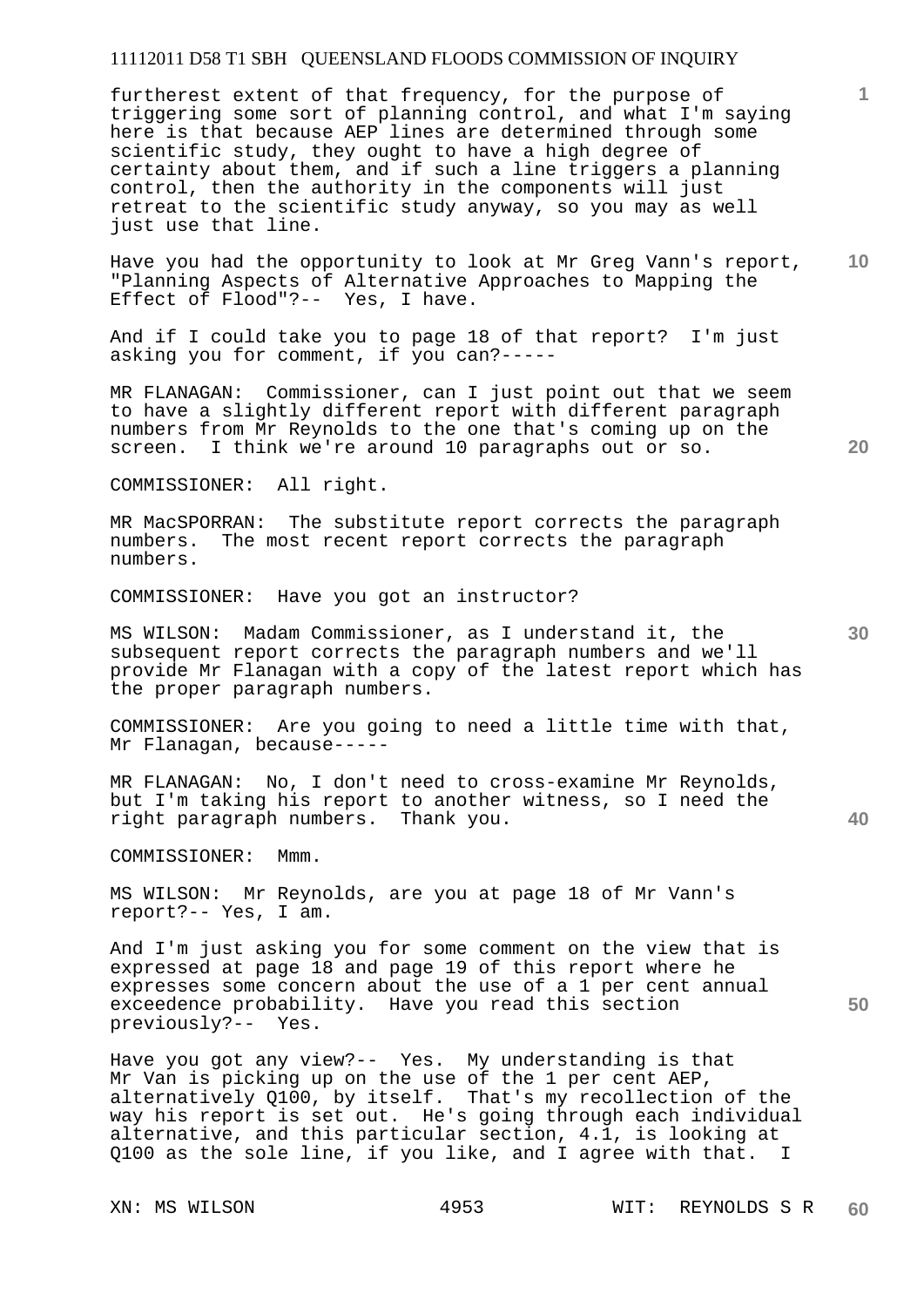agree that it is problematic to rely only on the Q100 as a single line. I would agree with him about that. What I say is that the Q100 is legitimate together with other lines, and I believe that Mr Vann reached a similar conclusion.

So, Q100 is appropriate when there is more information available on the map; is that the case?-- Correct.

And that includes the probable maximum flood, and in your report you talk about two other lines?-- Correct.

Okay. We'll come to that in a moment?-- Sure.

If we can go back to your - oh, Madam Commissioner, I will tender that report.

COMMISSIONER: Is that Mr Vann's report?

COMMISSIONER: Exhibit 965.

ADMITTED AND MARKED "EXHIBIT 965"

MS WILSON: It is 10 November 2011, Town Planning Report, "Planning Aspects of Alternative Approaches to Mapping the Effect of Flood". If we can go back to your report, Mr Reynolds?-- Okay.

And the defined flood event mapping other than the AEP, you have set out your assessment of flooding - mapping these flood  $events---?--$  Yes.

-----from paragraph 65 to 70?-- Yes.

If I can just take you to paragraph 67? "An AEP less than 1 per cent for planning regulation purposes is far less likely to be justified and ought to be contemplated only in exceptional circumstances where there is an overriding public interest to do so." Could you just give me some assistance about what you had in mind about what an overriding public interest to do so may be?-- Yes, yes.

I also, like Mr Vann, in this section - I'm going through each alternative, but I would acknowledge that my thought processes were dealing at the same time with contemplating these lines by themselves as well as contemplating these lines with others, and this paragraph 67 is talking about where a lower DFE would be adopted by itself for planning control; for example, a Q20 or a Q50, and that's it, and there's no other line.

So, in terms of particularising the overriding public interest, you can't provide us with a list, so to speak?-- No. No, I can't frankly think of such a reason, but it's possible such a reason might exist, and if it does, it would

**30** 

**40** 

**50** 

**20** 

**10**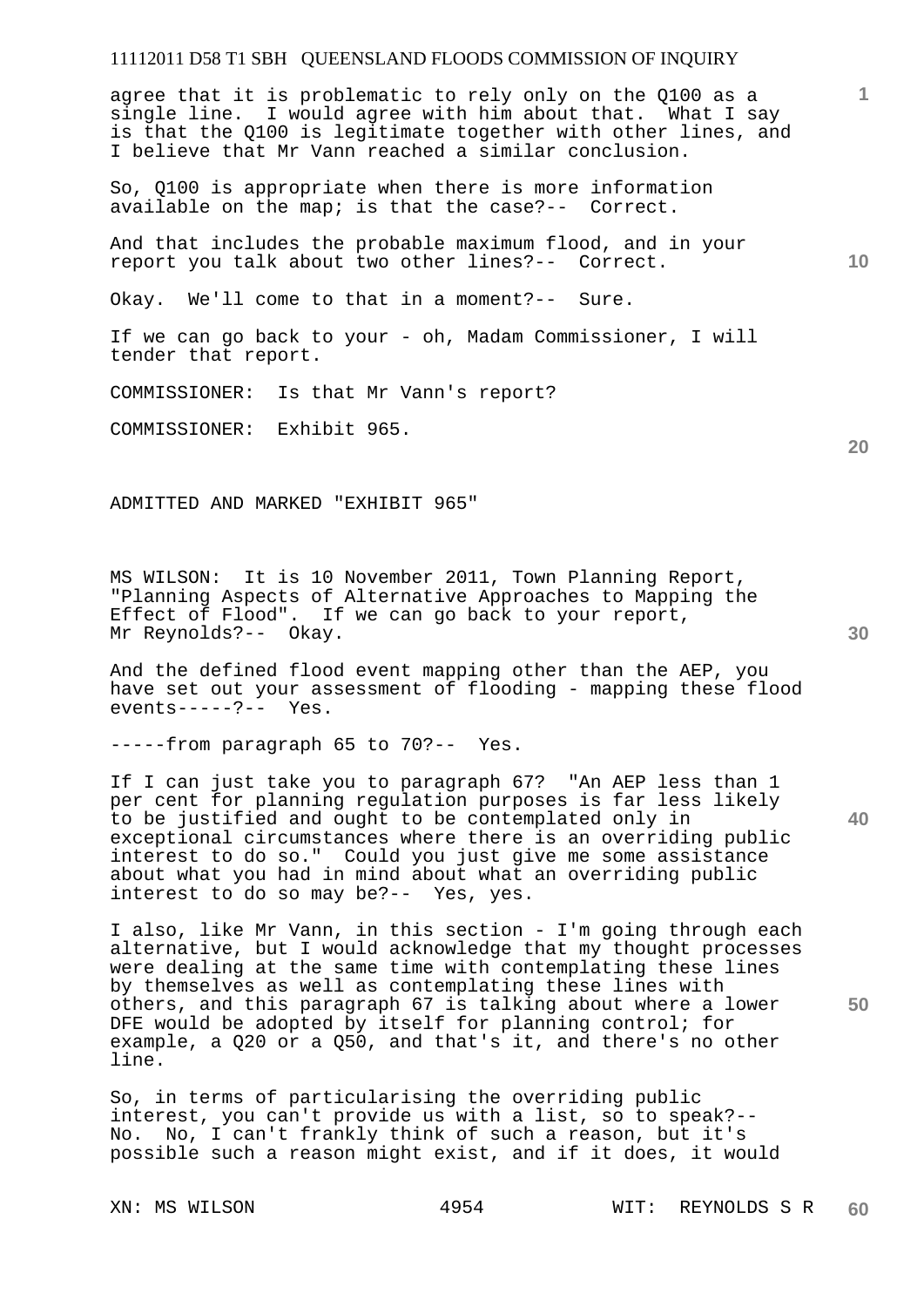need to be some sort of overriding reason in the public interest, because the implication, of course, of adopting a single line, which is a line less than the Q100, is that it's a much more focused and lesser area of planning control for flood events. So, it's not recommended. I guess I'm just contemplating - I guess I'm accepting there might be a special circumstance, but I can't think of what it is.

Can we then go on to paragraph 68, and that's set out. We can all see what it says. Can you just expand on this paragraph or what you are meaning in this paragraph?-- Paragraph 68?

Yes?-- So, that flows on from the conversation a moment ago where it may be appropriate to use a 050 or a 020 with 2 per cent, 5 per cent, as well as a Q100 1 per cent, so - as I said here - I think I use the term - fine-tune the planning control. So, where I get to is that in the absence of hazard mapping, which is not available in many locations, there may be the availability of different AEPs and, as a substitute where I get to later, as I say, is a substitute for using hazard mapping for fine-tuning the planning control within Q100 - I'm suggesting it might be acceptable to use Q20 or Q50 because that information might be more readily available.

And at paragraph 69 you go on to say that, "It is recommended to provide additional AEP lines for information only, not as a defined flood event.", and if you can just go on to provide a further explanation of the use of those additional AEP lines?-- Yes. What I'm getting at there is that - and it comes together in that recommendation towards the end - what I'm getting at is that it's appropriate to consider these lines - consider whether these lines are triggering some sort of a planning control as opposed to being provided for information only. Now, that function for information only can be useful in two ways: it can be useful for development assessment because the local authority and the proponents simply have more information to be able to consider, but, of course, it can be very useful for the community in terms of setting community expectations or allowing the community to understand the dynamics of a situation. So, what I'm saying is that whilst you might choose, say, the Q100 and the Q50 just to select two lines - for the purpose of identifying certain planning controls within the planning scheme, you might also choose to put in the Q20 or the Q2 as an information map. You might also put in some sort of depth map, I suggest, for information purposes. So, I don't see anything wrong with providing more information about flood systems. What we need to be careful about in the planning system is how many lines are used to actually trigger mechanisms under the planning system.

And how many lines do you suggest is appropriate?-- I suggest, in effect, three.

And what are those lines?-- In the middle, the 1 per cent AEP; inside that, the hazard line between low and high hazard within that AEP, the 1 per cent; and outside the 1 per cent AEP, the PMF.

**10** 

**1**

**20** 



**30** 

**40**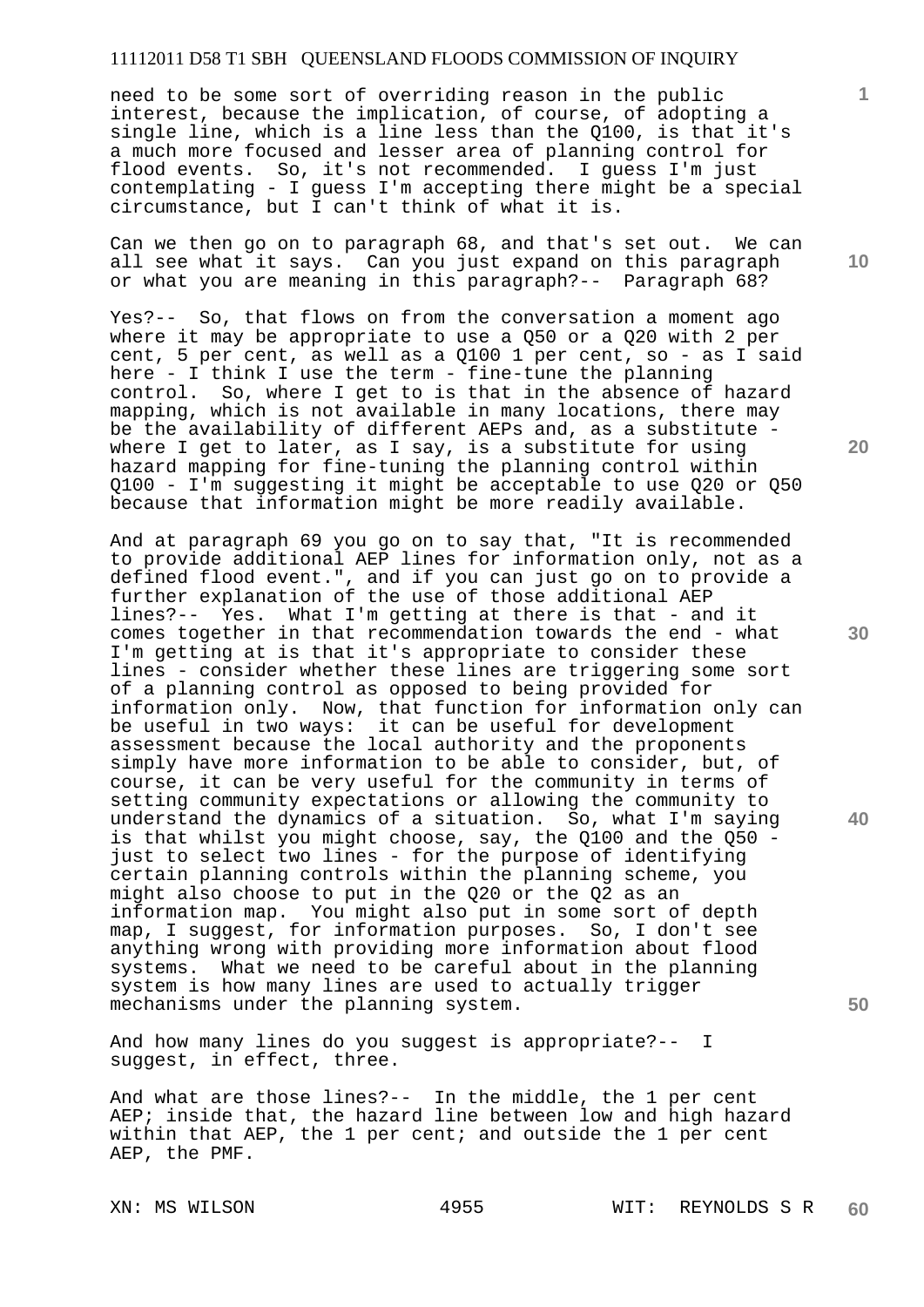And how would those three lines be used in a planning scheme? How would you see those three lines used in a planning scheme?-- It would be a sliding scale of control, and that control could derive from the effect upon use rights in terms of levels of assessment, what type of application you need to make, but they could also trigger requirements under codes about how development ought to proceed. So, for example, within the high hazard area, there may be very stringent controls on all of them. Certain development - most development may be strongly discouraged within the high hazard area. Between that high hazard area and the 1 per cent AEP what I call the flood fringe, but others call other things may call it other things - it may be that certain types of development are acceptable, but that development ought to only occur with certain conditions, and then between the 1 per cent AEP and the PMF, some local governments may chose to effect development in no way. They may choose to provide that line purely for information only. Other local authorities may choose to trigger development within that area, to set floor heights, for example, for emergency services and for major public facilities, they may use that area as a trigger for setting the flood immunity of certain roads and road hierarchy - the higher level roads for evacuation, they may use that area between the 1 per cent and the PMF as some sort of a trigger within an operational works code for filling, for example.

The use of a PMF in a planning scheme, is that for information only, or does it have more value in the planning scheme than that?-- I think it is up to the local government to decide. I think it can be either, but I think whether it is for information only or whether it is used to trigger some sort of planning control, I think it should be in the planning scheme.

Can we now go to paragraph 81 of your statement - of your report?-- I'm sorry?

Paragraph 81 - or 6.6, which is contained in paragraph 25?-- Yes, I have that.

In this part of your report, you discuss the QRA interim flood planning maps?-- Yes.

You particularly mention the utility for low growth councils?-- Yes.

Are you referring to the QRA's use - the QRA maps being used in urban or rural areas?-- I hadn't, in my mind, when I wrote this, drawn a distinction about that. I would have been thinking of whole local government areas where they may have little information otherwise.

Sorry, I didn't quite catch that?-- I would have been thinking of whole local government areas where they would have little information available other than these maps.

Have you got any view about the use of these maps in urban

XN: MS WILSON 4956 WIT: REYNOLDS S R **60** 

**10** 

**1**

**20** 

**30** 

**40**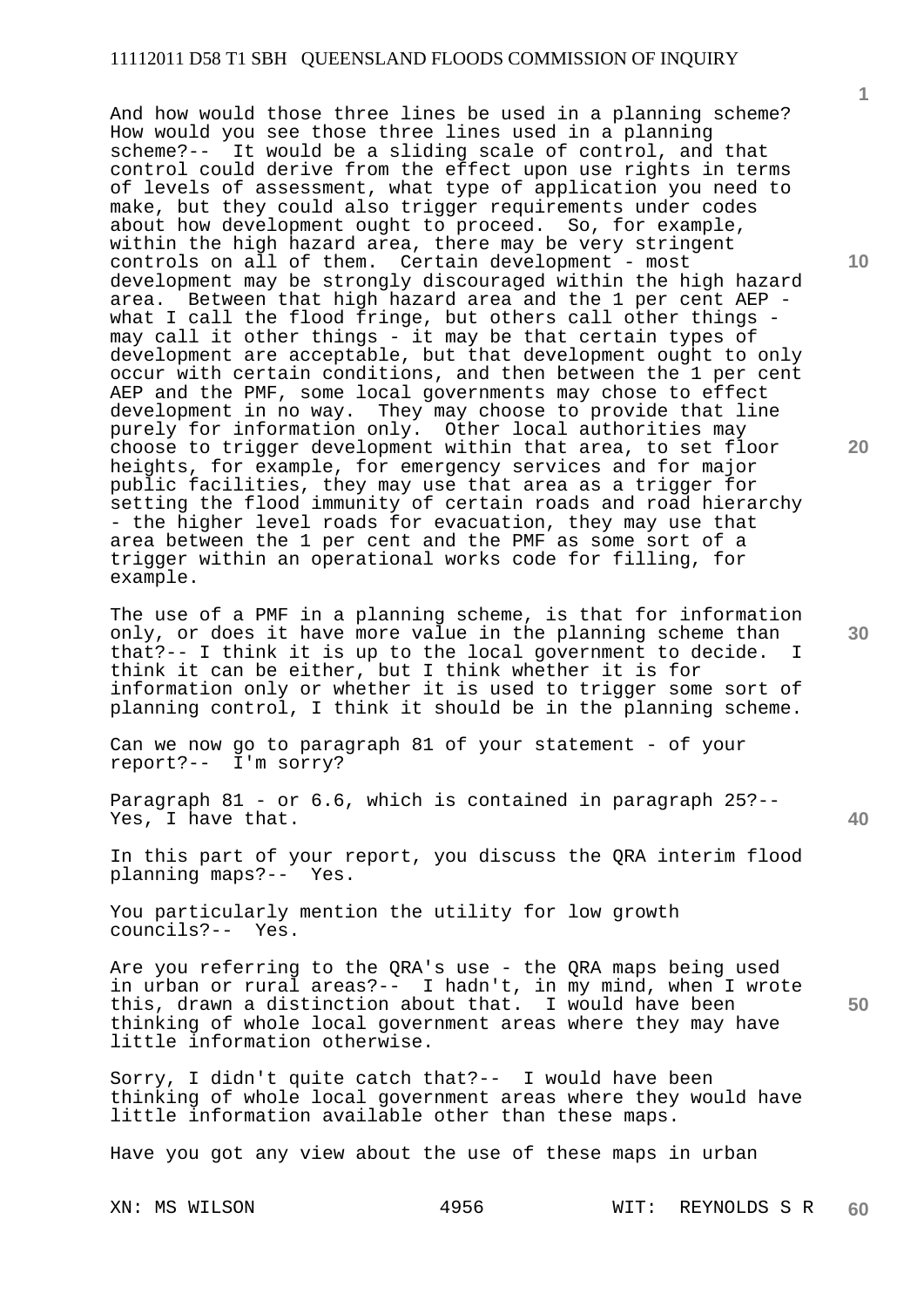areas?-- Yes, yes, I do. At the time - at the time I wrote this, I hadn't had the opportunity to interrogate the QRA mapping in any significant detail. What I had done is I'd referred to the process that the Government had outlined they were undertaking in preparing these maps, and I understood that they were strongly related to aerial photography and then adjusted in certain ways. I thought that was a sound approach and I thought that was very useful, and I can understand that that could be done as a desktop exercise. Since that time, I've read the transcript of Mr White's evidence where there was some discussion about Chinchilla and some anomalies, and I've also myself had a look at the town of Rockhampton, so I had a look at the QRA maps and I had, in my report in the attachments, a hazard map from the Rockhampton Planning Scheme. There's also a map on the Council's website that I had a look at which was a certain flood event. So, I've had a chance to have a look at that, and there are anomalies in urban areas, certainly in those two, it seems - in Chinchilla and in Rockhampton. The anomalies are not wildly inconsistent, but certainly - for example, in the case of Rockhampton, it would be parts of suburbs that are included in the QRA area, which is outside the Q100 or whole suburbs. That caused me to go back to the model code, which is in the temporary State Planning Policy, and have a look at the way in which these maps ought to be used, and I would say to the Commission that since having carried out that exercise, I do think that some caution does need to be applied to either the way in which those maps are drawn or the effect that those maps will have in a code. It seems to me that certainly some caution needs to be applied.

#### Okay.

COMMISSIONER: What is it about the way that they're to be used in the code that would concern you?-- Well, Madam Commissioner, the temporary State Planning Policy includes a number of very sensible performance criteria, and then it includes a number of acceptable solutions. The references some of the acceptable solutions are a little extreme, things like, "Don't build within the QRA flood mapped area." So, for example, a whole suburb has the - has that provision - that acceptable solution. The way planning documents operate is that's not the end of the matter. You need to then just refer to the performance criteria and identify it to the local government that that's a little extreme and you can proceed, but it clogs up the planning system with inefficiency. The second thing about the QRA mapping is that it's intended to as explained in the temporary State Planning Policy documents - it's intended to be available for triggering building code matters, and that's a little more problematic because if you have these large areas which are - which haven't been resolved to a finer degree, then to automatically trigger some mandated requirement under building codes needs extreme caution.

Right, so either the mapping or the code needs refining?-- Correct, one or the other, and I think the mapping, as it stands, you know, it could be useful, it's just that what it calls up needs to be drafted in a particular way to fit and

**1**

**10** 

**20** 

**40**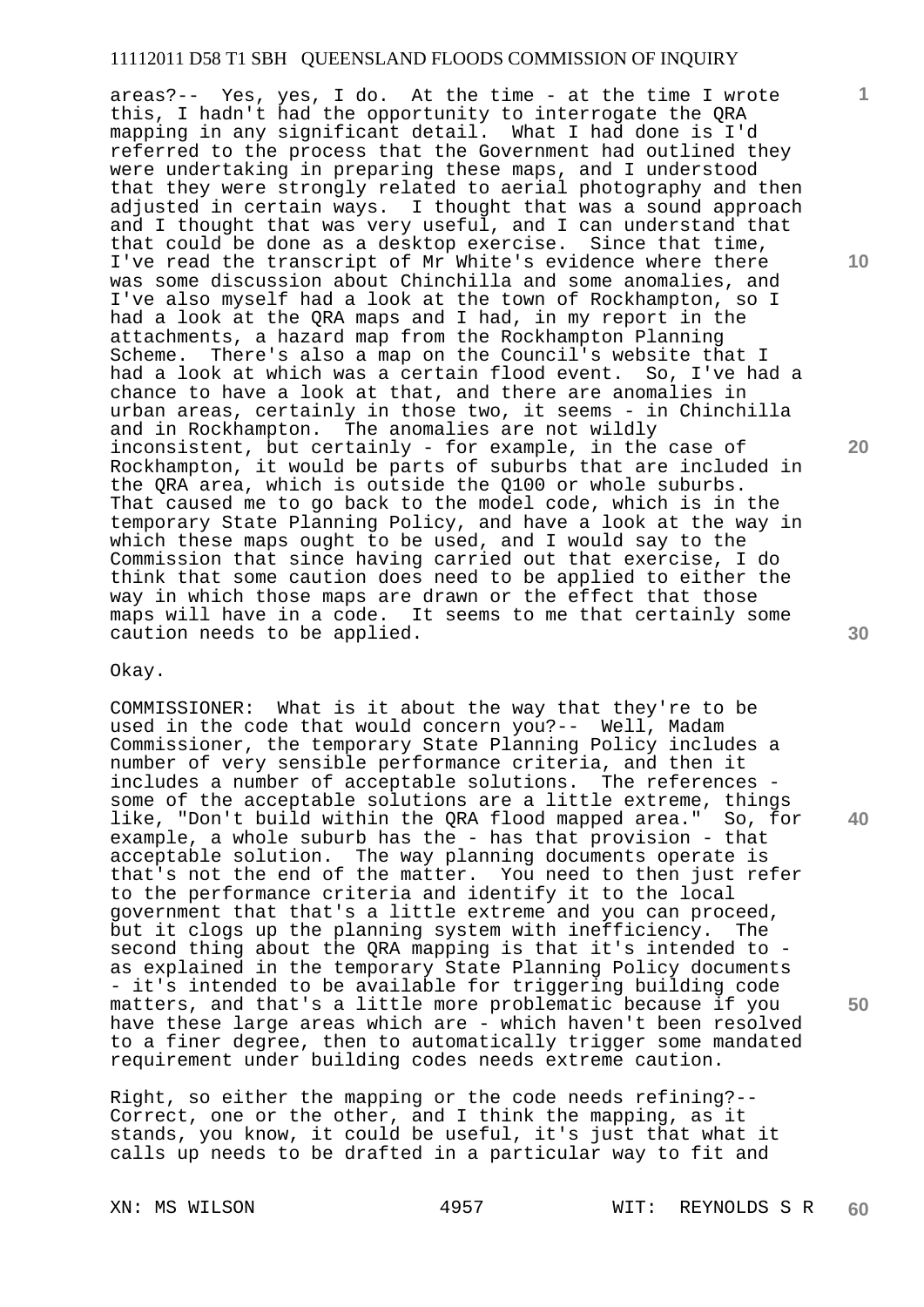sit well with the uncertainty that those maps might bring.

All right.

MS WILSON: Your report goes on to discuss areas where there is no mapping available?-- Yes.

And if we can now go to paragraph 91 of your report?-- 91.

91?-- Yes, I have that.

91(a). If you could just provide some further explanation as to what you're meaning in that paragraph?-- Yes. What I'm getting at there is that I don't think - it's really the last sentence that - the last sentence that says, "That is, no map need be provided", which I guess is the crux of that subparagraph. I think where there isn't any mapping available and there's no finer resolution that can be brought to bear as to areas that may or may not be affected by flooding, I think that it isn't necessary to produce a map which shows over the whole local government area that is the case. It's just it's just cumbersome and unnecessary. In that case, it may be sufficient to introduce flood management provisions, which would be fairly generic under that scenario, but to introduce flood management provisions just within the codes of the scheme themselves, they may sit in some sort of constraint code, they might - which might deal with other matters - they might sit in a dedicated flood code, or they may repeat and sit within a residential code, an industrial code and other codes. So, what I'm getting at is that I think some flexibility ought to be brought to bear in drafting the scheme where there simply isn't any mapping to trigger the controls.

And 91(b) goes on to where there is some mapping for local government area, but in some parts there is no mapping?-- Yes.

**50** 

**1**

**10** 

**20**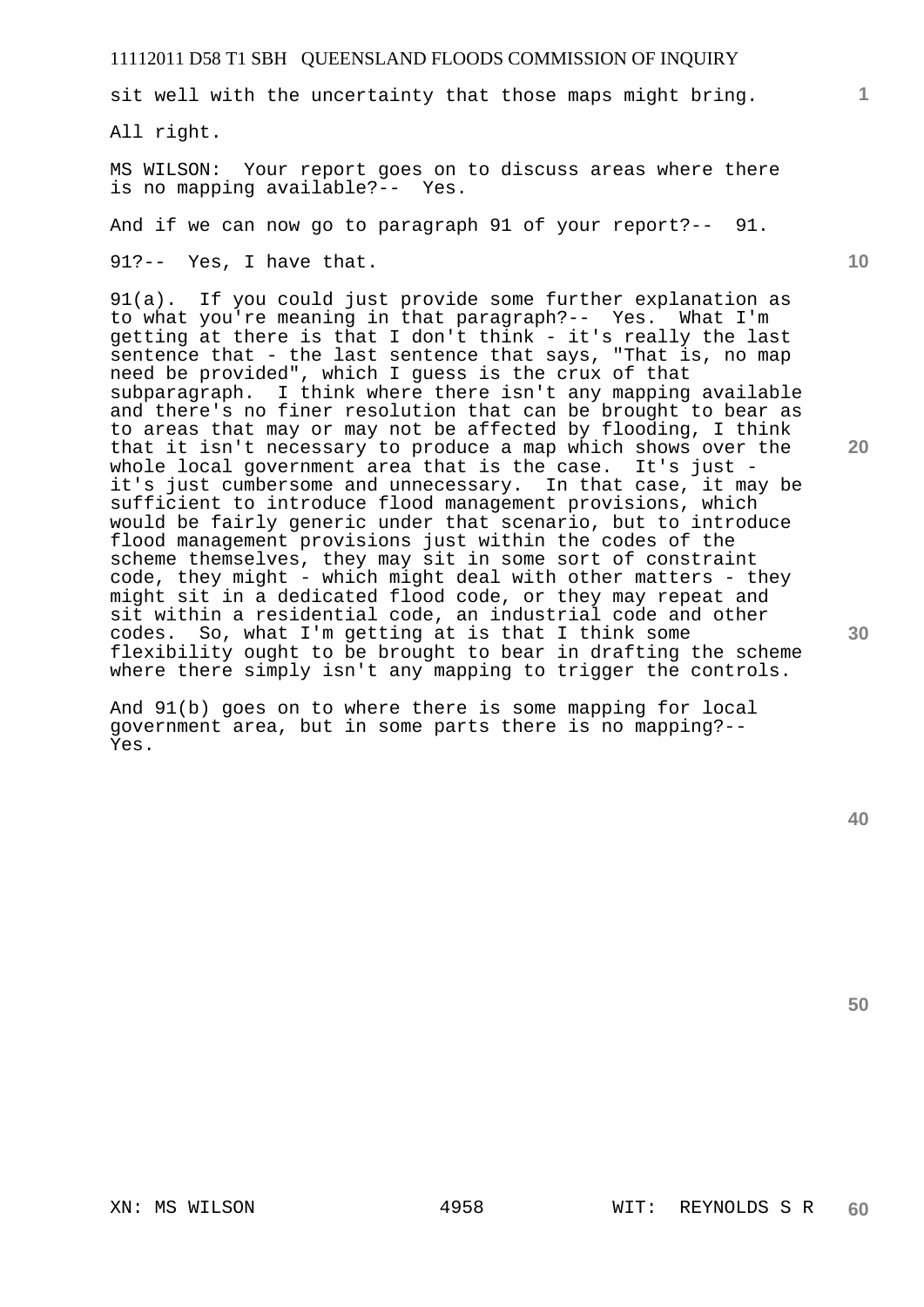And your recommendation there is to - where there is no mapping to actually state, "There is no mapping here"?-- Yeah, that's correct. It's - it's an important scenario because it will be quite common and the problem is that when you know something about some place that heads you down a path of how you draft, so that you might have a flood code and you might have some more sophisticated provisions. The danger, of course, in heading down a path of sensible control is that you kind of forget about the areas that you know less about and this is very common in planning schemes in Queensland. So what I'm saying is that when you do know something about when you do have some resolution about where the flooding might occur you shouldn't forget about those areas where you're not so sure it might occur and you need to still include some sort of planning control over those and because you have to use a map to deal with the areas you do know about it's appropriate to use the same map to identify the distinction between those areas that you don't know about.

And for the areas that you don't know about, then how would the planning control be determined in those areas?-- The what I suggest in here is that the - there may be some sort of a performance criteria or acceptable solution that is carefully drafted such that the initial test is not overly onerous to establish. It might be that within a planning scheme policy of the planning scheme there is a standard basic requirement for information that is appropriate to be submitted with an application, so that the local authority can have a think about whether this allotment is free or - free or - free or affected. If that - after that first less onerous assessment if the local authority deems that there might be some concerns then perhaps these - this planning scheme policy might include a more onerous, if you like, set of information requirements for the preparation of some sort of a study or further information that might require some sort of technical consultant expertise.

You provided some recommendations in your report and at section 8 you go through your suggestions for implementing the recommended approach?-- Yes.

Can I ask you this: could the mapping that you proposed be incorporated as part of an overlay the Queensland Planning Provisions?-- Yes.

Is that the best way to proceed?-- Yes.

Why is that?-- Well, the first reason is that all new planning schemes in Queensland will be following the format of the Queensland Planning Provisions. So the intention of the Government is to seek some consistency. So it's appropriate that within that - it's appropriate that the desirable approach tries to work with the Queensland Planning Provisions and as necessary the Queensland Planning Provisions should be amended, if necessary, to reflect that desirable approach. So however you get there the Queensland Planning Provisions are an appropriate place to try and set down the basic method or framework for these provisions. Now, you need to be cautious

**10** 

**1**

**30** 

**40**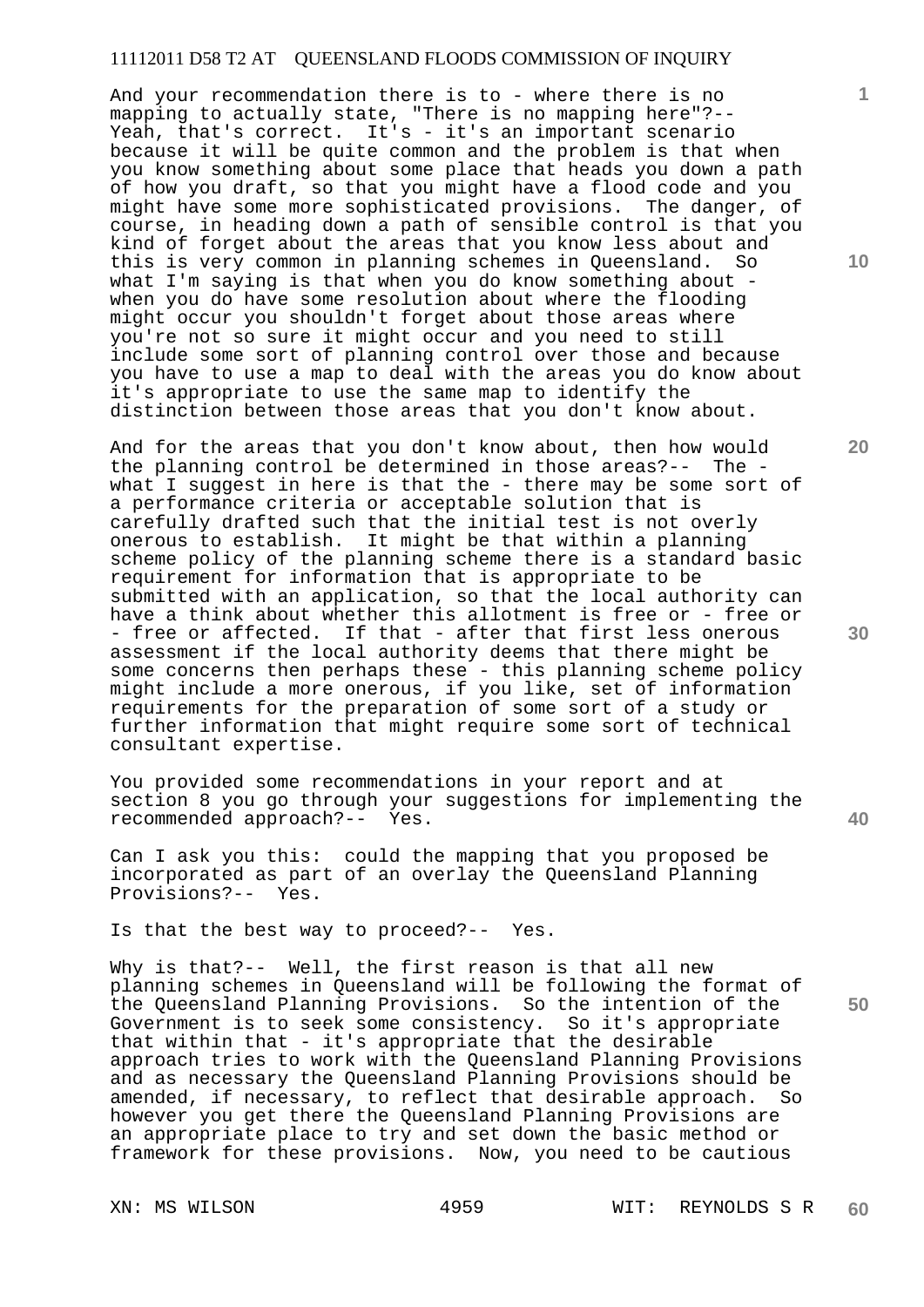because there's many planning schemes in Queensland that are existing and it might just be modified or amended in less significant ways, and those planning schemes follow another format. So the method, whatever the solution is, also needs to be adaptable and able to be adopted by existing local governments that do not operate QPP compliant planning schemes.

We can now go to your second report which discusses building controls in flood hazard areas?-- Yes, I have that.

And your report addresses various questions that were posed?-- Yes.

If I can go to question 1, and you are asked there to set out advantages and disadvantages of incorporating building controls in various - various statutes, codes and regulations. Paragraph 5 seems to me to be the - to address the crux of the question?-- Yes.

That is whether, with regard to flood and controls it is appropriate to contain it in building codes as opposed to a planning scheme and including a temporary local planning instrument?-- Yes.

And your view is that it is a very complex issue?-- Yes.

And you set out a number of complex issues that apply?-- Yes.

Now, if I can just take you to a couple of those issues that you set, out and whilst you have set them out as a list you go on then to provide further explanation to your views as to those issues?-- Yes, I do.

So if we can go to paragraph 7?-- Yes.

And if I can just get further comment on your view that unless there are unlikely to be adverse planning consequences building matters ought to be contained within building codes for private certifiers to process. The relevant term in that sentence is "adverse planning consequences". What do you mean by that?-- They're the sorts of matters that I discuss under "I" which are matters that might affect amenity and that might include visual amenity in terms of effects upon street scapes, things like that. It could include visual amenity or enable the privacy with respect to where buildings are sighted on an allotment. It could include character areas or heritage buildings with respect to the building materials that might be employed in renovating or updating those buildings which could not only affect heritage buildings, but also its character precincts. It might affect - it might be the effect that how to build floor levels and the setting of those levels might have on any of those - any of those aforementioned issues. So, you know, there's a number of - there's a number of aspects of building control that can influence matters which are central to the town planning system.

Issue "B" in that list is a mechanical consideration relevant

**10** 

**1**

**30** 

**20**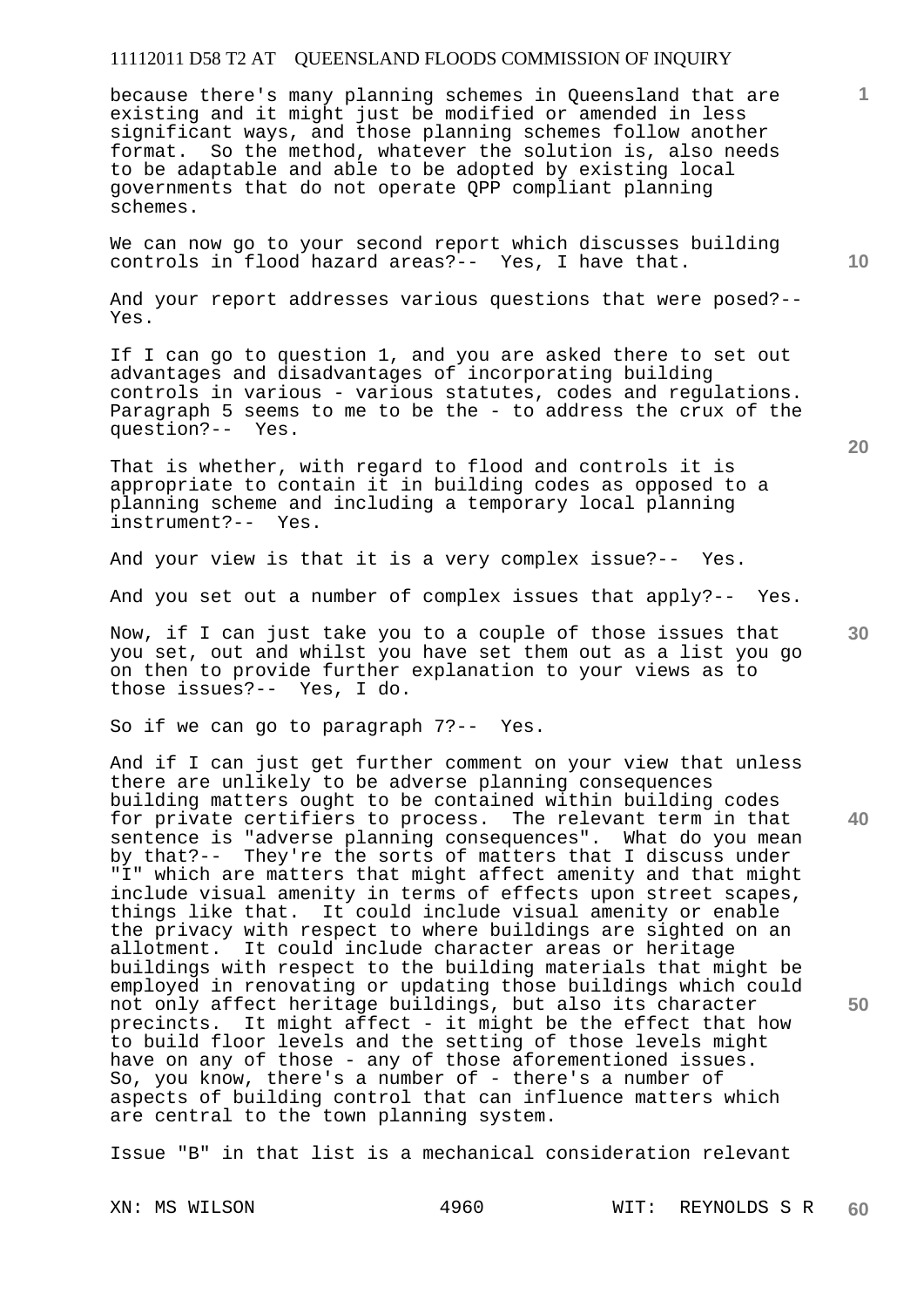to how building codes are drafted and you further address that issue in paragraph 8 of this report. Your view is that at present the draft QDC provisions for flooding provide in - too much autonomy for private certifiers?-- Yes.

Can you expand on that?-- Yes. My understanding of how it's drafted is that there are two things that trouble me, and I emphasise this as - on the basis of which I read it and understood it. The first is that there is a provision in there that seems to allow for certifiers to determine what might be reasonable protection in certain circumstances and because of the issues that are so complex here and how they can interface with the planning system, for example, it troubles me that such a nebulous term is employed in the document. The second thing that troubled me from my reading was that the - it suggests that a certifier has some power to elect to refer a building application to a Local Government as a referral agency, and my understanding of the reading is that that seems to be at their election. If that interpretation is correct it - again, it troubles me. It troubles me because it's - it lacks specificity about when that referral might be made and you could get inequity and inconsistency and local governments may or may not have an opportunity to have input with respect to some of these planning considerations and, secondly, it provides an - it provides a route - if I'm wrong about that interpretation it provides a route for the proponent to address all of the acceptable requirements so that there's no prospect of the application being referred, perhaps, to the local authority. The outcome may not be what the local authority would have wanted.

If we can just keep on moving through some of these issues that you raise. In paragraph 12 you say that, "The draft Queensland Development Code for flooding and the Draft National Standard are likely to impose requirements that are unworkable when combined with the existing mapping figures in many Local Government areas." Have you got that, paragraph 12?-- Yes, I'm just going to quickly read that, if that's okay. Yes.

Can you further expand on that for us?-- Yes. My understanding of the intent, the Government's intent, is that it will be at the Local Government's election to identify an area by map or - I understand - without a map that gives effect to the proposed QDC provisions, and because of the uncertainty of the mapping that's provided by the - for example, by the QRA mapping, but we don't need to leave it there. It may be the uncertainty that the Local Government has about their own mapping. It's likely, in my view, that many local governments will simply opt not to invoke the QDC requirements because of the impact upon the community in terms of cost ultimately to carry out any building work within their locality.

You recognise that consistency in building controls across the state is desirable?-- Yes.

But you also mention that there will be control issues that a

**10** 

**1**

**20** 

**30** 

**40**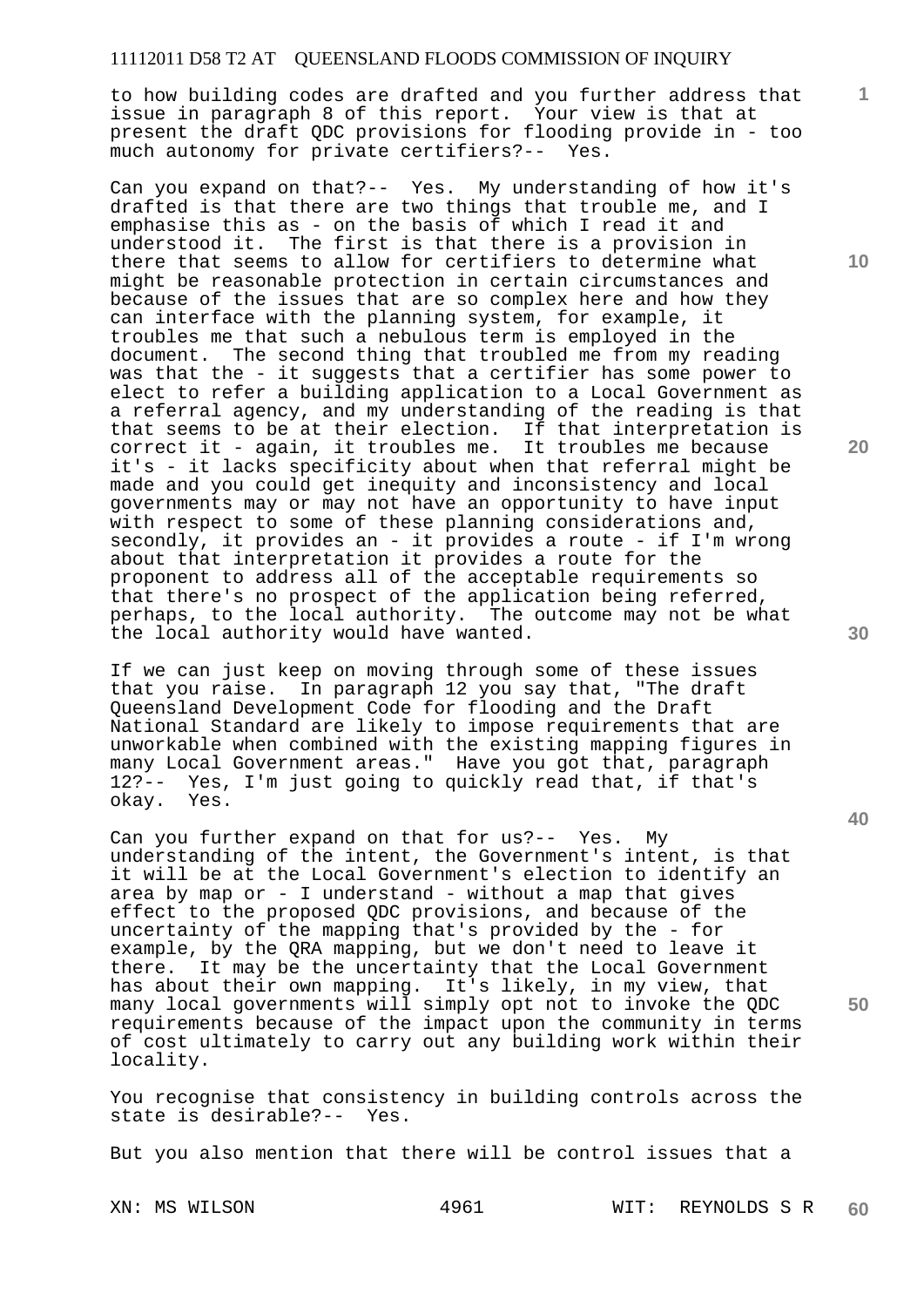Local Government wishes to apply to a local solution?-- Yes.

How then can a Local Government best do that?-- I think - as I have said in a series of questions set out in this report, I think there needs to be some agreement about those things that are less contentious and less likely to give rise to local planning considerations and to try to get those standardised. planning considerations and so  $\alpha_1$  so got size a contract which of more interest to Local Government, and I suggest at paragraph 29 on page 11 that those things might be floor levels, materials, fill levels, things like that. With respect to those things that Local Government is more concerned about, I think it's okay for the State to identify a standard provision, but there needs to be some mechanism for Local Government to have some influence on how it operates in their local area. In other words, it's elective because some local governments, perhaps many local governments, more remote local governments or low growth Councils might choose just to accept the standard, but others with more resourcing, perhaps more urban areas, perhaps higher growth, those Councils will want to have an influence on those things and I just think there just needs to be a mechanism to allow them to do that.

So to summarise your view is it the case that core elements can be contained in the Building Code that can apply to all local governments, but that local governments should have the ability within their own local planning schemes to regulate their own area?-- Yes, and those - that flexibility and where that resides, you know, needs some careful thought. I mean and it might be - it might be it's within the QDC, itself. It might be it's in some sort of state planning regulation. It might be - well, it's likely to be one of those things. It might be in some relationship with new format planning schemes under the QPP, and mandatory provisions that might exist there. For example, what might be - one scenario might be that the QDC contemplates three suites, suites of building control. One might be very similar to what they're currently proposing which is based on national standard, call it, with respect to velocity and detailing mathematical formulas. The next one down might be something more like what Brisbane City and Ipswich have in their temporary local planning instruments which is, sort of, less scientific, say what they mean and they're easy to - you understand them, but require local assessment. And then the next level down might be just, for example, the performance criteria from the draft - sorry, the Contemporary State Planning Policy Model Code, for example, just the performance criteria; really informal statements. What the QDC might do is say, depending on how good your local mapping is at your local circumstance you might want to choose one of these, for example. I'm just offering this to illustrate the point how there might be different alternatives, and if those - and if you could choose which one of those you might run with then those local governments that are nervous about their lines, the QRA lines or their flood lines, they might choose one of the lesser options, but they've still got something which they don't have today and those that have all the hazard information available might go for the high level formula - formulae approach because they're

**20** 

**10** 

**1**

**30** 

**40**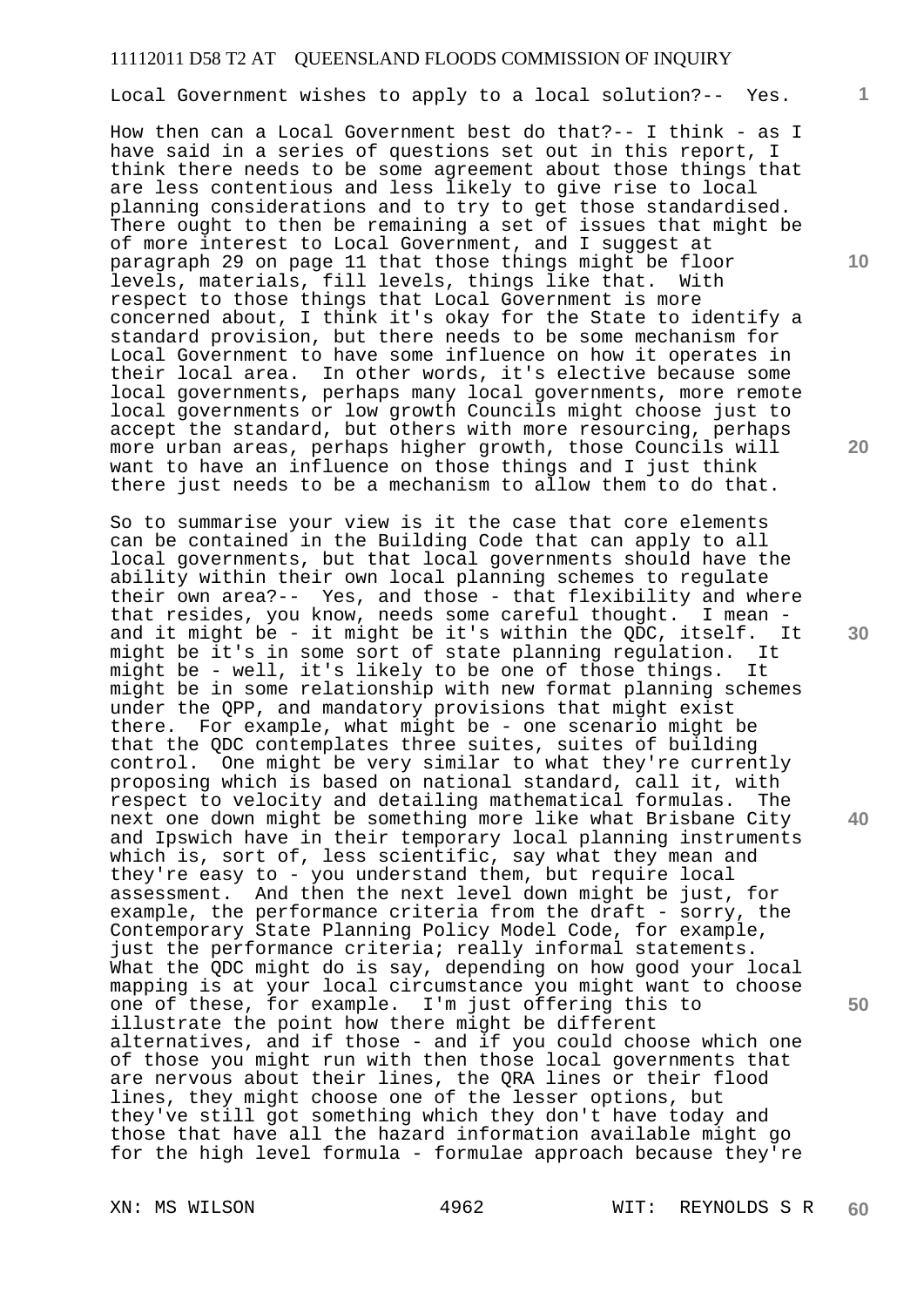| 11112011 D58 T2 AT QUEENSLAND FLOODS COMMISSION OF INQUIRY                                                                                                                                                                                                           |
|----------------------------------------------------------------------------------------------------------------------------------------------------------------------------------------------------------------------------------------------------------------------|
| 1<br>happy with that, but I think Local Government needs to be<br>involved in that process under that scenario.                                                                                                                                                      |
| I have no further questions. Thank you, Mr Reynolds.                                                                                                                                                                                                                 |
| COMMISSIONER: Mr MacSporran?                                                                                                                                                                                                                                         |
| 10<br>MR MacSPORRAN: Thank you, Commissioner. Mr Reynolds, just a<br>couple of things. Could you go to section 8, point 5 of your<br>report, pate 33 I think it is. This deals with the topic of<br>referrals under SPA?-- Yes.                                      |
| I just want you to refer you to some evidence Mr White gave<br>earlier in this bracket of evidence. Can you bring up,<br>please, page 4624 of the transcript; 4624, the 7th of<br>November, Monday. I think you said earlier you read<br>Mr White's evidence?-- Yes. |
| 20<br>You have probably seen this?-- Yes.                                                                                                                                                                                                                            |
| But we will just bring it up, so you can be aware of the<br>passage I'm wanting to refer you to. Thank you. You see it's<br>about - between lines 1 and 25 or thereabouts?-- Yes.                                                                                    |
| Dealing with this question of referrals?-- Yes.                                                                                                                                                                                                                      |
| Referral agencies?-- Yes.<br>30                                                                                                                                                                                                                                      |
| I just want to ask you: do you agree with what Mr White says<br>there?-- Yes, I do.                                                                                                                                                                                  |
| Thank you. Now, you spoke about - in your report in here<br>today about the work done by the Queensland Reconstruction<br>Authority?-- Yes.                                                                                                                          |
| And you referred to that at section 6.6 of your report and you<br>said that since writing the report you've done some further<br>work and you have some reservations about that grade work?--<br>40<br>Yes.                                                          |
| And you mentioned, having read Mr White's evidence about the<br>Chinchilla example, which shows some anomaly in the mapping,<br>et cetera?-- Yes.                                                                                                                    |
| Tell me this: when did you read Mr White's evidence to<br>ascertain that anomaly? Obviously after Monday. He gave the<br>evidence on Monday?-- Yeah.<br>50                                                                                                           |
| Some time this week, anyway?-- Yeah, early - days ago, yeah.                                                                                                                                                                                                         |
| But this week?-- Yeah, yeah, I think so.                                                                                                                                                                                                                             |
| Tell me this: have you seen the statements that Mr Nelson,<br>Mr Brendan Nelson, made on behalf of the Reconstruction<br>Authority?-- I have seen his transcript. I can't recall if<br>I've read his statement.                                                      |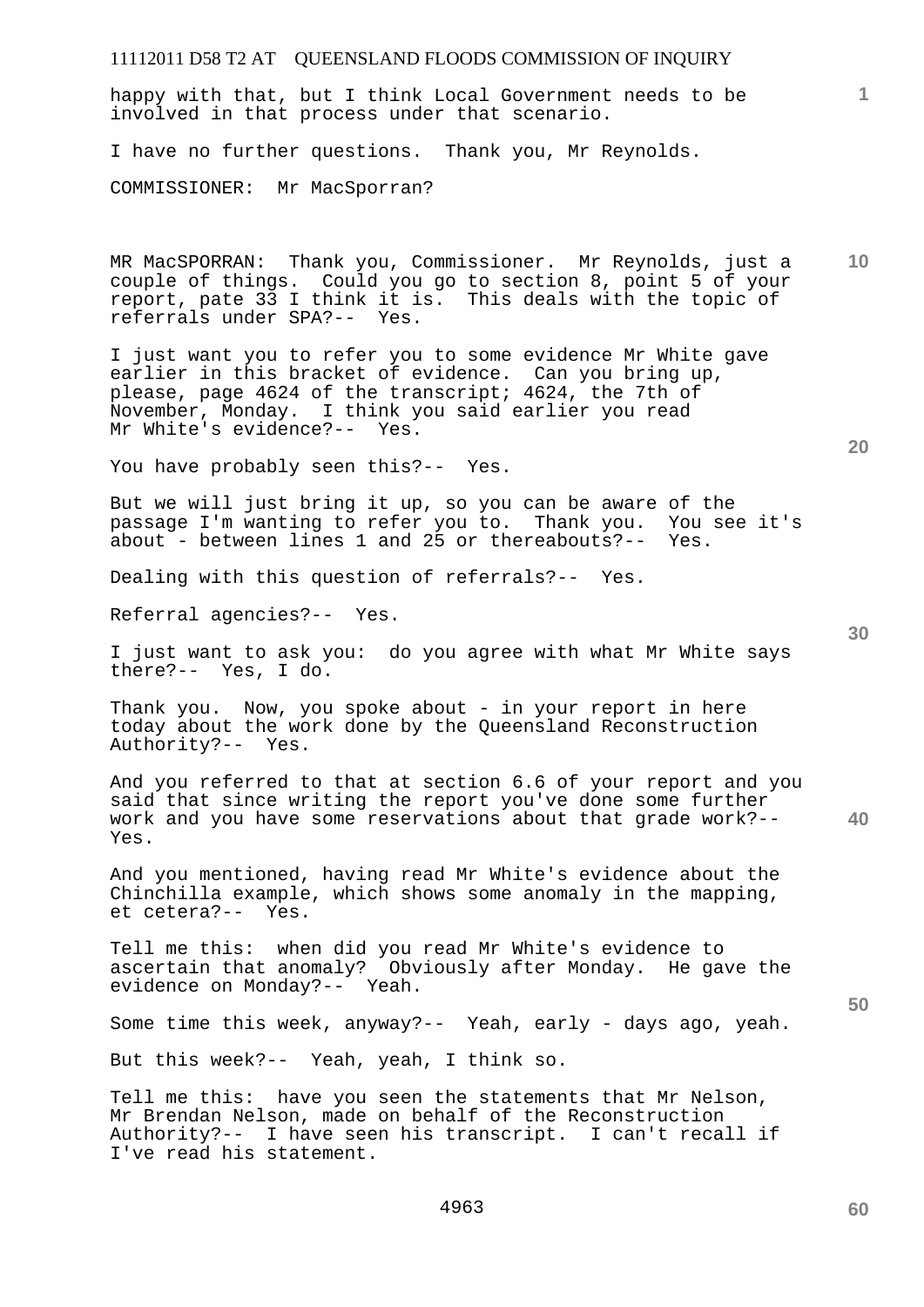**1 10 20 30 40 50**  When did you see his transcript? Do you remember when that was?-- Before I wrote this. Before you wrote your report?-- I think so. Yes, because I call it up in here. Your report is the 19th of September; is that-----?-- The first version is the 25th of October. COMMISSIONER: So that would be the earlier set of evidence that he gave, not this week obviously. MR MacSPORRAN: Yes. WITNESS: Yes. MR MacSPORRAN: So you haven't seen Mr Nelson's evidence from Tuesday this week?-- Oh, no, no, no, I didn't know he gave evidence on Tuesday. Yes, he gave evidence this week and, in fact, went through this whole process of the work he had done and utility of it and so forth?-- Yes. And specifically spoke of the so-called anomaly in respect of the Chinchilla matter, but in any event you haven't seen any of that?-- Excuse me? You haven't seen any of that evidence?-- No, I haven't no. Thank you. COMMISSIONER: Mr Dunning? MR DUNNING: Commissioner, we have no questions, thank you. COMMISSIONER: Thank you. Mr Flanagan? MR FLANAGAN: No questions, Commissioner. MR URE: I have nothing, thank you. MS McLEOD: No questions, thank you. MS WILSON: I have no further questions. May Mr Reynolds be excused? COMMISSIONER: Yes. Thank you, Mr Reynolds, you're excused. WITNESS EXCUSED

COMMISSIONER: That might be a convenient time to take break the break, actually. We will come back at 10 past by clocks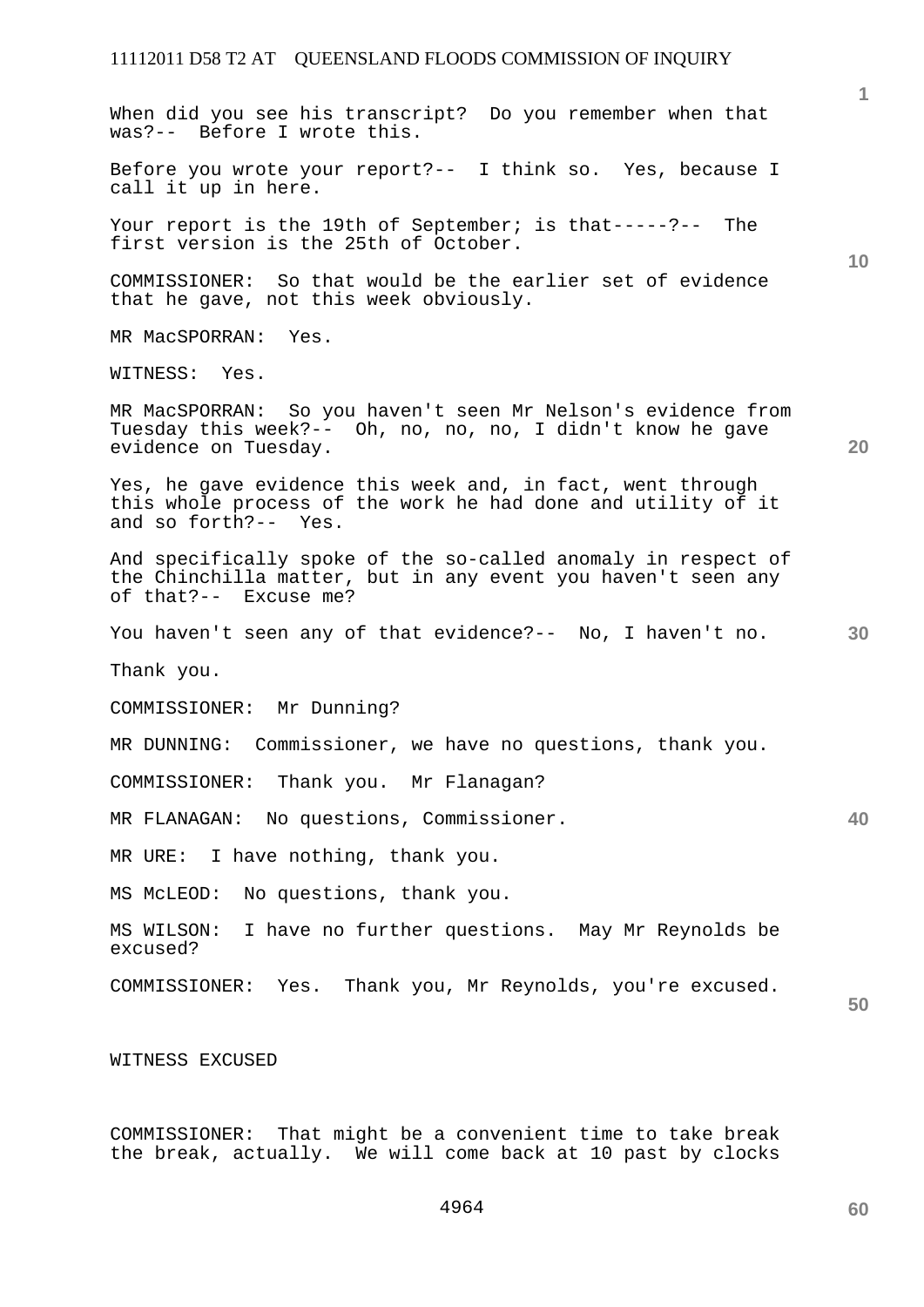that are actually running on time; probably a little earlier by that clock. Thank you.

THE COMMISSION ADJOURNED AT 10.51 A.M.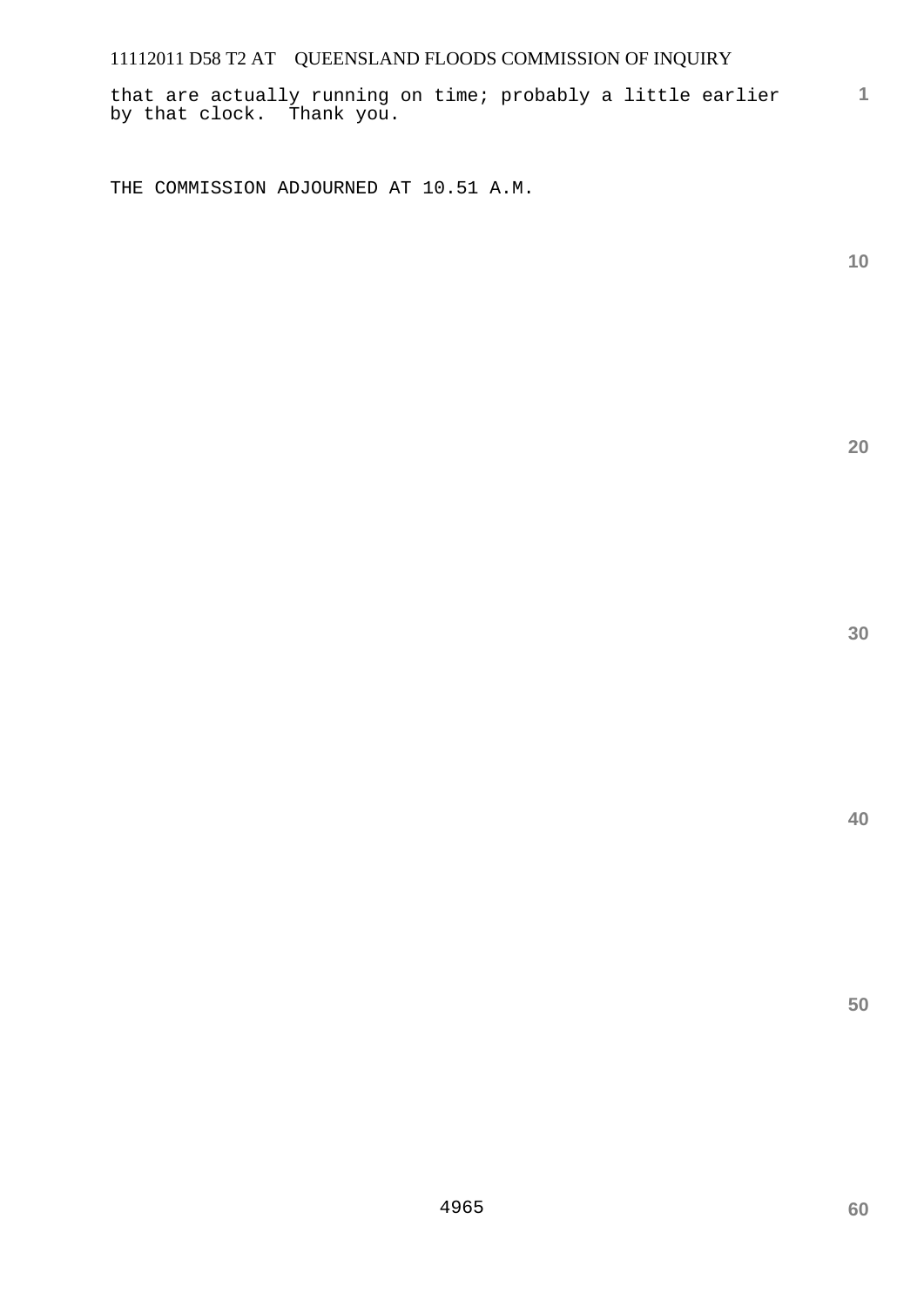THE COMMISSION RESUMED 11.08 A.M.

COMMISSIONER: Yes, Ms Kefford? MS KEFFORD: I call Paul Grech.

PAUL ANTHONY GRECH, SWORN AND EXAMINED:

MS KEFFORD: Is your full name Paul Anthony Grech?-- Yes.

And you're a town planner of the New South Wales and principal of Grech Planners?-- That's correct.

**20**  You provided a report to the Queensland Floods Commission of Inquiry. Could I ask you to have a look at this document, please. Is that a copy of your report?-- Yes.

And are the opinions expressed in the report opinions which you honestly hold?-- Yes.

I tender that document.

COMMISSIONER: Exhibit 966.

ADMITTED AND MARKED "EXHIBIT 966"

MS KEFFORD: Now, if I could just ask you a few questions to clarify a number of statements that you make in the report and if I can, firstly, take you to paragraph 7.14 which is on page 10. There you note that the, "Q100 standard has traditionally been considered an acceptable level of risk for most forms of development in Australia", and in the last sentence you state that, "While such an approach based on probability of a singular flood may acceptably manage risk there's no certainty of this without at least some consideration of the full range of risks associated all potential floods." What do you mean by the "full range of risks"?-- The full range of risks or the full range of floods

**50**  Is that a probability?-- The full range of floods reflects a consideration of full range of probability of floods, but looking at each of the floods having regard to their hazard and where they exist, what consequence they may have in regard to existing and future land uses.

So does that involve considering characteristics of the flood not just the probability of the flood?-- Yes, and also the land use it may impact.

**30** 

**40** 

**1**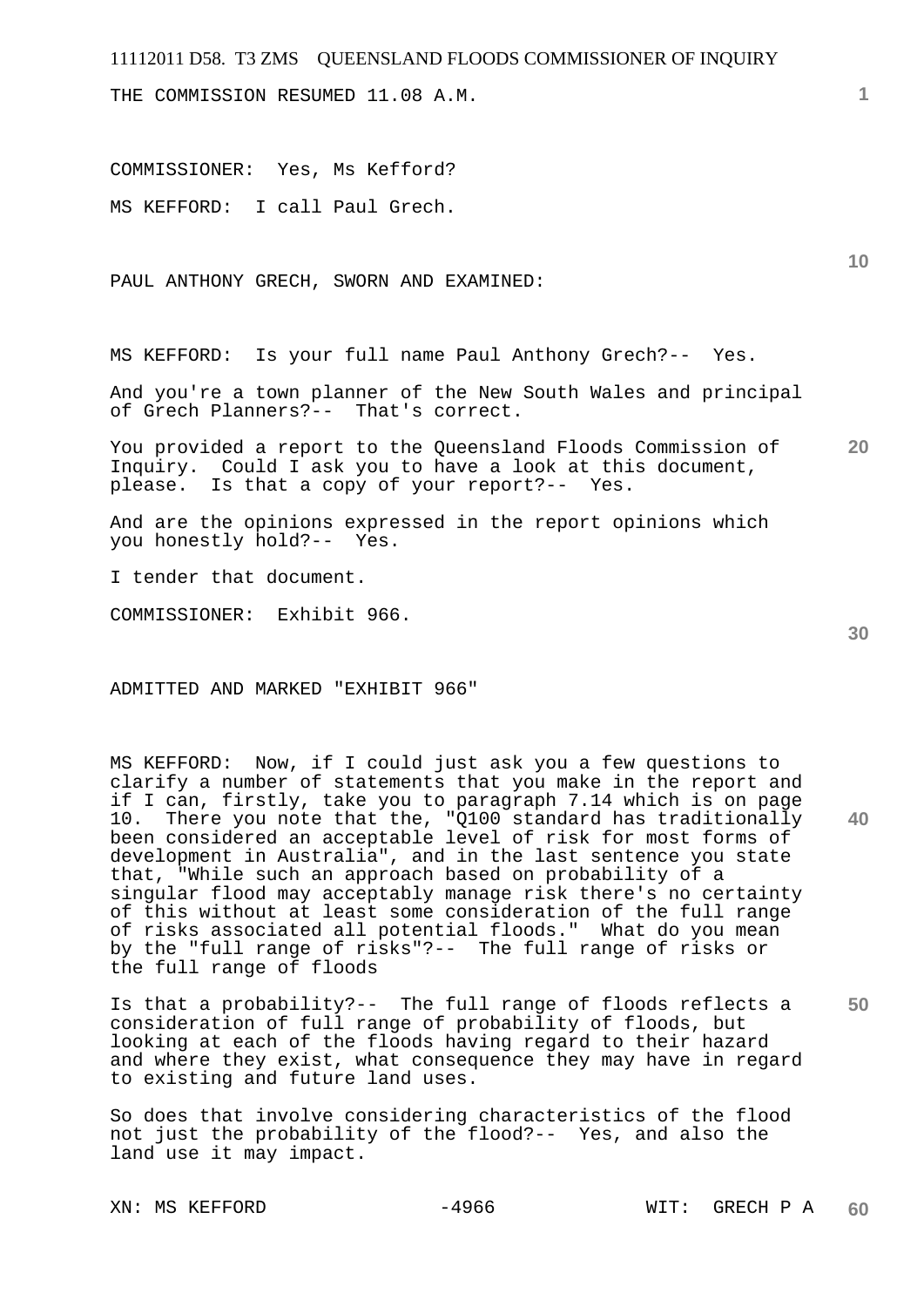If I could just also ask you a few questions about the State Planning Policy 1 of 3 and at paragraph 8.12 you explained that, "Due to unreliable statewide flood data, the State Planning Policy applies only where a local government has identified a defined flood event.", and you then suggest that a temporary approach could be followed involving the adoption of a temporary local planning instrument prior to making or amending the planning scheme. Could you just explain what might be done to address flooding in this temporary - what you had in mind for a temporary solution where there is no detailed flood data?-- In my experience where there is no flood data to trigger the need for a flood assessment it may nonetheless be identified as something necessary during a development application assessment process. So the issue then becomes once identifying that there is a flood risk associated with a particular land and development proposal on that land, what do you do about it? What controls do you propose? So my suggestion is that you could have a generic set of codes generic code to deal with situations that need to be identified as - as a consequence of a development application process. So the flood study might be required as part of a development application process. It may identify the land being affected by certain floods with certain characteristics which then may trigger the need to impose controls.

In paragraph 10.10 of your report you say, "An important consideration", that's on page 22?-- Yes.

That, "An important consideration for the purpose of planning is to develop a system that allows for the application of flood related development controls where no mapping exists." And you highlight that, "Due to extensive resources that might be required to undertake flood mapping there are occasions where a property may be suspected of being subject to risk where no mapping or other information exists." Is this the type of scenario that you were just talking about where the possibility of flood risk is identified only through the development application process?-- Yes.

In 10.12 you suggest that in the absence of flood mapping it might be prudent to very broadly map flood investigation areas. In terms of determining what flood investigation areas might exist, how would you go about that if you have no information about the defined flood events?-- In a situation such as Queensland where vast areas have not been mapped at all, so very little information may exist, something such as undertaken by the QRA in terms of what I would describe as a rapid assessment technique for identifying areas of potential flood risks that would - would generate a need for further study could be helpful. I have some concerns about that mapping itself, but that concept of identifying where to focus attention in terms of doing flood studies or to provide a mechanism to consider certain types of development because of their scale or the nature of the land use in more detail would be a good thing.

Two questions about that. In terms of the QRA maps you said

**10** 

**1**

**20** 

**30**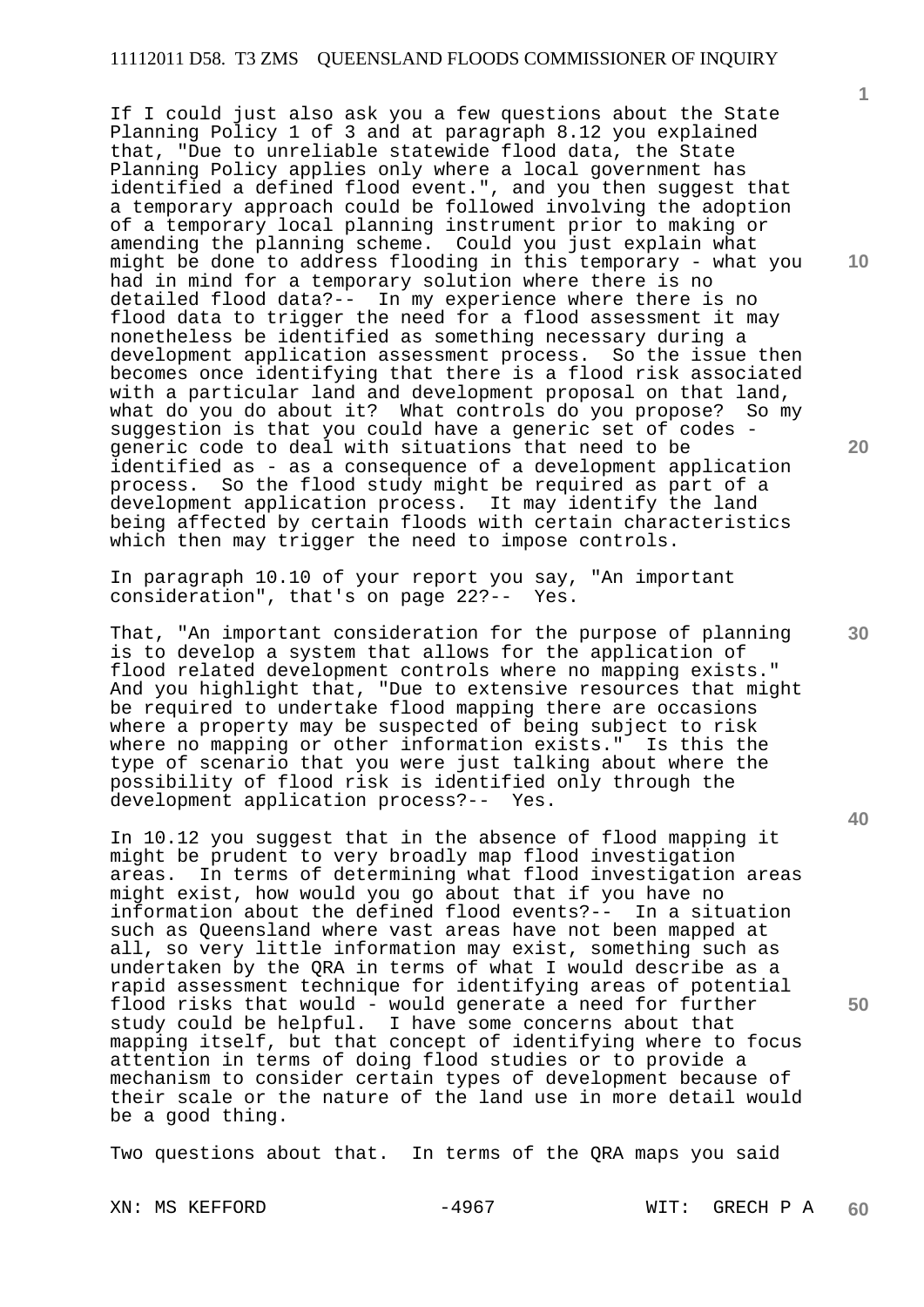that there is potential for those to be used, I take it, as identifying these flood investigation areas. Once a flood investigation area is identified what do the planning documents say about that or what do you envisage would be done about the flood investigation area? How would the QRA map be used if it was used as a flood investigation area map?-- The QRA map in my assessment augmented to be something more than what it is or what they are, could be used in two ways. Firstly, in the strategic planning level it may trigger a need to consider the need to undertake a flood risk management study for a development of a certain scale, like a large green fill residential development or a development of a certain type residential aged cares persons accommodation or a child child care centre or something of that nature where all - or even critical utilities that are significant in terms of being necessary as part of emergency management measures during a flood event. Those - those sort of uses involve a strategic planning level may require further investigation because they're located within the flood investigation area. So a study to determine whether a zoning that permits or removes that permissibility is addressed and then the development application level the same, but the type of study might be a little different. It might be a flood study to determine the nature of the flooding or the flood risk for those types of uses after which a generic code can then be applied to determine the appropriate controls to apply. Now, I understand that there is a need to determine what the - what triggers those particular land uses because of scale or nature and there needs to be some balance between achieving capturing as much development that could cumulatively introduce substantial additional development at risk compared to bogging down the planning system and there needs - that's a balance, I guess, that needs to be worked out that I can't do now.

So your answer talked about using the QRA maps as a trigger for a requirement for further investigation. What about the idea of using the QRA maps as a trigger for imposing certain requirements or standards on development. Do you have a view about their ability to be used for that purpose?-- I find it difficult to understand how they could be used at a development application level. That - for various reasons. Firstly, they're maps produced not based on probability which is, I guess, the common best practice form of flood mapping using recognised flood modelling techniques. They don't sorry, I lost my train of thought. That they-----

Perhaps if you explain - there is a code that's been produced that is intended to be used with the QRA maps. Have you had an opportunity to look at that model code?-- Sure. They sorry, just to finish off with that answer, they don't provide levels. For example, so to understand what to do with a development once you are - that development is identified as being within the flood investigation area, I find it difficult to understand what - what to do. I've looked at the code that went with the mapping and I think there is an example of why that can be effectively dangerous in that there are inconsistencies with some of the controls arising because of

**10** 

**1**

**20** 

**40**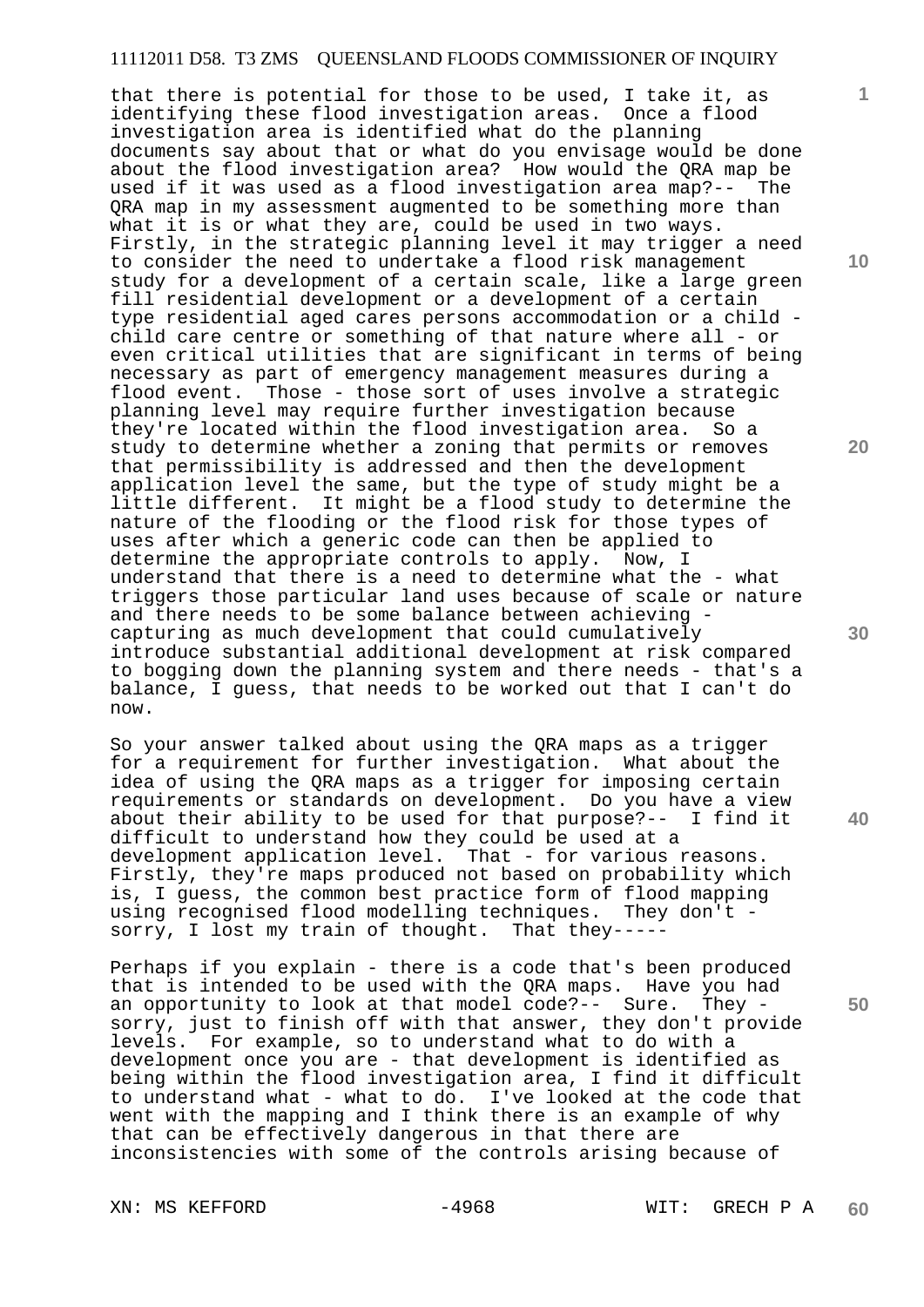lack of information. For example, there is a requirement to impose elevated floor levels for the habitable floor level of residential dwelling. At the same time as requiring direct and a clear evacuation routes for pedestrians and vehicles. The two, in my experience, can be quite incompatible unless you actually know what level of flooding could occur on that land and the nature of the flooding, the availability of warning time and the rate of rise of that particular flood. So the problem could arise, for example, is that you're telling someone to put a dwelling and to raise their floor level creating an expectation that that's providing some level of safety. If someone is resisting to evacuate because no-one's telling them to evacuate or there's no cues to tell them to evacuate, they continue to stay in a dwelling to a time where evacuation becomes no longer possible because the waters have risen to cut-off that evacuation route which turns evacuation into a rescue situation which is undesirable. Those sorts of considerations have been ones that have been raised, in my experience, in the past projects that I've been involved with, by emergency management agencies.

There was a lot of information in the answer that you have just given. If you could break it down what I understand to be a few of the propositions that flow from your answer and if you can confirm if I've understood it or not. The QRA maps don't contain information about probability of flood?-- Not to my understanding, that's correct.

And they don't contain information about were a flood to occur in those areas mapped yellow they don't contain information about what level the flood might reach?-- Correct.

And you talked about the code, the model code that's intended to be used with the maps containing a requirement with respect to elevating floor levels within houses?-- Yes.

And so is there a difficulty that arises in picking what level to build the floor to when there's no levels associated with the maps?-- Yes.

And one of the difficulties that might arise is a perception in the minds of the home owners who have been required to raise their homes, a perception that their home has been raised to a level where they are safe to stay within a home during a flood?-- Yes.

Is that - that's the situation that you were-----?-- Yes.

**50**  -----explaining. So that they might have an elevated home, that the stairs end up being cut-off and then the water's come into the home and they have no means of getting out other than presumably by boat or something like that. Is that the scenario you were trying to describe?-- Yes, in some situations the flood level could rise - raise - rise above ceiling level in some flood plains.

And how then does that potential difficulty - you made reference to the fact that there's a potential inconsistency

**20** 

**10** 

**1**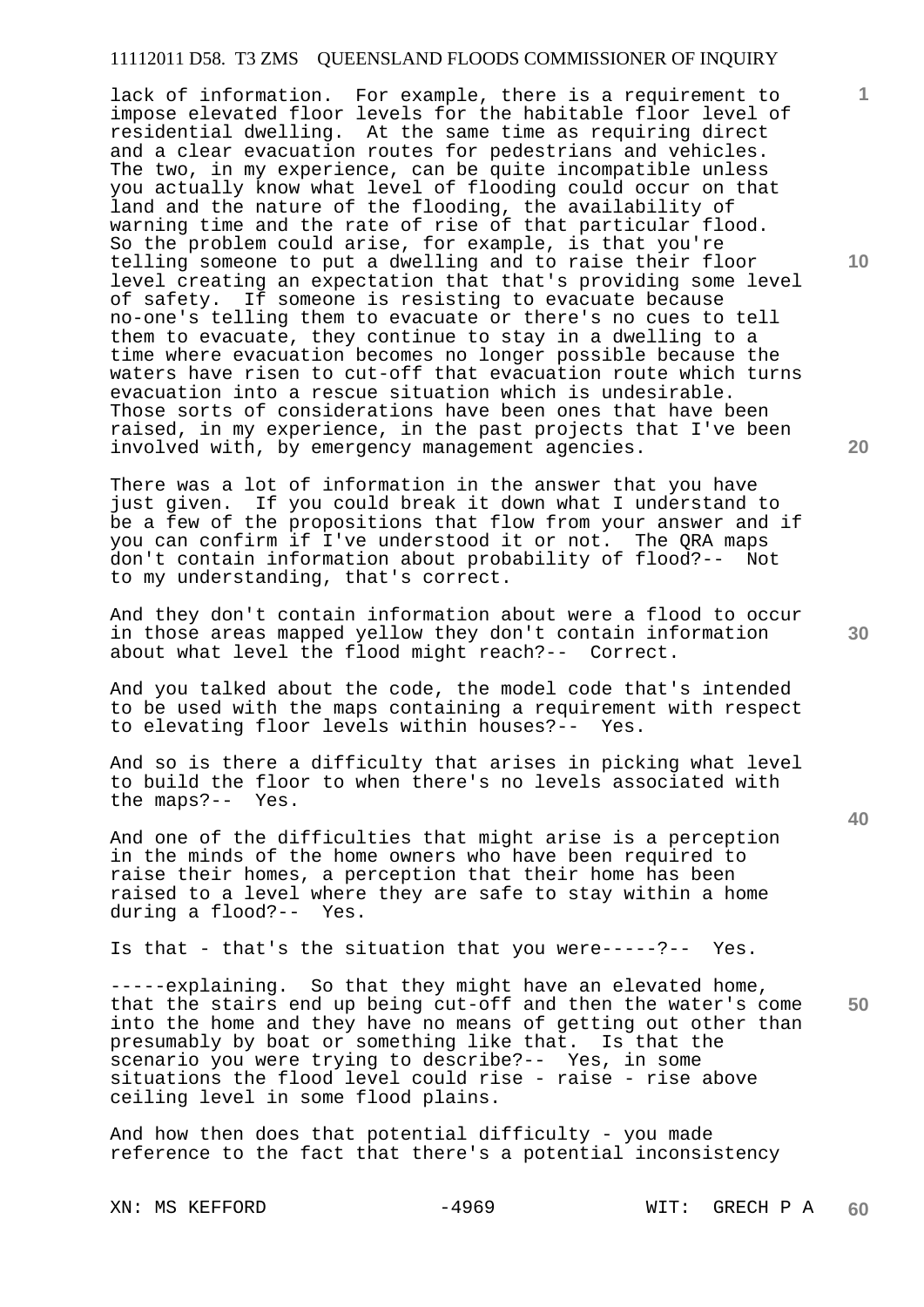between those requirements about floor levels and the requirements in the model code about evacuation routes. Can you explain that concept in a bit more detail?-- Well, I don't see the point of identifying an evacuation route with no - with no accompanying mechanism to provide for an evacuation. If - if there is no evacuation strategy for an area then the normal way that someone might decide to evacuate is the cue is taken from the actual flood itself. Water starts to lap at someone's front door, they decide it's time to go. But if you don't know whether you are going to be safe in the dwelling or not, then that cue is no good to you.

And that problem arises, does it, because there is no information about the levels of the flood?-- That's correct.

And because of the potential perception that arises as a result of purporting to deal with flood without that information?-- That's correct.

I think I understand. Were you present when Mr Reynolds was giving evidence?-- Yes.

He in his evidence talked about the fact that he perceived there might be inability to use the QRA maps together with a flood code or something of that nature to regulate development, but it's a case of needing to adapt the words in the code or the level of detail in the map, one of the two needs to change in order to be able to utilise the information. Do you agree with what he was saying about that?-- In my assessment I don't see how that sort of mapping can be used in the development assessment situation.

And so is it fair to say from your answers that you only see the QRA maps as useful for identifying areas that might be subject to further investigation?-- Yes.

And not for use at all in - as a development control?-- No. That's correct.

Now, in your report you also address the concept of appropriate development in the flood plain and on page 29 of your report you include figure 7 which I understand has been reproduced from a document entitled "Managing Flood Risk Through Planning Opportunities", is that-----?-- Yes.

-----the source of the document? Can you just explain what how this figure might be used in - how this risk table might be used in a planning document?-- Certainly. I - I was involved in the development of the concept and I have used it probably 20 or more flood risk management plans and probably about 30 development codes for different councils. What it does is provide a structured manner in which to translate a risk management approach to flood risk management into planning outcomes. So the first thing you can see that the table does, it divides the flood plain into areas of different risk and that - that is done through a process of analysing the different nature - nature of different floods and different frequencies and other issues such as evacuation

**10** 

**1**

**20** 

**40** 

**50**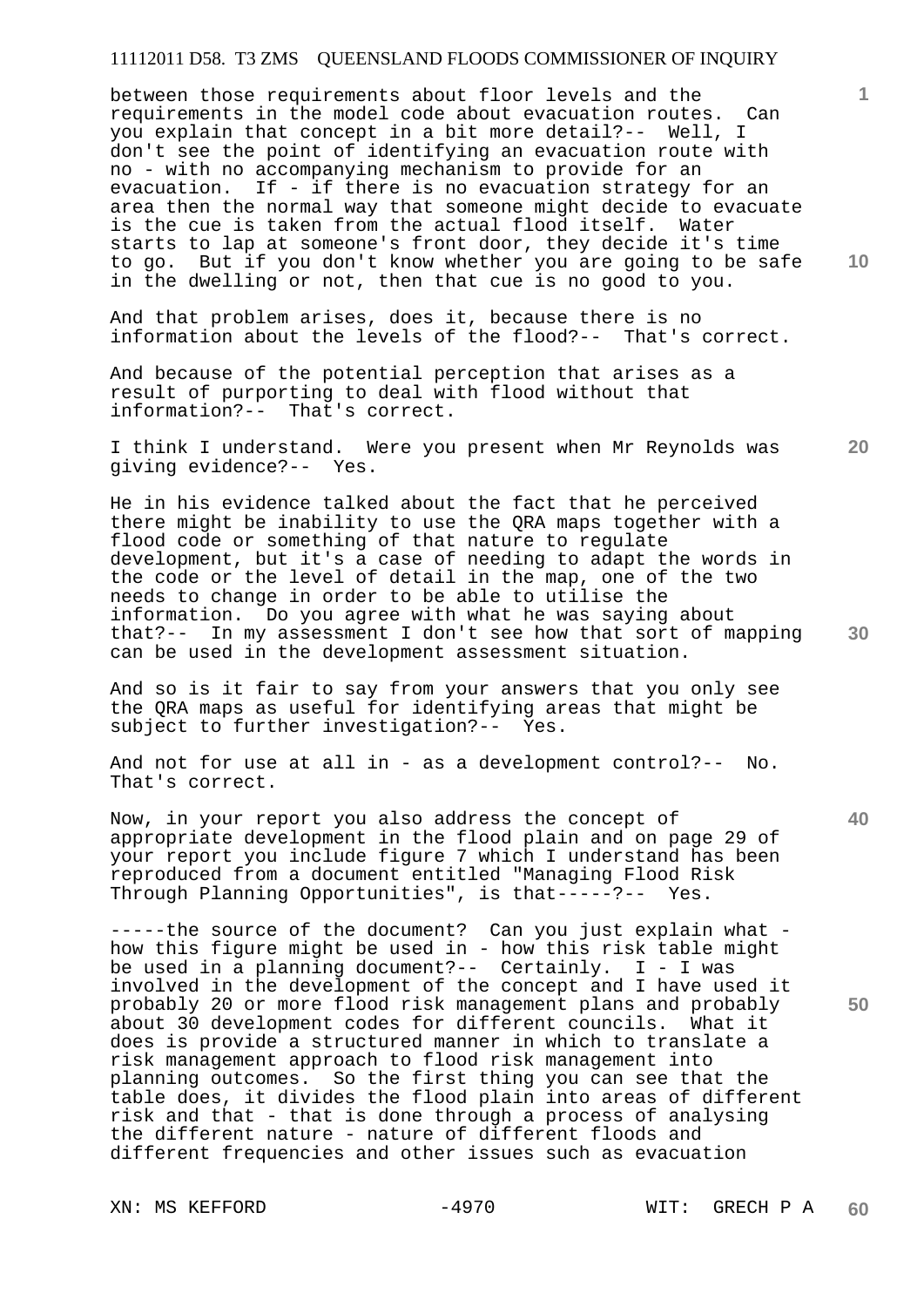capability in particular. Then - sitting underneath each of the risk categories - and there doesn't have to be that many categories, but-----

Do you think there's utility in having that many categories?-- Very rarely. In this case it was prepared specifically for the Hawkesbury Nepean Valley where the range of floods or flood depths cross the spectrum of potential floods was extraordinary. The flood - flood depth range was in the order of between 100 year flood and a PMF flood there was something like 11 metres of difference in height floods. Between the 100 year and a 200 year flood it was two metres of depth difference. So it was extraordinary circumstances.

What typically do you think would be - what would you typically think would be a workable number of flood risk band?-- I commonly use three; low, medium and high.

When you say you "commonly use three", have you had experience using this flood risk band and this matrix in other planning documents?-- Certainly.

Is it commonly used throughout New South Wales?-- Well, it's something that I've been involved in pioneering, but now has been applied to some 30 local government areas, most of which I've been involved in, probably more now because I know of some councils that have adopted it in regards of my involvement.

Could I just show you a copy of the document which I understand the figure is reproduced from and if you could just confirm. Is that a copy of the document from which this figure-----?-- Yes.

-----has been produced? I tender a copy of that document.

COMMISSIONER: That will be Exhibit 967.

ADMITTED AND MARKED "EXHIBIT 967"

MS KEFFORD: In terms of the use of this flood matrix, flood risk matrix in a number of planning schemes, has there been a central planning document for the State that picks up the concept and explains how it might be used or encourages local governments to use it?-- The flood plain development manual which has gone through three iterations since 1986, the latest version being 2005, outlines a process to undertake flood risk management but doesn't specifically - well, specify any particular outcome in a format such as this, but when we first developed it and when I say "we" I mean myself and Mr Drew Bewsher, we pioneered it particularly for this - the unusual circumstances of the Hawkesbury Nepean and did get recognition from the relevant department that it was exactly what was intended as an outcome associated with that process.

**10** 

**1**

**30** 

**20**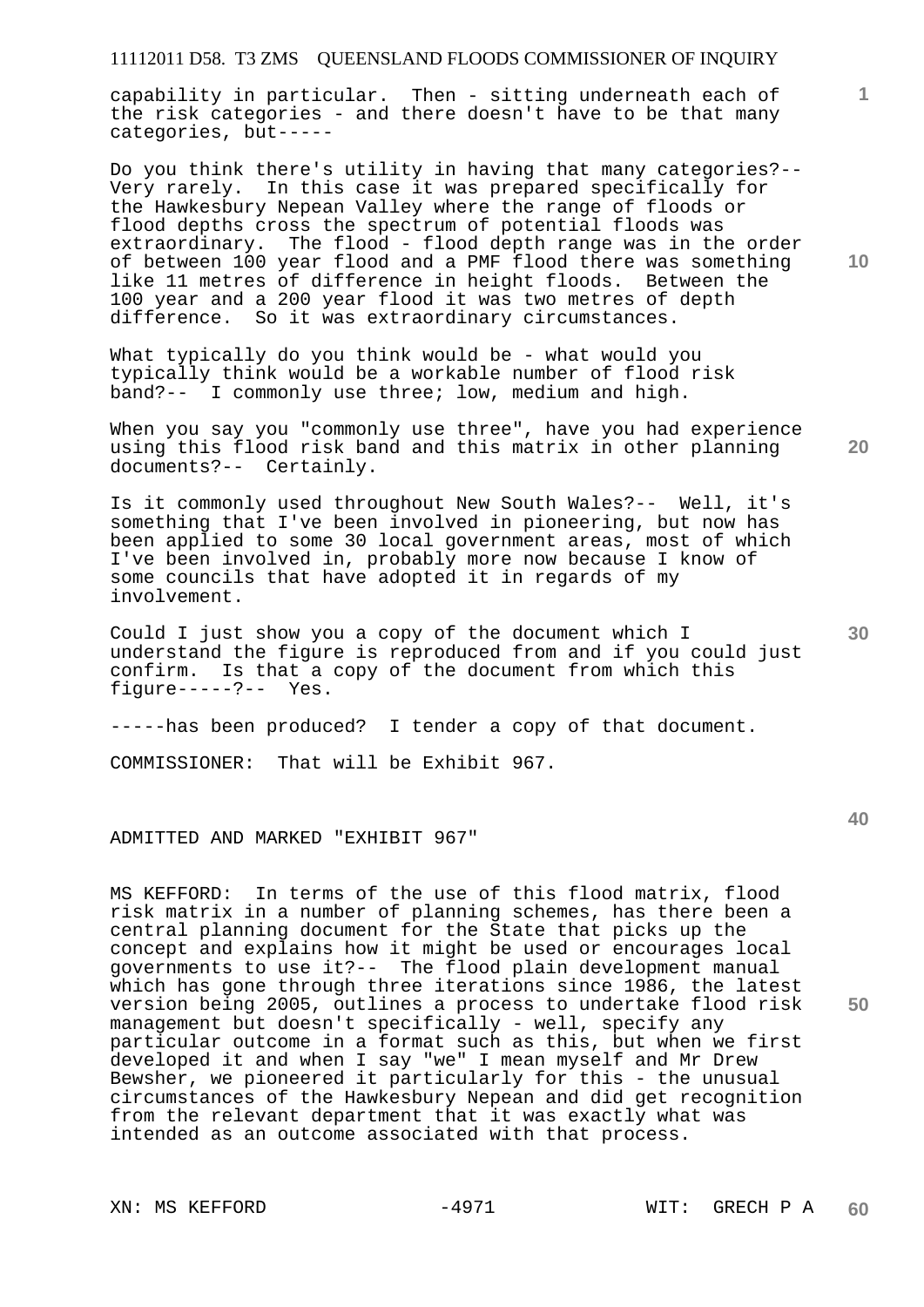Could I ask you to have a look at this document, please, and if you could just confirm whether that's the Floodplain Development Manual to which you were just referring?-- That's it, yes.

I tender that document.

COMMISSIONER: Exhibit 968.

ADMITTED AND MARKED "EXHIBIT 968"

MS KEFFORD: Do you think it would be worthwhile for Queensland to work towards producing a publication similar to that for use in dealing with flood risk and planning?-- Yes, it could be something specific to Queensland or it could be Queensland's contribution to the review of the SCARM document which is not dissimilar to that document - the New South Wales Floodplain Development Manual and the SCARM document, which is a nationally-produced document that I refer to and also referred to in the State Planning Policy-----

The SCARM document is referred to in the State Planning Policy?-- That's correct - do effectively provide the same processes, and this diagram is about illustrating a process or how a process may be followed, not the actual outcome.

So, in that sense, it might be - the time might be better spent having input into SCARM - the review of SCARM?-- Yes, that, to my understanding, is under review at the moment and intending to be finalised, I understand, next year. There are a number of - that sort of document would be consistent with producing an outcome that's reflected in that diagram for land-use planning purposes.

You also mention in your report the New South Wales publication, "Reducing Vulnerability of Buildings to Flood Damage". Can I ask you to have a look at this document, please? Is that the document referred to in your report?-- Yes.

I tender that document.

COMMISSIONER: Exhibit 969.

ADMITTED AND MARKED "EXHIBIT 969"

MS KEFFORD: You say that in your report that although that document is not in a format which allows it to be referenced as a technical specification for construction design, it could **10** 

**20** 

**30** 

**40**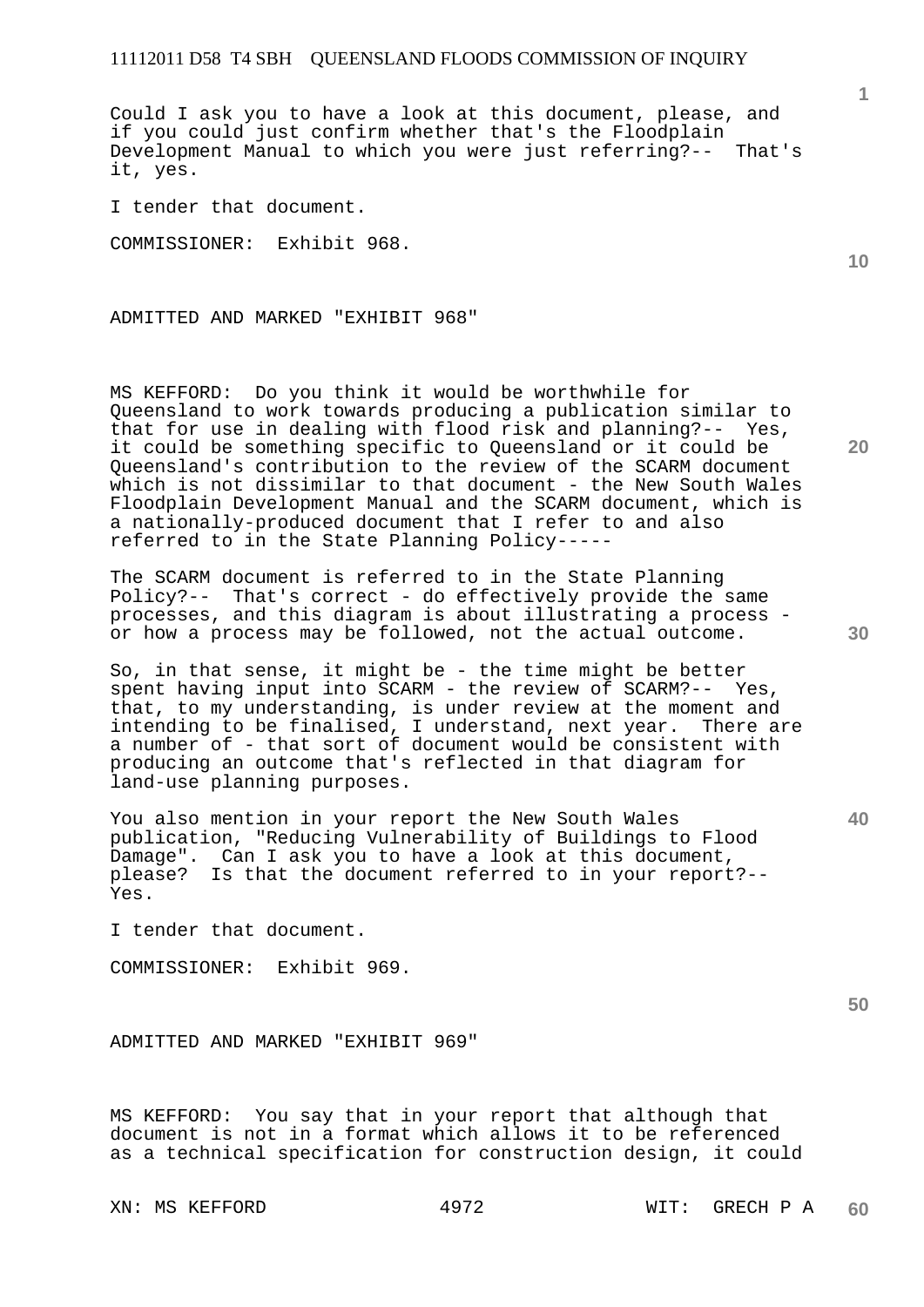be used as a basis to augment existing local controls. How do you see that document as being able to be used - like, what do you envisage?-- You could derive from that a schedule of suitable building materials and methods which could be used as a means of conditioning development. Typically, a control may be where development has a floor level that is raised to reach a particular level of protection, then the level below it may be considered non-habitable but still may have some use, then that area of the building may be subject to being built in a certain way with certain materials and with certain ability to withstand the forces of flood water and also to be able to be cleaned out after a flood. That document provides quite practical measures to assist in recovery after a flood and also some very simple but helpful building techniques that would minimise the need to reconstruct parts of a wall, for example, because they used material that's not very resistant to being inundated.

Thank you. I have no further questions.

COMMISSIONER: Mr MacSporran?

MR MacSPORRAN: Thank you, Commissioner. Mr Grech, your report was furnished on the 15th of October this year?-- Yes.

Thank you. And you say at section 5 on page 6 that one of the limitations you refer to in section 5.3 is that the report does not review recent draft policies released during the conduct of the Commission of Inquiry, and you refer there to the work of the QRA?-- That's correct. This report does not cover that, yes.

No. You have since undertaken that review, have you?-- Yes, I have. I had actually seen the documents, but I was just in the throes of finalising this one.

Yes?-- So, this one went out without any documentation associated with that.

Yes. So you didn't do another report reviewing the QRA work, you just took it on board?-- I wrote - not necessarily a report, but a document which provided comments in regard to those documents.

And you provided that to the Commission?-- I have, yes.

Do you have a copy with you at all?-- I do.

I wonder if we could have a copy of that, Counsel Assisting? When did you provide that, Mr Grech - the comments? When did you provide that?-- I expect before the 15th, but I-----

Before the 15th?-- Well, if I've - well, I don't know, actually, because it could have been after the 15th. All I know is that I reviewed it before then. Whether I had written the document by the time I'd finalised this report, I'm

XN: MR MacSPORRAN 4973 WIT: GRECH P A

**10** 

**20** 

**1**

**40** 

**50**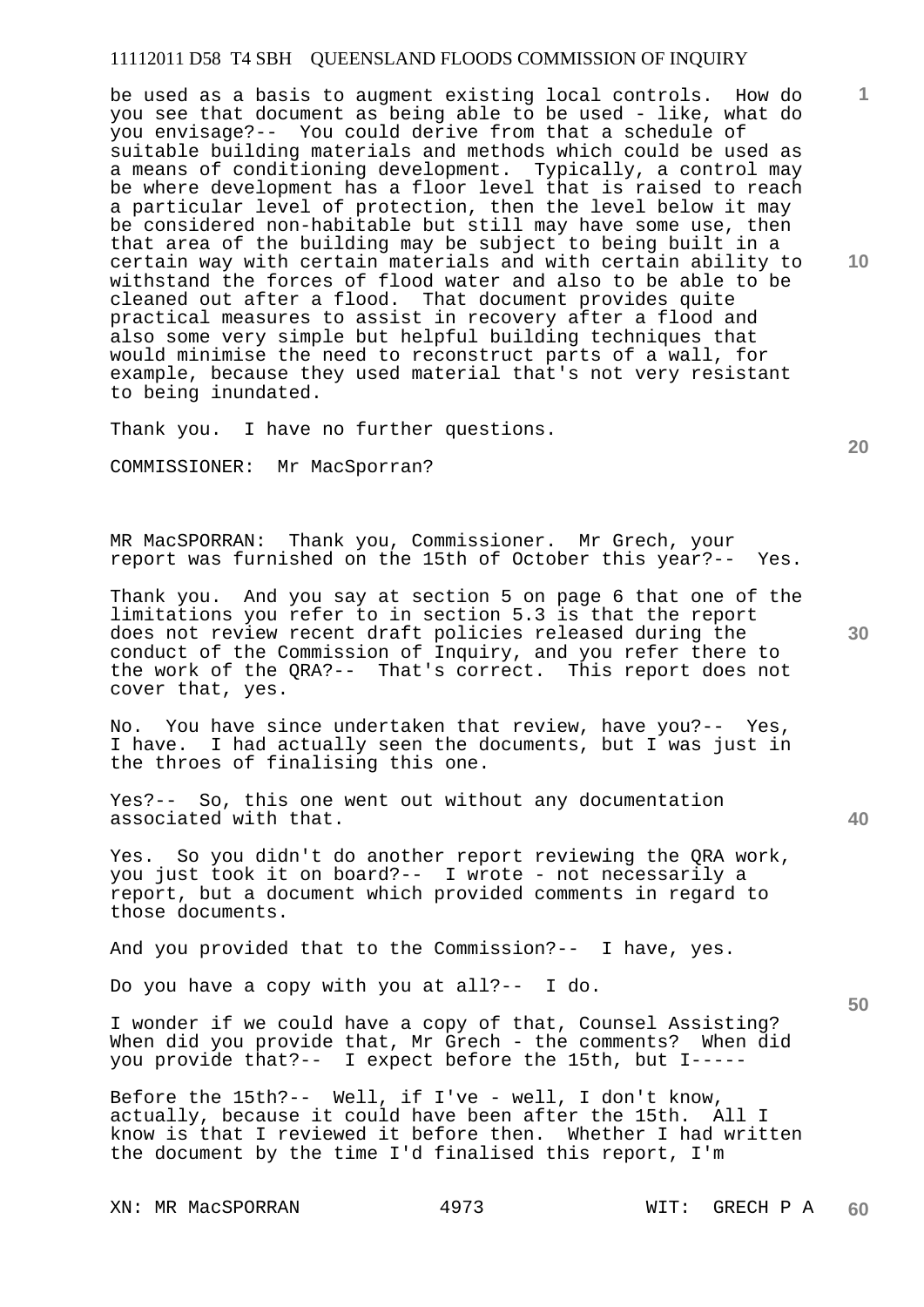actually not quite sure, but perhaps my-----

Just bear with me for one moment. I'm sorry, I was just distracted for a moment. Did you say that you did this draft of the review of the QRA work before you finalised your report for tendering here?-- I did.

In fact, this one I've just been given is dated September 2011; is that right?-- That's correct.

Can you tell me why it was that it didn't end up in your final report - your October report that was tendered here?-- I just think simply because I hadn't been able to get any response in regard to comments on this.

Response from whom?-- The Commission.

So, you gave it to the Commission in September while you were preparing your final report for October-----?-- The final-----

-----and you got no feedback on your draft review of the QRA work until after your report went in?-- That's correct.

So, when did you start to get feedback from the Commission about this draft?-- There was no formal feedback until I had a meeting with some of the lawyers yesterday.

**30**  Yesterday. I see. And did you then adopt your draft as being what you wanted to say today?-- Well, I didn't adopt it, I  $i$ ust-----

Confirmed it?-- That's always been my view.

Yes, all right.

COMMISSIONER: Mr MacSporran, do you want that as an exhibit, and if you want to respond to it any way, you can do that later, perhaps.

MR MacSPORRAN: Yes, I would appreciate the opportunity at some point, that's convenient to yourself, to deal with it.

COMMISSIONER: All right. Do you need to look at it now for cross-examination?

MR MacSPORRAN: I don't think so, no. It's a bit late for that, with respect. But I would like the item tendered and I would like the opportunity at some point to deal with it.

COMMISSIONER: All right.

MR MacSPORRAN: I'm assuming with all of these reports and the statements to be tendered shortly in bulk, there'll be an opportunity to deal with any matters that arise.

COMMISSIONER: Address it in writing. Absolutely.

XN: MR MacSPORRAN 4974 WIT: GRECH P A

**10** 

**20** 

**1**

**40**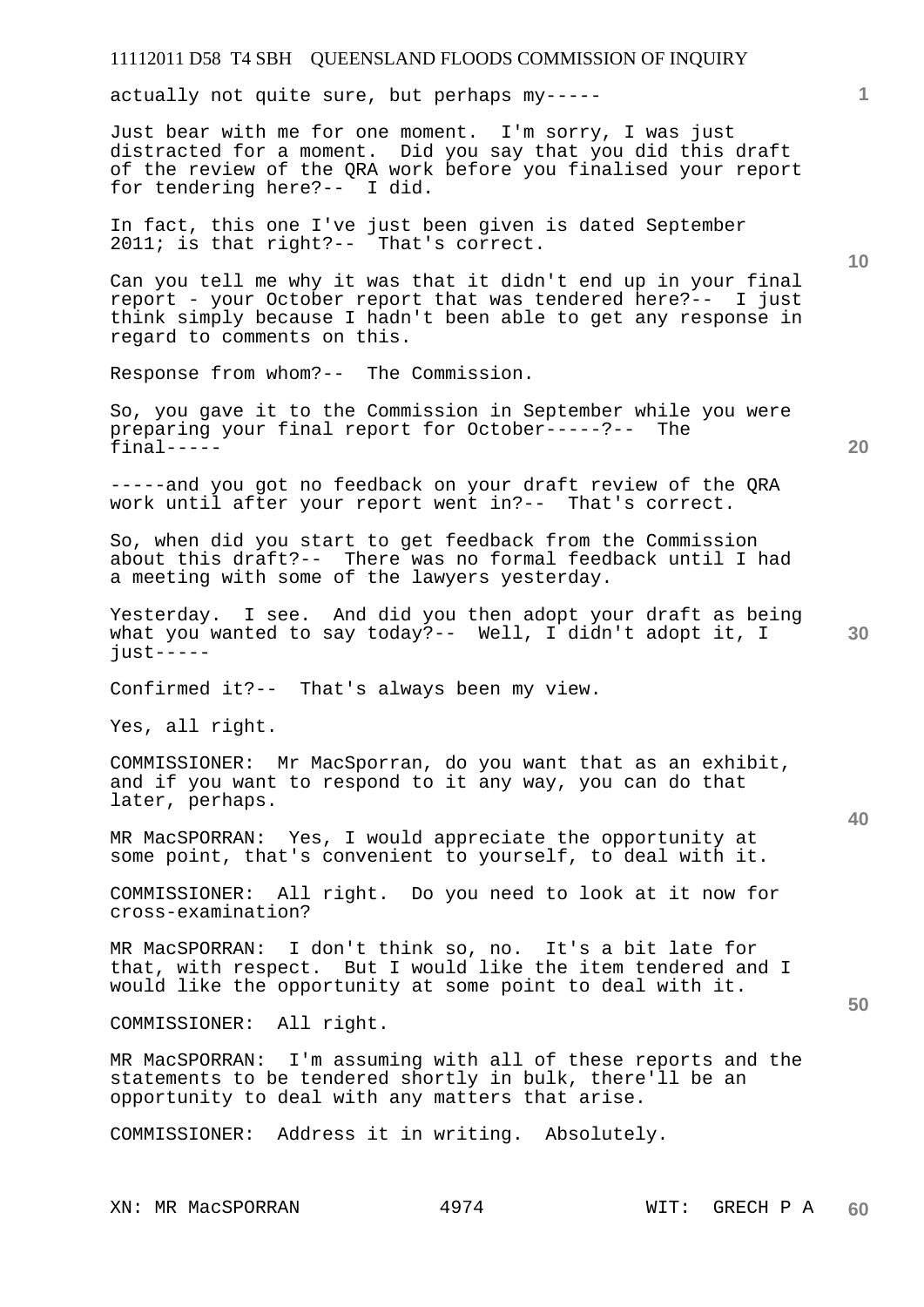MR MacSPORRAN: Thank you.

COMMISSIONER: 970, then, that document.

ADMITTED AND MARKED "EXHIBIT 970"

COMMISSIONER: Mr Dunning?

MR DUNNING: Thank you, Commissioner. Mr Grech, my name is Dunning. I appear on behalf of the Brisbane City Council. You have had, I gather, an opportunity to read the letter from Mr Bewsher, which is now Exhibit 961?-- Yes, I have.

Thank you. Mr Bewsher is somebody who you would consider expert in this field?-- Yes.

All right. You are in general agreement with the contents of his letter?-- Yes.

All right. It's apparent, if we - you deal specifically with my client - well, from paragraph 8.19 and onwards in your report. Now, it's apparent from that that the views you formed were without the benefit of having the opportunity of reviewing the relevant documents from the Council, agreed?-- Certainly I hadn't reviewed a number of documents that Mr Bewsher had identified.

And I was about to say you certainly hadn't had an opportunity to look at those documents - or certainly many of them - that are Annexure A to his letter?-- That's correct.

Thank you. Now, to the extent that you raise concerns about the absence of documents, I gather you'll concede that Mr Bewsher has been in a better position to assess those things than you have because he has had access to more material?-- Yes.

And you would certainly be content, wouldn't you, for what you had to say in respect of Brisbane City Council to be read together with what Mr Bewsher has had to say in his letter, which is Exhibit 961?-- I think what we both say is consistent. I guess the only point of difference - not difference - I guess the only qualification I would make is that I - my conclusion is that I haven't seen - and I still don't think there is one document that encapsulates what might be described as a flood risk management study or plan although the Task Force, as I say in my report, identifies that there is an intention to prepare that sort of document.

All right. Would it be fair to say that the sole qualification then you'd put on what appears in Mr Bewsher's letter is that you're not saying that the content's not there,

**10** 

**1**

**30** 

**40** 

**50**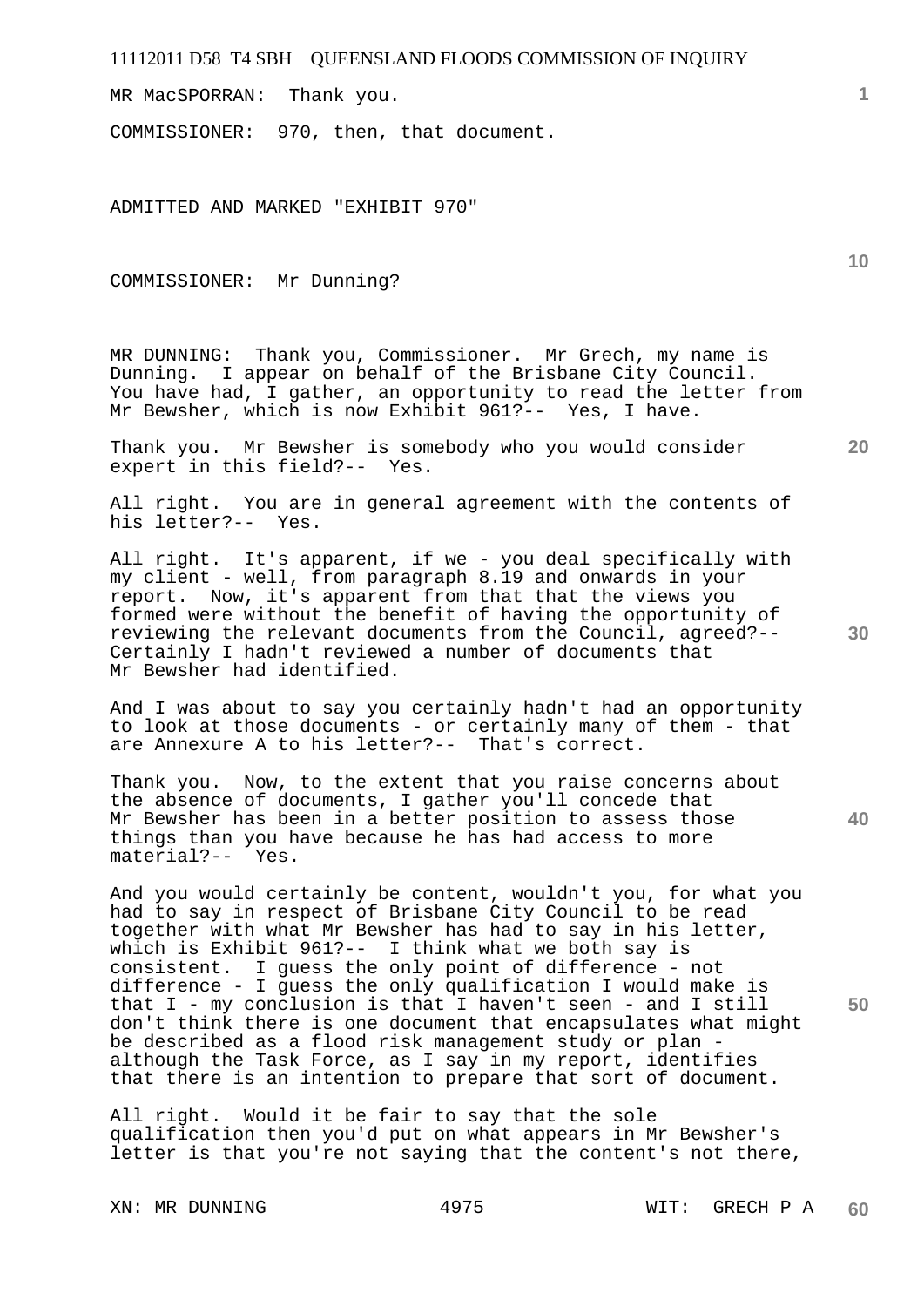but you think it should be located within the one document?-- I haven't had the opportunity to read those other documents. I don't know whether the content is there or not. I just accept that there is information that contributes to a broader flood risk management understanding, but I don't know how they all work together.

All right. And that's purely because you haven't had the occasion yet - or you haven't had the occasion to look at those documents?-- That's correct.

Thank you. Thank you for your attention to my questions. That's my cross-examination, thanks, Commissioner.

COMMISSIONER: Mr Flanagan?

**20**  MR FLANAGAN: Mr Grech, I wish to ask you some questions about the use of a probable maximum flood event line - the PMF - in the planning context?-- Yes.

In your glossary at page 55 of your report, if you can turn to that, the PMF is defined as the largest flood likely to ever occur. The PMF defines the extent of flood-prone land or flood-liable land; that is, the floodplain?-- Yes.

You also refer in your report at page 13 to the definition of PMF given in SPP 1/03 as, "The largest flood that could reasonably occur at a particular location resulting from the probable maximum precipitation. The PMF defines the extent of flood-prone land. Generally it is not physically or financial possible to provide general protection against this event." The definition in your glossary refers to, "The largest flood likely to ever occur", whereas the definition in the SPP refers to the largest flood that could reasonably occur in a particular location. Do you discern, for any practical purposes, a difference in these definitions of PMF?-- Not really.

Not really. All right. May I then refer you to page - sorry, paragraph 72, page 23 of Mr Reynolds report?-- Sorry, what paragraph?

Paragraph 72, page 23. Here he says it is a term - "PMF is a term defined and used in the National Best Practice Guideline SPP 1/03, the recent 2011 advice of the Queensland Chief Scientist and elsewhere in Australia. It is described as an 'extremely rare event' and defines the extent of flood-prone land."?-- Yes.

You agree a PMF is, as described there, an extremely rare event?-- Yes.

What is flood-prone land in this context?-- Flood-prone land?

Yes?-- Any land that could be subject to being flooded.

XN: MR FLANAGAN 4976 WIT: GRECH P A

**10** 

**1**

**40** 

**50**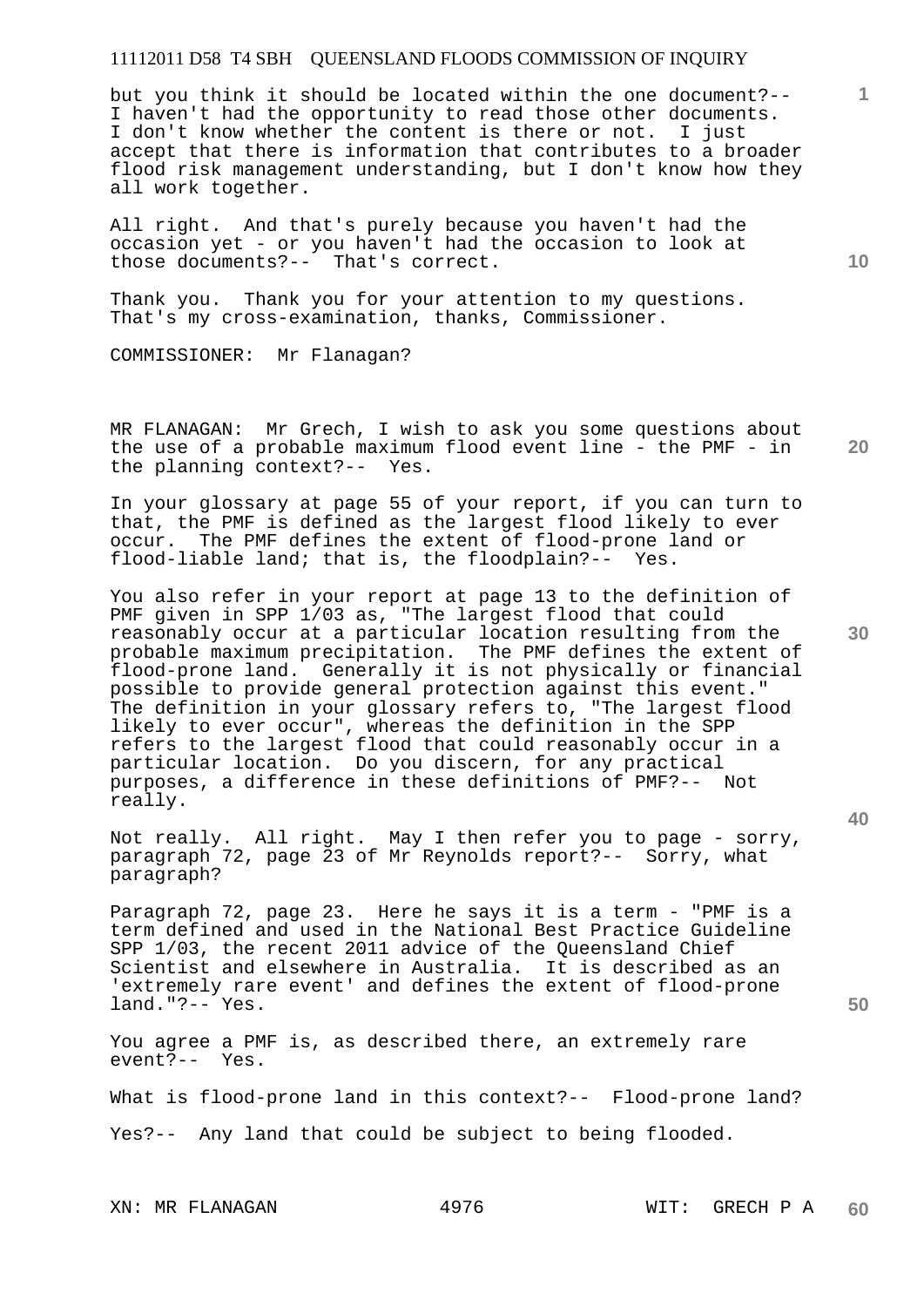In a probable maximum flood event?-- By definition, if it's if it has any potential of being flooded, it can be flooded, so the PMF basically just defines the potential for it to be flooded or not.

All right. Is the term "flood-prone land" a recognised and accepted defined term for planning purposes?-- In my experience, it's consistent across states and local government jurisdictions.

COMMISSIONER: So, how is it used? As land that could conceivably be flooded in an extraordinary event, or in the more usual use, which would be given to being flooded?-- Sorry, can you ask the question again?

Well, as an ordinary person, if somebody said to me, "That land is flood prone.", I would think, "Oh, flood comes up there every so often.", but the way it seems to be used - in the context, at least, of the probable maximum flood - is as land that could, in the bounds of imagination, be flooded if you had an extraordinary event. It can be land where flooding would be vanishingly rare, but it's possible?-- Yes, and they do occur.

Yeah, but is that the way it is used - that second way consistently in land planning?-- It defines the extremity of what needs to be considered for the purposes of working backwards to do a flood risk management assessment.

Mmm, I-----?-- It's not - by definition, because of it's rarity, it has a very low likelihood of happening, but would normally have substantial consequences.

All right. So, it looks like "flood prone" can mean extraordinarily unlikely.

MR FLANAGAN: Yes. So that we can understand what is a PMF because some people might have some difficulty with the concept - is it a once-only flood event?-- No.

It's not. And why is it not a once-only flood event?-- It's calculated in the same way as other floods, so it's based on the probability of a weather situation where so much water can full out of the sky and cause that flooding to occur. It's calculated based on meteorological information. So, it's - it is an actual flood of a certain probability.

We have discussed different lines in this Commission of a probability of 1 in 20 or 1 in 50 or 1 in 100. Indeed, one of your figures has a 1 in 200 probability?-- Yes.

If we were to assign a recurrence probability percentage to a PMF, what would it be?-- I understand the way engineers draw it - I'm not an engineer - they could use a mathematical way of calculating it based on a probability of something like a 1 in 100,000 chance of it occurring, but, in fact, I think mathematically, it is so close to infinity it's that unlikely.

**10** 

**1**

**20** 

**50**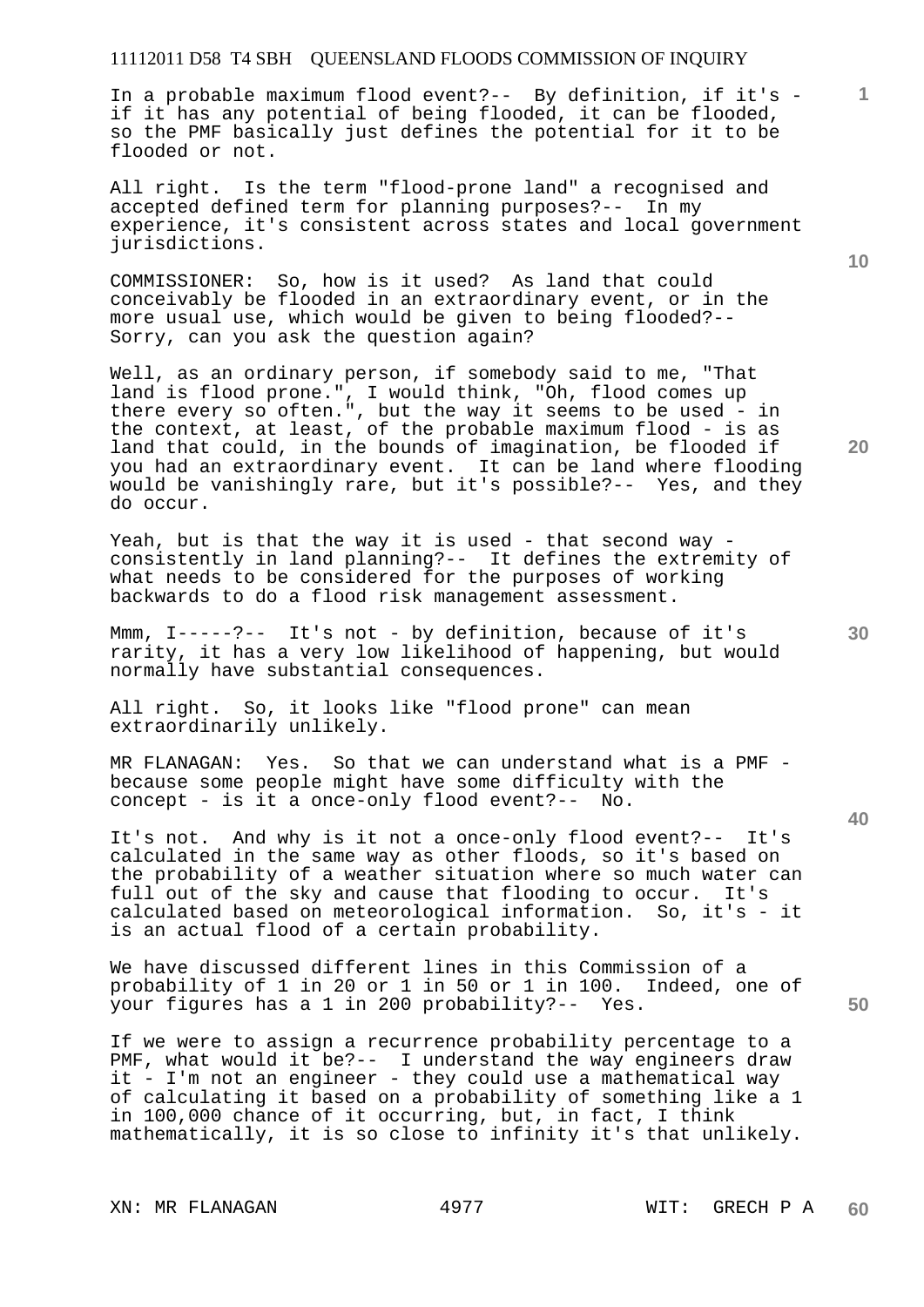Would you - I appreciate you're not a hydrologist, but from your own knowledge you are aware that hydrologists sometimes refer to the PMF in terms of the recurrence probability percentage as being more than a 1 in 10,000 year event?-- I've seen that reference, yes.

All right. So, in the history of a particular floodplain, can a PMF occur more than once?-- Yes.

Okay. Now, in paragraph 10.5 at page 19 of your report would you go to that, please, Mr Grech?-- Paragraph 10.5?

Paragraph 10.5 at page 19. You say, "It is emphasised that the purpose of flood risk mapping should not initially be to identify the extent of land that should be subjected to flood-related development controls, but rather identify where risks exist that could be managed by such controls. The process of identifying a range of floods during the preparation of a flood risk management study enables the community and the decision-makers to be fully informed in regard to flood risks." Now, do you agree that any flood risk<br>management study would ordinarily identify a PMF?-- In my management study would ordinarily identify a PMF?-experience, yes.

And would you agree that the PMF should not act in its own right as a planning constraint; that is, it should not operate as a flood line for planning overlay purposes?-- For some things it may be used, and I'm talking about - just to put it in perspective, a PMF line may be in a typical floodplain not too far away from a 100 year line. So, it's not - it's not suggesting that it's going to necessarily always be an extremely different situation.

Would you agree - sorry?-- But to answer your question then, there may be circumstances where certain types of land uses a community might decide should be subject to no risk, such as maybe a hospital or an aged care person's accommodation or something like that, but that's something that might be - that would be the outcome of a flood risk management assessment where the community would have the input to make those sort of decisions and it is a recognised standard in terms of emergency management, and by that I mean that the emergency management agencies will seek to establish evacuation strategies that remove people from the hazard completely, or the risk of flooding completely that is somewhere safe above a PMF refuge.

We'll come back to how a PMF line could be used for planning purposes, but I think my question was a little bit more specific. Would you agree with me that it is not appropriate, given the probability of the event, to use a PMF for the purposes of planning overlay?-- Not for the majority of land uses, but there will be some land uses that will commonly be considered to be not acceptably located within a PMF line.

I think you've agreed already in the context of your last - or second last answer that the PMF may be relevant for broader planning issues such as, for example, informing as to disaster

XN: MR FLANAGAN 4978 WIT: GRECH P A **60** 

**20** 

**10** 

**1**

**40**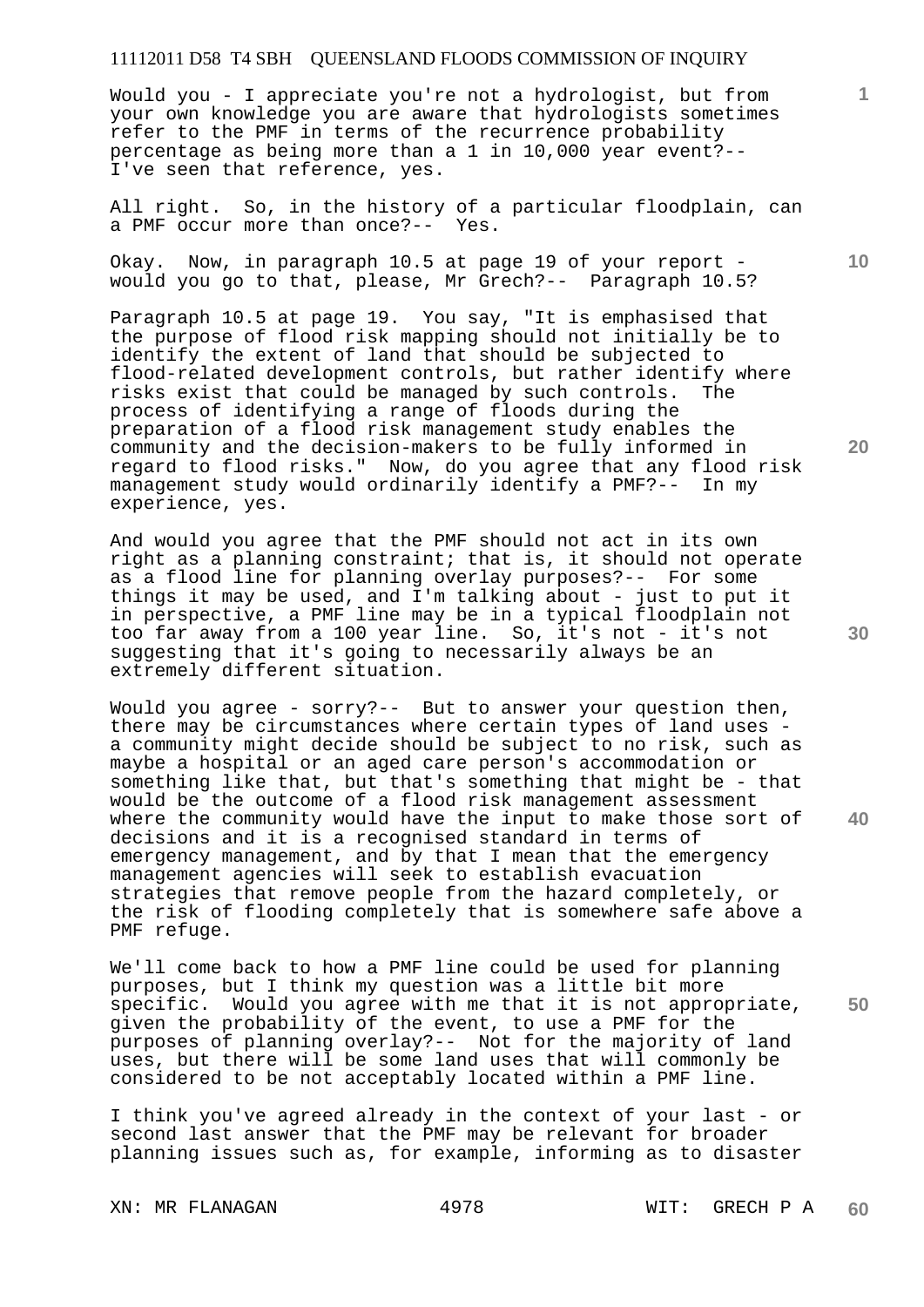## 11112011 D58 T4 SBH QUEENSLAND FLOODS COMMISSION OF INQUIRY management?-- That's one aspect of it, yes.

Which is one aspect, yes, but that's just an example of a broader use of a PMF line for planning purposes; is that correct?-- Yes.

Now, I appreciate, having spoken to you before, that you are aware of an article that is co-authored by Mr Bewsher and Mr Maddocks, and I understand that you've read that article?-- I have.

Commissioner, may I provide a copy of that article to the Commission members?

COMMISSIONER: Do you want it made an exhibit?

MR FLANAGAN: Yes, please.

COMMISSIONER: Exhibit 971.

ADMITTED AND MARKED "EXHIBIT 971"

MR FLANAGAN: You appreciate that Mr Bewsher is the very same person that Mr Dunning referred to in his questions to you?-- Yes.

Fortunately it is a short article, but may I ask you to turn to page 5?-- Yes.

And you would have noted that the article is entitled, "Do we need to consider floods rarer than 1 per cent AEP."?-- Yes.

And the authors set out seven reasons as to why floods rarer than the 1 per cent AEP should be considered for planning purposes; is that correct?-- Yes.

Now, I've asked you to turn your mind to the seven reasons that are put there. Could you go through each of them and tell the Commission whether you agree or disagree and, if you do agree and wish to expand on why you agree or if you disagree, please expand on why you disagree?-- Number 1, "It provides relevant authorities with a better appreciation of the magnitude of flood problems." Yes, I agree. "Economic appraisals do not include damage estimates from larger floods or estimate true costs." Yes, certainly I agree. "Allows emergency personnel to better respond to such an event." Yes, I agree. "Maps that outline the limit of inundation of the 1 per cent or other advice based on the 1 per cent is likely to give residents a false impression." I agree. "There are clearly some types of land uses that should be located above the 1 per cent flood level." I agree. "Care should be taken to avoid development that is above the 1 per cent flood, but still subject to flooding, in larger events becoming isolated as stages of flooding." Yes, I agree, that's certainly an

**30** 

**20** 

**50** 

**10**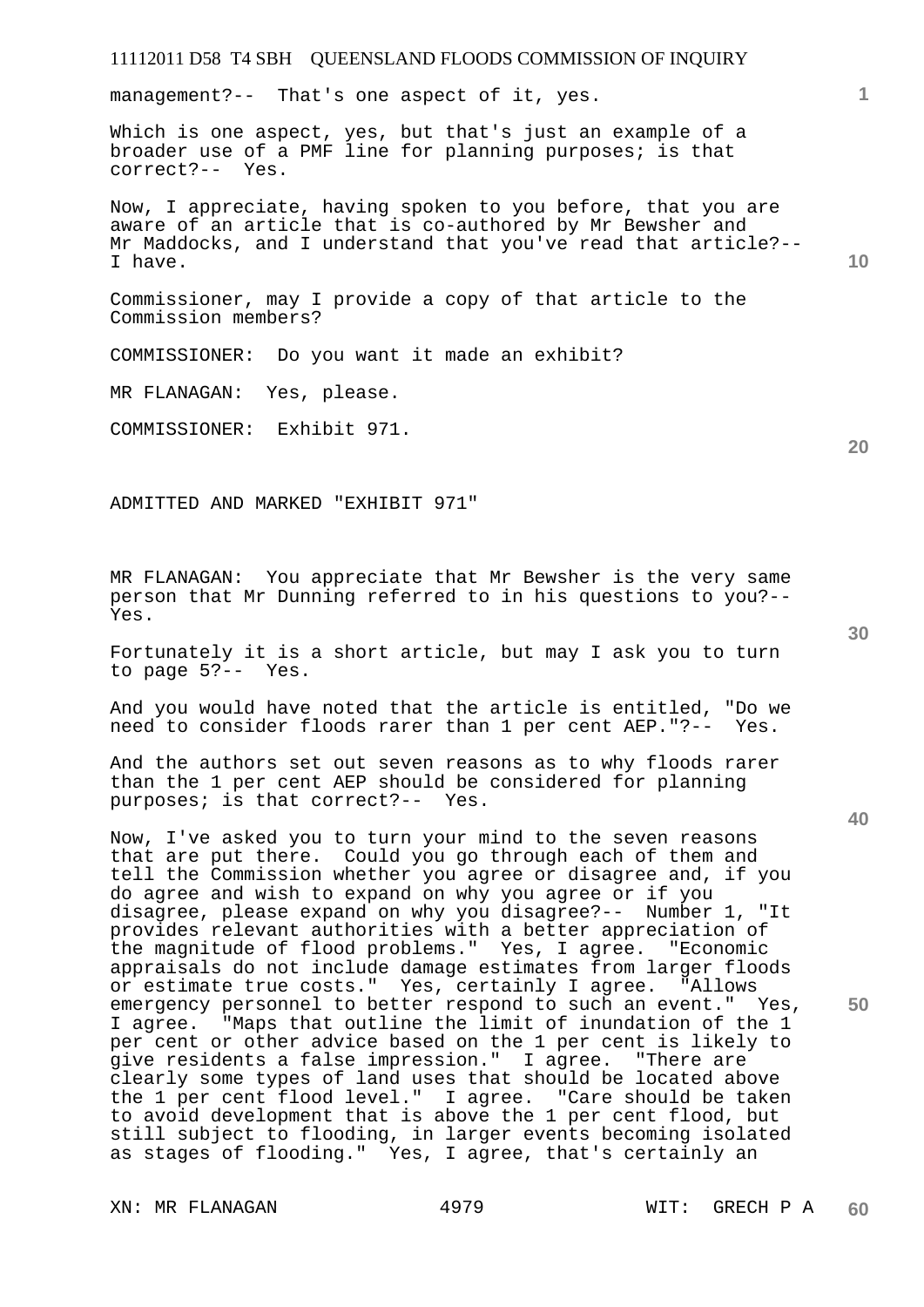issue, and, "The increased flood risk occurs when levees and dams are overtopped in floods. A rarer than 1 per cent event needs to be carefully considered and appropriate responses and actions planned." Yes, I agree.

They are, in fact, seven fairly commonsensical reasons why one would consider other flood events?-- Yes, that's correct.

Including a PMF?-- Yes.

And in a planning context?-- Definitely in a planning context, yes.

In that article you'll see the authors conclude: "This is not to say that floods rarer than 1 per cent AEP should be universally adopted as a main residential flood planning level. There may be certain types of development where a higher or low flood planning level may be more appropriate."?-- Yes.

"We need to be aware of the risk of rarer floods and have appropriate emergency planning response plans in place should such an event occur."?-- Yes.

You would agree with that statement, would you not?-- Certainly.

Now, the PMF may also be a line that informs a Council in terms of making decisions concerning the allocation of new development areas?-- It could be.

Now, if a PMF line was to be shown on the planning scheme, could you tell the Commission what is it meant to communicate to the ordinary rate payer?-- That land located within that line is subject to some level of risk. If that is the only line shown, then you can't go much further than that.

When you say it shows some level of risk, by showing a PMF line on a planning scheme, and I'm an ordinary rate payer and I go and search and I find the PMF line and it shows me some level of risk, the risk will be described as a 1 in 10,000 probable flood event, will it?-- Well, no, that level of risk or that probability of that risk is what exists at that line, but not within the line. So, as you move closer to the river, the probability increases - or decreases, I should say.

Is there anything else that would be communicated by use of a PMF line to a rate payer, for example?-- Only if it comes with some controls or other strategy that may exist that's part of a broader flood risk management strategy.

If I was to look at this line by way of overlay - the PMF line - would it be the case that anything under that PMF line would be described, according to the ordinary definitions, as flood-prone land?-- Well, if there is only one line, then there's - I guess the general public reading that information may interpret that everywhere within that line is subject to that level of risk or that probability of being flooded, but

XN: MR FLANAGAN 4980 WIT: GRECH P A

**20** 

**30** 

**40** 

**50** 

**10**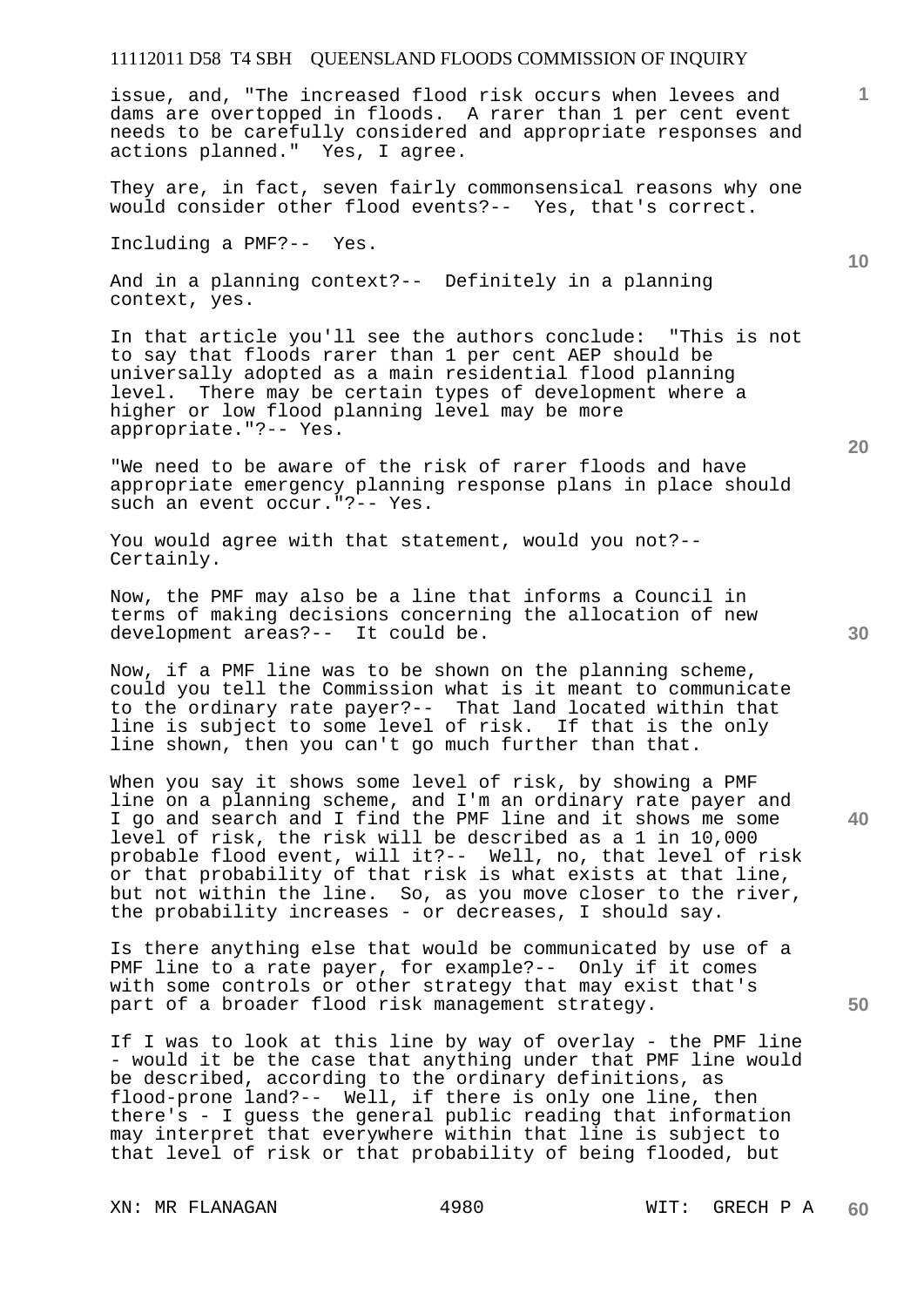it's not quite the case because that level of probability exists only at the line, being the edge of the area drawn to encompass that line, but it can't - obviously it must change as you get closer to the river.

Would you see a PMF being used as a forward planning tool by a local Council for greenfield sites, for example?-- Not normally. In my view, and in my experience, it is better to provide a gradation or a break-up of the floodplain or flood-prone land into different areas based on risk that represents planning recommendations or planning strategies. So, there may be an area within the PMF - that is, high hazard - high hazard in certain types of floods, not necessarily a PMF flood - that could be decided to be too dangerous for most types of development to occur, and then there's the area beyond that somewhere in between - which I think it has been described before - that could be an area where the majority of development is subject to some form of development control.

**20** 

**30** 

**40** 

**50** 

**1**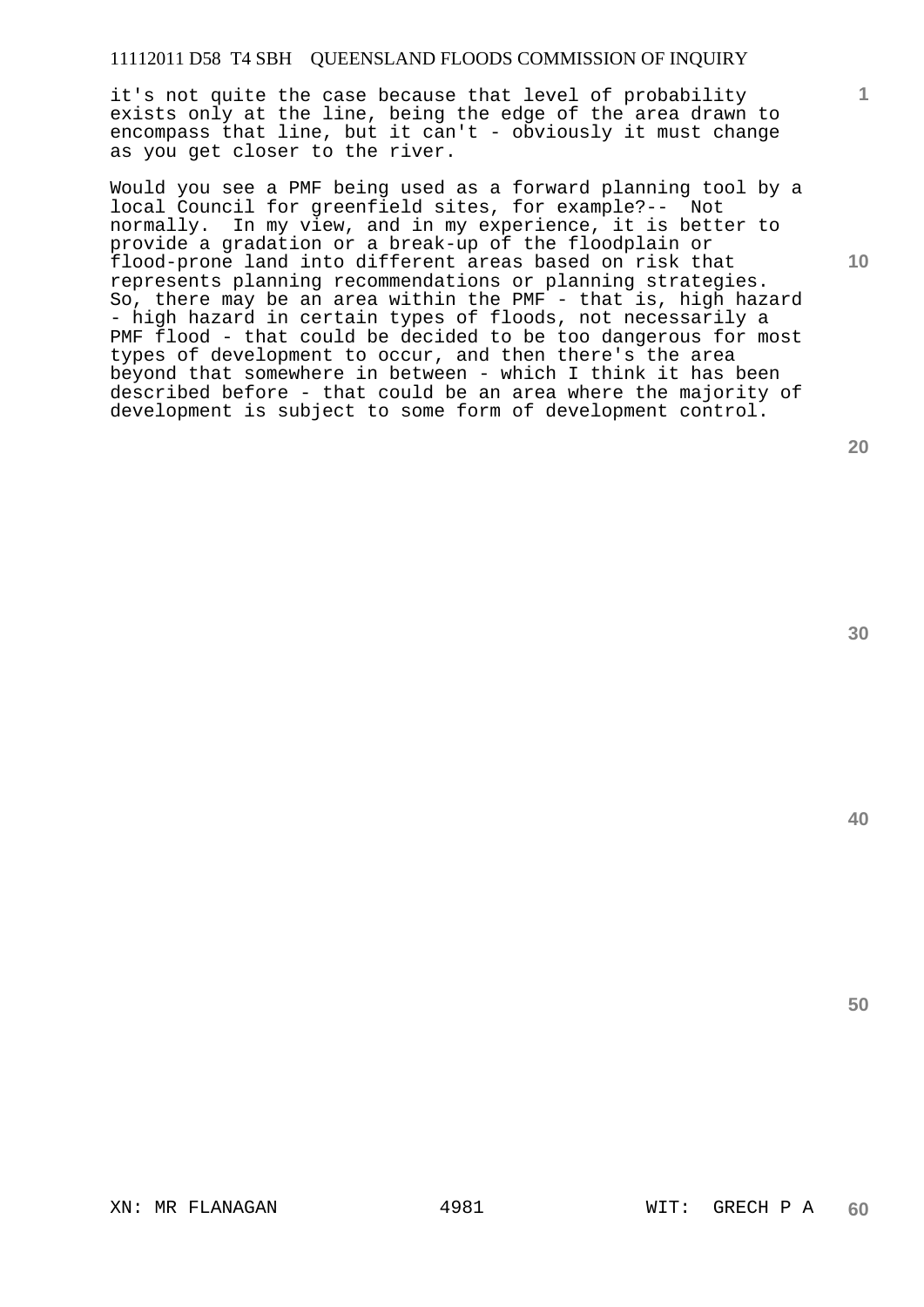But if it's a greenfield site and a local authority by reference to a PMF thought, well, that greenfield site is according to the definition flood prone land and that greenfield site is above the PMF, therefore it's not flood prone land wouldn't that inform their decision of where to open up development in relation to those two greenfield sites; couldn't it be used in that way?-- That could inform the decision, but in my planning experience it may not be the full and appropriate consideration due to the determining which release area should be appropriate.

I'm not suggesting for one moment that it's the only consideration. I'm suggesting it's one of a number of tools or considerations that could be referenced by a local authority in making a decision in relation to the location of a greenfield site?-- If all other issues were equal and there was no need for both release areas, then I would think that for the purposes of making a decision if the only thing that differentiated the two release areas was one was subject to some flood risk, albeit minor, and one was not subject to any flood risk then commonsense would be that you would choose the one subject to no floodings.

Now, Mr Grech, do you know if PMF is used anywhere in Australia in planning schemes?-- In planning schemes?

Mmm?-- Yes.

To your knowledge how is it used?-- To identify the extent of flood prone land from which a finer grade - grain of development assessment follows.

Can I take you to paragraph 7.11 or 7.11 of your report at page 9? This is where you refer to figure 1 which is the figure of the three houses?-- Yes.

Just so that we can understand this, in relation to the flood event that's contemplated here it's a 1 in 200 year flood; is that correct?-- No, the - that diagram's just explaining that three houses built all to the same standard in terms of floor level control, being the 100 year, could actually be subject to substantially different consequences as a result of a flood that's slightly rarer than the 100 year flood.

I think my question was simpler than that: isn't it contemplating damages from a one in 200 year flood?-- Yes.

Yes, thank you?-- Sorry. I misunderstood the question, sorry.

That's all right. And in relation to each of those diagrams, can you identify in relation to the first house that the one in 200 year flood comes to the floor level, isn't it?-- Just above the floor level.

Just above the floor level, and the PMF is slightly above the gutter level; is that correct?-- That's correct.

XN: MR FLANAGAN 4982 WIT: GRECH P A

**10** 

**1**

**20** 

**30**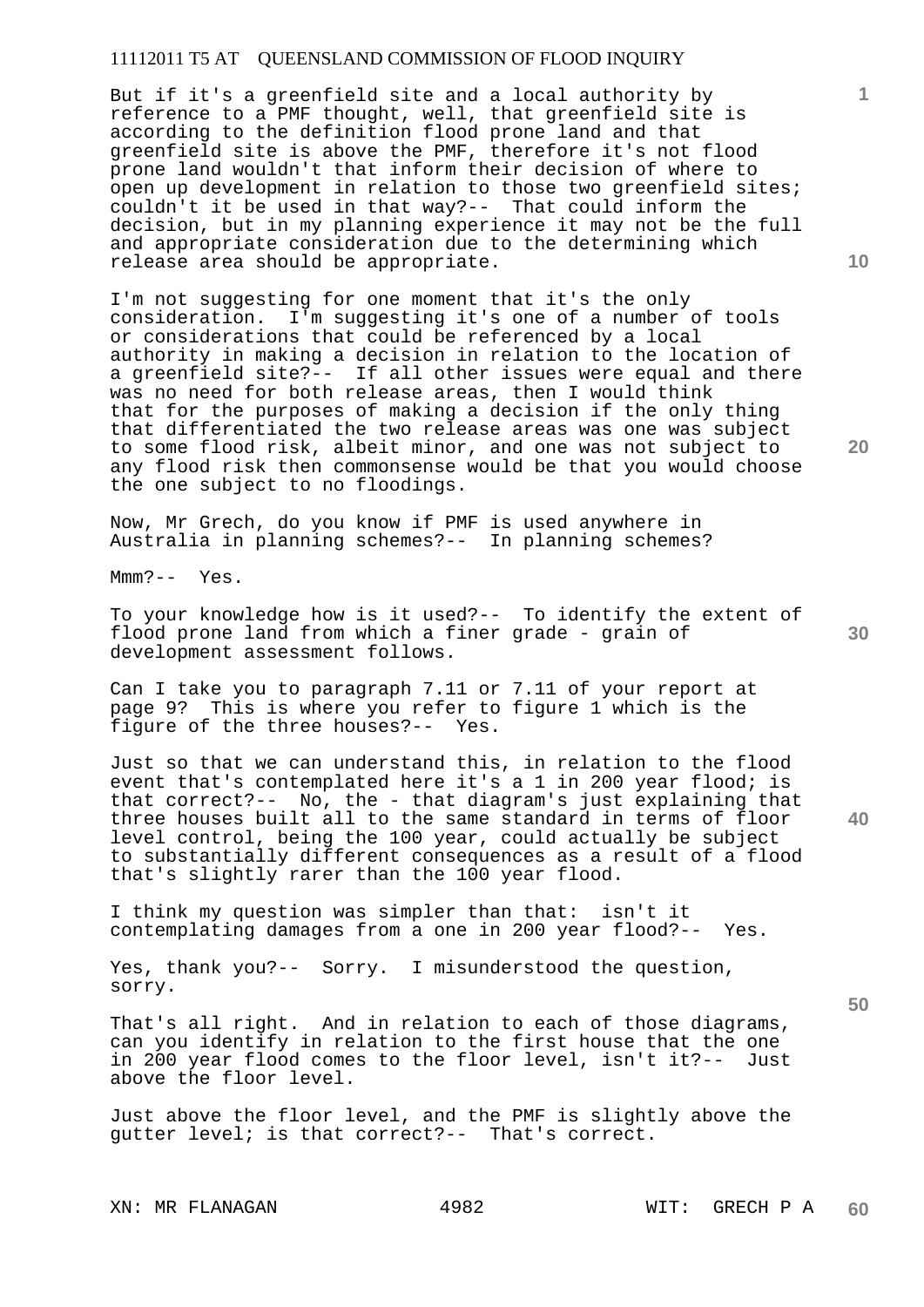And, similarly, in relation to the next diagram here the PMF is above the height of the roof?-- Yes.

And then further in the third diagram it's considerably higher than the roof line?-- That's correct.

So are we to understand from figure 1 as demonstrating that even in a one in 200 year flood event such an event comes nowhere near the probable maximum flood event?-- That's correct, yes.

Would you agree that ordinarily the mapping of a probable maximum flood event incorporated within the mapped area of flood risk - sorry, I will start that again. Do you agree that ordinarily the mapping of a probable maximum flood would incorporate within the mapped area of flood risk substantial areas of existing development?-- Yes.

And it would also incorporate areas which might otherwise be considered appropriate for further development to occur or future development to occur?-- It may, yes.

Can I then draw your attention to paragraph 4.4.2 of Mr Vann's report?-- Yes, I have it.

Have you read that paragraph?-- I had once.

Would you just reread it, thanks?-- If I can read it again?

To yourself. Do you agree with Mr Vann that while the PMF would identify virtually all areas subject to any flood risk this would be likely to cause public difficulties and understanding, the concept, due to those two matters identified by him, and I will put this proposition first, firstly that flood levels have changed. Do you agree with him in that respect?-- Yes. If mapped only by itself. That's not what I advocate, but-----

Right?-- -----I understand your question.

And his second proposition is that it would - could lead to difficulties and understanding because of the impacts if the only mapping of flood risks shows that extensive areas of existing urban areas are subject to that risk?-- Well, yes.

Generally, would you agree that great care needs to be taken in relation to the use of a PMF in a planning scheme?-- Great care needs to be taken in regard to communicating where the PMF is in a planning scheme, yes, and in all circumstances, yes.

COMMISSIONER: You couldn't tell the public that the PMF shows the limit of flood prone areas with it being then implicit in that that anything within the PMF is flood prone. You are going to communicate a very different idea of what "flood prone" means, don't you?-- Yes.

It's really a-----?-- It's something we had to grapple with

XN: MR FLANAGAN 4983 WIT: GRECH P A

**10** 

**1**

**20** 

**30**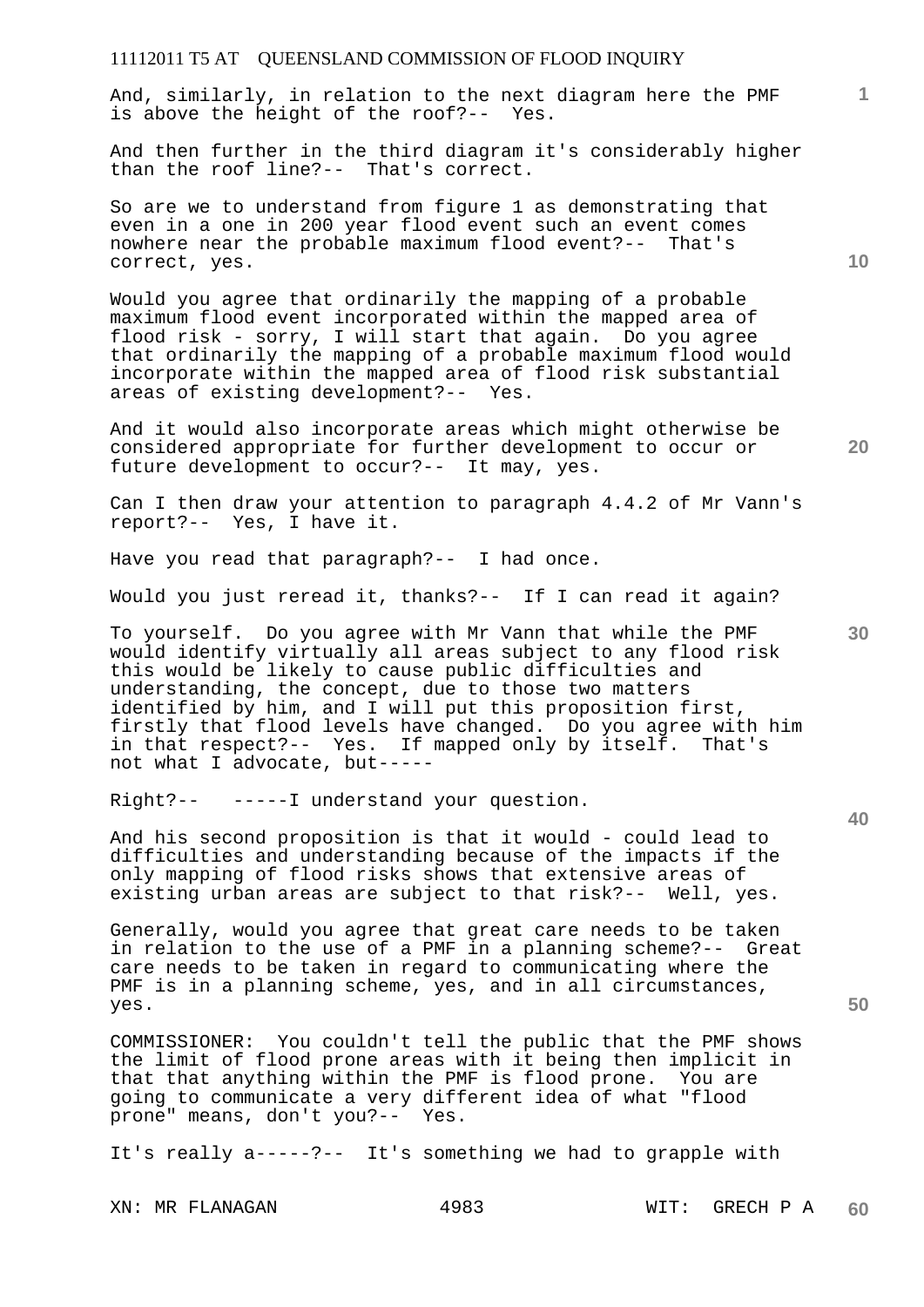for each of the circumstances where that planning matrix outcome was used because that starts at the proposition where the whole of the floodplain is identified and then characterised in the different levels of risk.

I'm just worried about the adoption of the term "flood prone", that's all. It just seems wildly and apposite to what you're describing in ordinary use?-- In ordinary use, I agree, the community find it difficult to what it means particularly when they have had experience in understanding some other flood, typically lower than that.

It might be that the community is right about what "flood<br>prone" means and the planners are wrong, but-----?-- There's prone" means and the planners are wrong, but-----?-obviously still some risks there, and there have been catchments across Australia where that those - that level of flooding has happened.

All right. I think we may be at cross purposes. It doesn't really matter. Mr Flanagan?

MR FLANAGAN: My suggestion is that the use of a PMF line without a very fulsome explanation of what it means, at least, could mislead people in that they could become unnecessarily concerned that their house is located in a flood prone area?-- Yes. My experience that - it is able to be communicated to the public so that they do not - so that they are not alarmed. I have had to go through that in a number of cases and there's also consideration that to not identify that as risk and to have larger floods that occur that were not communicated even known to be potentially able to occur equally is disturbing to the community.

Well, it's more than - it's more possible than not that if your house is described as being in a flood prone area you may have difficulty borrowing against the house?-- Not necessarily.

But you may have?-- I don't know.

You may have difficulties in obtaining insurance for having a house in a flood prone area?-- Well, it's not so much difficulty in obtaining insurance, it's the cost associated with that.

What I'm suggesting is that there could be unforeseen consequences of having a planning scheme identified in a PMF whereby people will identify their homes or properties being in a flood prone area?-- That's a well-known and understood issue associated with identifying land as being flood affected at any level, and in my experience the reality is that there are various levels of constraint or impact associated with identifying land as flood affected. Just the mere fact we're identifying it as subject to some risk doesn't necessarily change the value of the land or its use if it doesn't - if it's not accompanied by a planning control that says: for that particular use on that particular bit of land you are constrained from doing certain things.

XN: MR FLANAGAN 4984 WIT: GRECH P A

**20** 

**10** 

**1**

**40**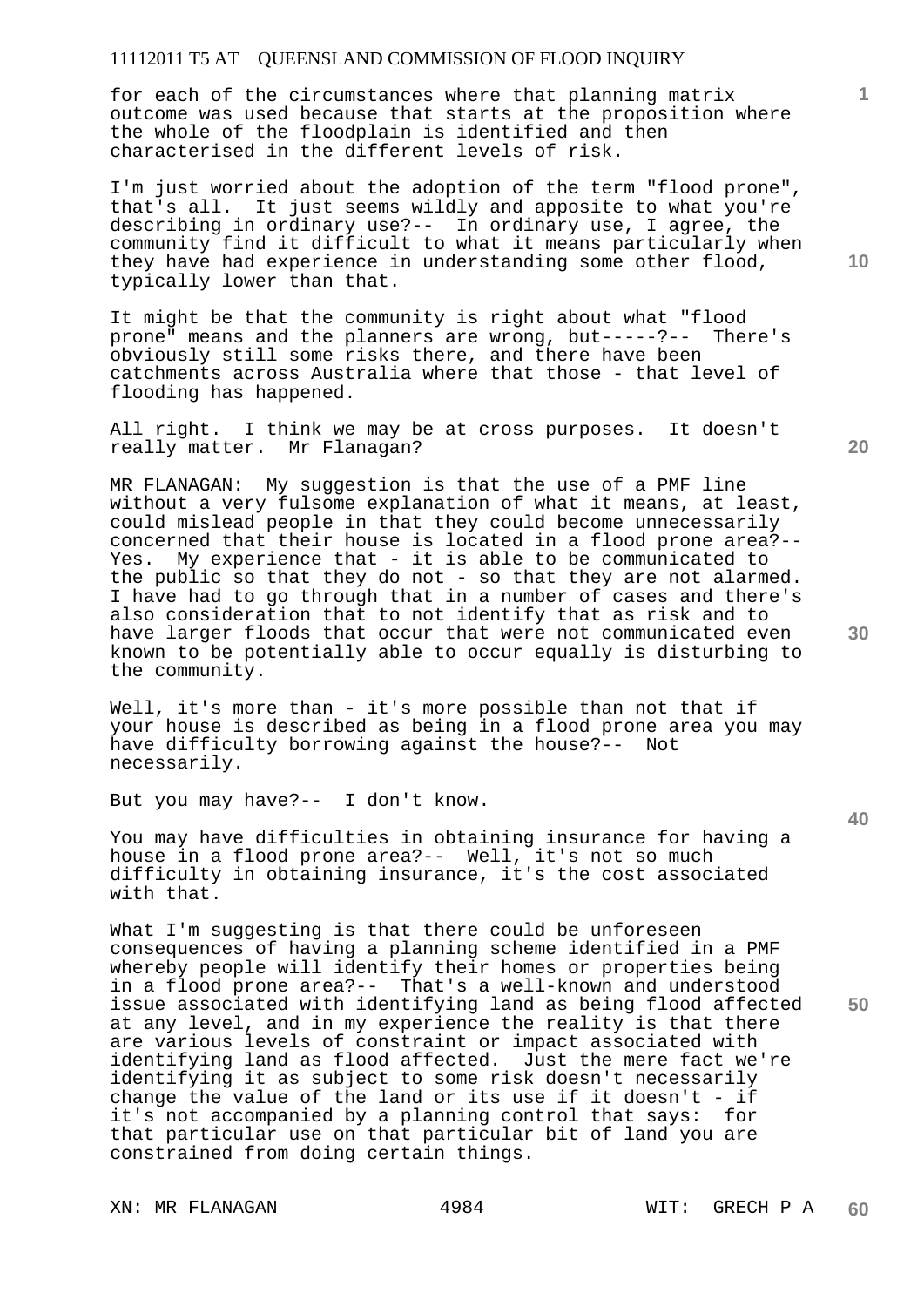But an informed purchaser who is looking at buying in a particular area will check the plan, will see that this land is described as flood prone. That would have a direct effect on the value of people's properties, wouldn't it?-- Research undertaken as part of the Hawkesbury Nepean-----

Yep?-- -----show that in the longer term - well, it does not necessarily have an effect on land value.

You see, what I'm actually proposing to you is this: is that given the probable reoccurrence of a PMF and its ability to mislead, should it have any role in a planning scheme?-- I believe it should.

We will come back to why you believe that and I will give you the opportunity to say that, but can we move on then to paragraph 73, page 23 of Mr Reynolds' report?-- The paragraph number again, sorry?

73 at page 23 of his report?-- Yes.

The only reason I'm referring you to that is that he identifies the fact there is some dispute in the literature about whether the PMF is useful for planning regulation. You're of that dispute?-- Yes, in a general sense, yes.

Thank you. And have you read paragraph 74 of his report?-- Yes, but I may need to read it again.

Thank you. Now, do you agree or disagree with that paragraph and the identification by Mr Reynolds as to how a PMF could or should be incorporated into a planning scheme document such as mapping?-- I agree at a general level that - that the PMF being recognised as an outer limit of the floodplain use.

Do you generally agree with this proposition, that the PMF should be used as a line that informs for broader planning considerations rather than as a line that would prohibit any particular type of development?-- For the majority of land uses, yes.

Now, what particular land uses do you identify as falling, if you like, above the PMF?-- Land uses which are - fall into either of two categories: those which are considered to be critical to the operation of a flood evacuation strategy and/or required to assist in the restoration of a flood affected community. I would term those to be critical types of utilities. Secondly, those uses which are considered to be particularly vulnerable to flooding, and both in regard to building damage and risk to life. So they might be uses that might be difficult to evacuate people from because of the nature of the occupants, and I just wanted to qualify that by saying the risk management process is about providing a process by which the community can ultimately decide what level of risk is considered bearable to that community and the process, and one that I'm familiar with and have followed and is consistent with that outline in SCARM with the reference in

XN: MR FLANAGAN 4985 WIT: GRECH P A

**20** 

**1**

**10** 

**30** 

**40**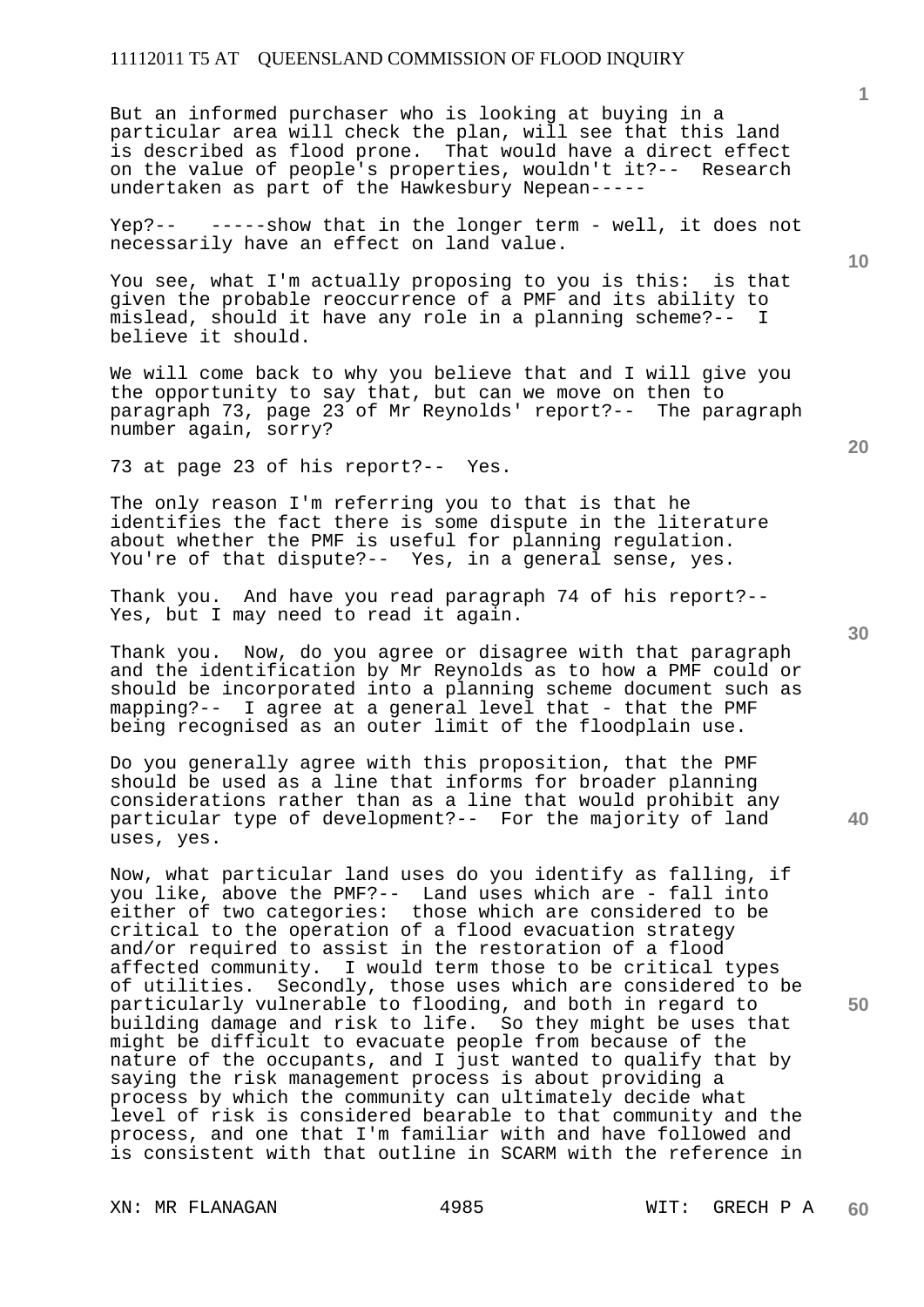State Planning Policy is all about going through a process which allows the community to be informant about those risks, identify the options associated with those risks, weigh up the economic, social and environmental consequences of - with the different options of minimising the risk, whether it be the planning control or a structure solution and deciding that on a strategy to deal with those risks in a multifaceted way.

May I take you to paragraph 22.2 of your report at page 43?-- Page 43 paragraph?

22.2?-- Yes.

Consistent with that paragraph you seem to be suggesting that simply because land may be flood prone doesn't mean it's necessary to sterilise that land?-- That's correct.

And indeed as I understand your report in that paragraph do you agree that the purpose of planning in those circumstances would be to substantially minimise impacts of flood risk?-- To reduce flood risk, yes.

Can I just turn to a completely different topic now which you deal with in your report which is catchment authorities as regulators of the flood plan - of the floodplain as opposed to local Councils being the regulator of the floodplain?-- Yes.

And in that respect may I take you to paragraph 25.1 at page 45?-- Yes.

You state that your view is that there are advantages and disadvantages for the appointment of either of these two agencies depending upon the outcome intended to be achieved; is that correct?-- Yes.

And in the table, the very useful table that you've produced, at paragraph 25.2 you set out the various advantages and disadvantages of catchment authorities as opposed to local Councils; is that correct?-- Yes.

Now, there are of course a number of stages in relation to the implementation of any flood risk management study; is there not?-- Yes.

One of those stages involves identifying the relevant flood regulation line or lines?-- Well, that's an outcome of the whole process.

**50**  Yes. Would you agree that the decisions as to what constraints apply in relation to the particular line or lines that are finely identified through that process as to that and how those - how you assess against those particular lines is ordinarily the province of local Councils through their relevant planning scheme document?-- Yes, yes, I agree.

Now, would you also agree that this is based on a store, if you like, of local knowledge and expertise that a well resourced local authority would possess?-- Yes.

XN: MR FLANAGAN 4986 WIT: GRECH P A

**30** 

**40** 

**1**

**10**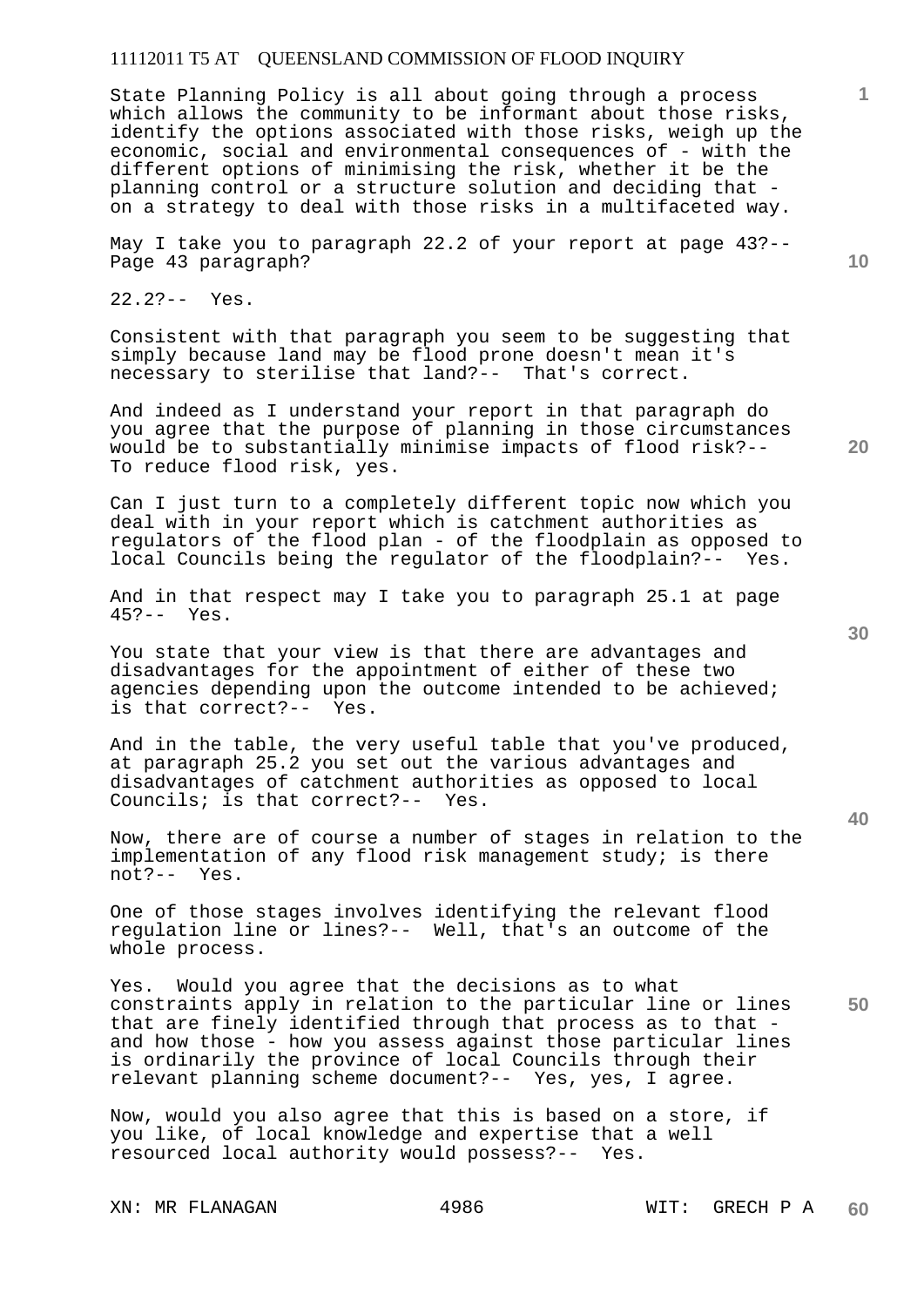You agree that if a catchment authority was to be set-up, if you like, as an additional level of assessment, as a concurrence agency or you might - I think in New South Wales they're called approval agencies. For the issue of flood alone would this have, in your opinion, inbuilt cost inefficiencies?-- I'm sorry, what I - I'm not sure if I can answer that question. What I discussed in that section of my report is not - is not informative in regard to that question. It was about the lead agency that would be best suited to undertaking a flood risk management study and preparing flood risk management plans and implementing that plan as opposed to determining development applications.

Well, I think I can ask you this question from the fact that you're brought here as a planner?-- Sure.

As an expert town planner do you have a general comment to make as to the role of a concurrence or approval agency where they are concerned only with one issue such as flood in terms of what you would refer to as the balanced planning approach?-- In my view if a competent flood risk management plan has been prepared and the recommendations of that plan are implemented, including planning recommendations, the referral agency, whatever that agency was, should have had appropriate input to that process and should not have a role normally at the development application stage.

As I read your report, though, you finally conclude that local authorities are better placed to be the lead agency in this regard?-- In my experience I think that's my view for looking at all the different issues on balance.

See if you can answer this question then: would you agree that rather than setting up an entirely new framework of having a catchment authority as a concurrence or approval agency a better way forward would be for the review and amendment of the present State Planning Policy 1-03?-- Yes, I understand your question and I would say that the amendment that you're alluding to would be one that encourages, and maybe even enforces involvement from those other agencies at that strategic planning level to prepare the plan.

Yes. The amendments that I would be suggesting would be those amendments to ensure that Local Government Planning Schemes appropriately address flood considerations?-- Yes, with the input from those agencies that would otherwise be necessary.

And would you see that as a preferable way forward rather than the establishment of a separate catchment authority?-- Yes.

Thank you, Commissioner.

COMMISSIONER: Thank you. Mr Ure?

MR URE: No, thanks, Commissioner.

MS McLEOD: No questions.

XN: MR FLANAGAN 4987 WIT: GRECH P A **60** 

**10** 

**1**

**20** 

**30** 

**40**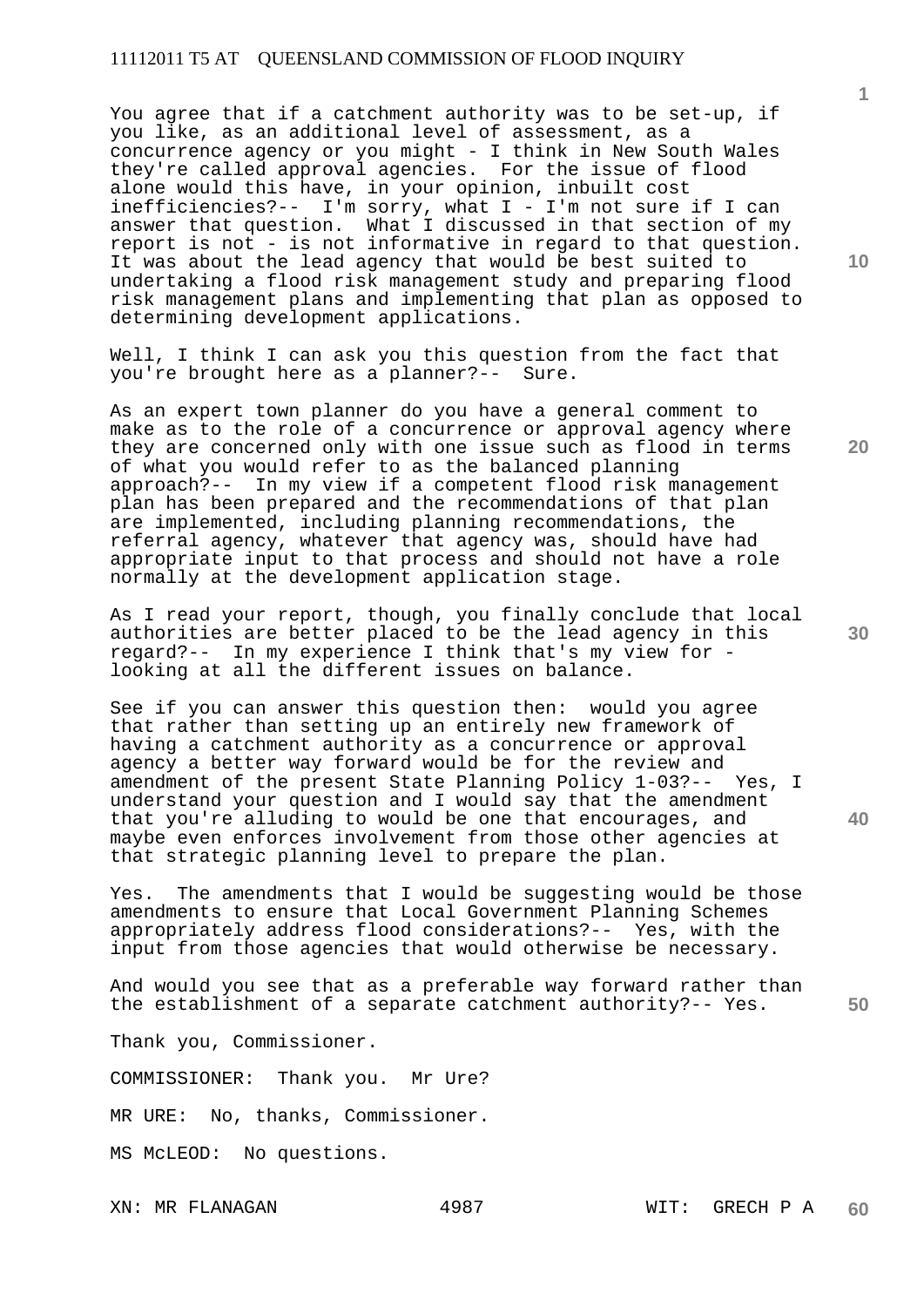MS KEFFORD: No further questions. Might Mr Grech be excused?

COMMISSIONER: Yes, thank you, Mr Grech. You're excused?-- Thank you.

WITNESS EXCUSED

MR CALLAGHAN: I call Greg Vann.

**20** 

**1**

**10**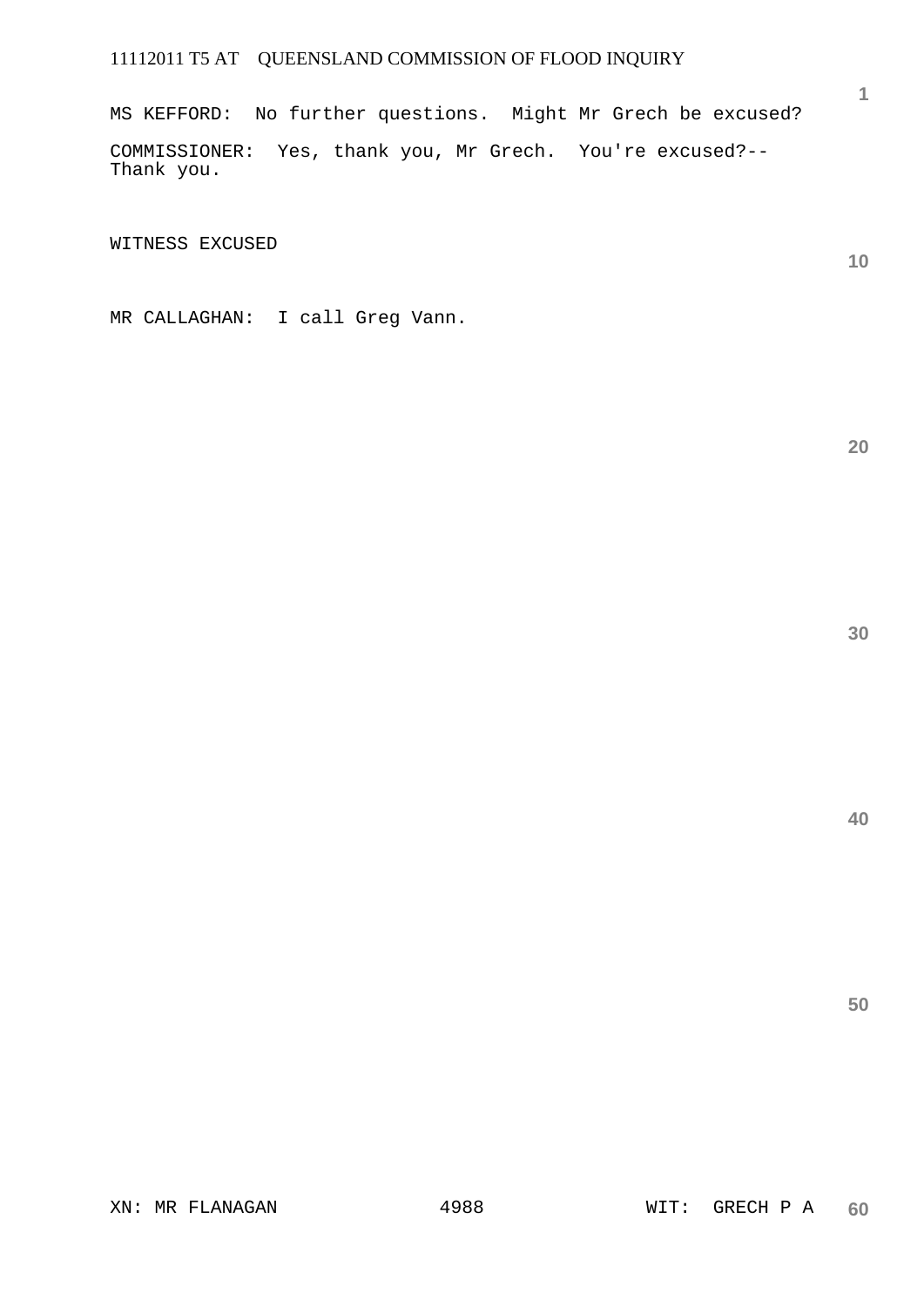GREG VANN, SWORN AND EXAMINED:

MR CALLAGHAN: Could you tell the commission your full name?-- Gregory Leonard Vann.

Mr Vann, you're the director and CEO of Buckley Vann Town Planning Consultants; is that correct?-- That's correct.

Obviously a town planner by occupation?-- That's correct.

You were asked to provide a report to the Commission and to that end you have supplied a document entitled Planning Aspects of Alternative Approaches to Mapping the Effect of Flood dated 10 November 2011. That has been tendered and is now Exhibit 965. You have a copy of that?-- Yes, I do.

Now, that report-----?-- Sorry, there was one typo in there I became aware of.

**20** 

**40** 

**50** 

**10** 

Would you like to clear that up?-- Just in - page 17, paragraph 3.7.4 the second dot point, the reference to zooming there should obviously be zoning.

COMMISSIONER: The zooming sounds a lot more fun?-- Yeah.

**30**  MR CALLAGHAN: Mr Vann, your report, I would suggest with respect, is a lucid one and your presence supports the opportunity for other parties to question you if they wish to, but you've been present whilst the other witnesses have given evidence this morning?-- This morning, yes.

And, indeed, you've had the opportunity to review the reports of Mr Reynolds and Mr Grech and Mr Beusher?-- Yes, I have.

Obviously there is considerable overlap between each report; there are differences in expression and emphasis, but the same topics are canvassed?-- Yes.

Could I ask you then rather than to rehearse the subject matter which has already been well and truly traversed this morning, whether you have some overview or some overall comment about the reports that had been tendered and the evidence that has been given this morning?-- Yes, I do. I see that there is actually a fair degree of convergence of where the thrust of the evidence is going and the expertise is going. It's interesting, I think, that the experts involved have approached it somewhat differently depending on where they started from. Mr Reynolds did a lot of research before he started to work through his views. Mr Grech, obviously, has a lot of practical and first-hand experience in dealing particularly with flooding from a planning context, and Mr Beusher, similarly though, from a risk management and hydrology perspective. I tended to go back to first principles, do some research, but not the primary focus of what I did and started to think about my understanding as a planner about what that means and where you go to to address

XN: MR CALLAGHAN 4989 WIT: VANN G L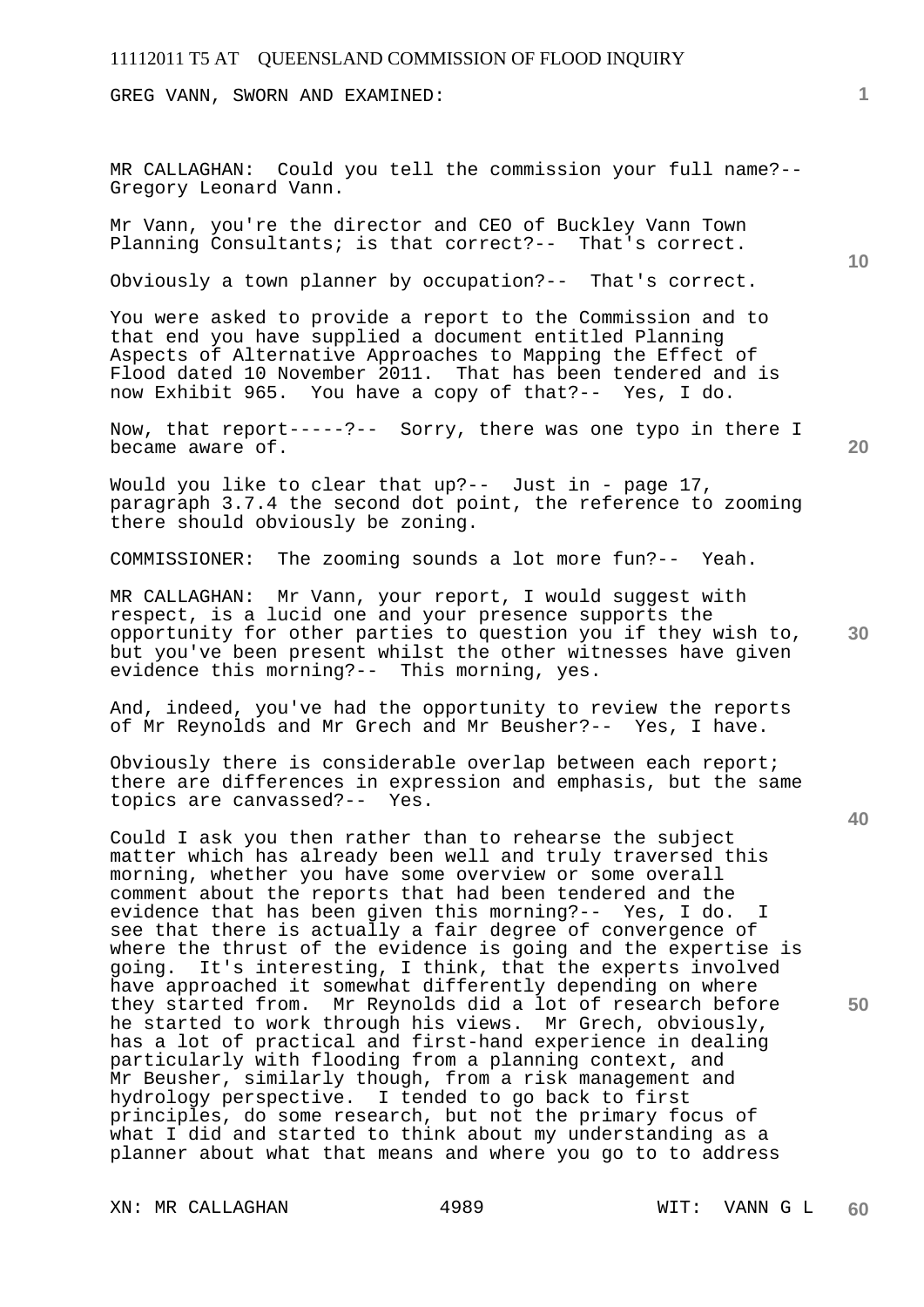the issues that I was asked to address. Notwithstanding that difference of approach there was a fair, you know, convergence of views. I thought that it was pretty clear that everyone had turned their mind to the roll of land use planning as being one of the - of an integrated set of measures that needed to be put in place to properly deal with the management of the risk of flood and I thought also that there was a fair - there seems to be a very, sort of, consistent theme that there needs to be a more sophisticated approach than, perhaps, has been so far advocated by State Planning Policy 103 in Queensland and that primarily revolves around the need to identify more categories of flood risk, whether that be by the per cent - you know, percentage risk or hazard zones as Mr Grech and Mr Beusher refer to similar concepts, a more sophisticated approach, and that that would also involve at least some consideration of the probable maximum flood in that bundle. I thought there was also a fair degree of consistency about the need to be clear in how you explain it from the point of view of public understanding and public confidence in expressing how you are dealing with flood and, certainly, my - I come back to - I find the percentage approach, even though AEP might be a bit confusing, if you put that on the end of it the idea of flood having a 1 per cent chance of happening here in any one given year here is a pretty simple concept as is 2 per cent or whatever percentage, and I think that sort of signal is a much easier one to understand and helps overcome the risk that what was called the Q100 and then sometimes the 1 in 100 flood is the flood line; that is to say there's no flood happening outside that and, secondly, that once you've had one of those you are pretty right for another hundred years and - you know, which is sometimes a perception that is broad in my experience. So there seemed to be a fair degree of confluence of views on that point. I also think that there's a fair degree of direction about priorities really needing to be established in the areas where urban development is intended or being contemplated as the first priority because that's obviously - has the potential to put more people and property at risk, and the only other comment I wanted to make about the overall thrust of what I have read and heard is something that I didn't deal with was the question of liability for Local Government. It seems to me that if that is an issue, and I think that's a matter for expertise outside my own, that would somehow inhibit Local Government from properly dealing with the effects of flood and that would be something that would need to be dealt with appropriately.

**10** 

**1**

**20** 

**30** 

**40**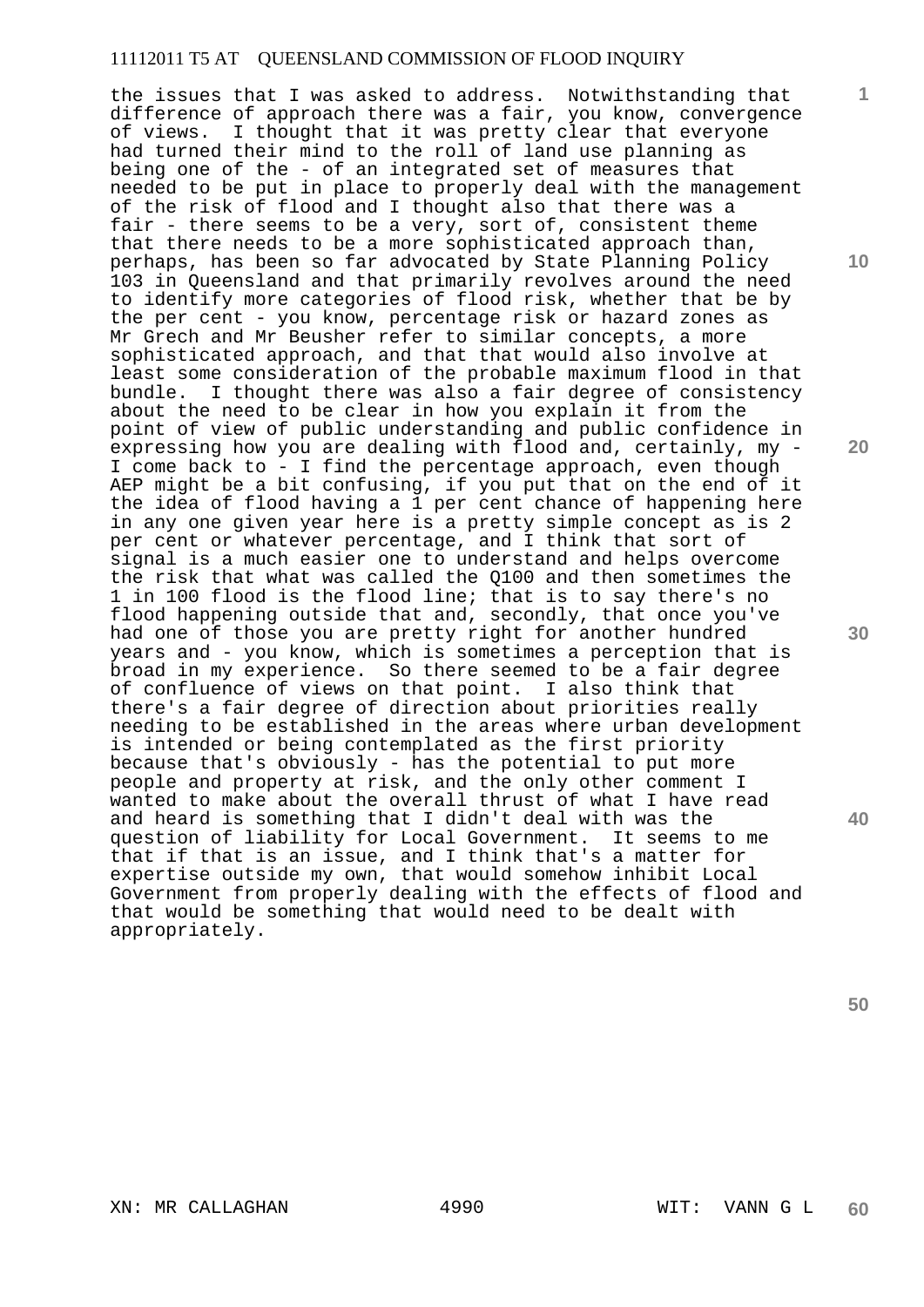All right. The first point you made when you were talking about the common ground was referable to the need for an understanding about this topic being part of an integrated approach to dealing with the risk and affected flood; is that right?-- That's correct.

And you deal with that at 5.1.3?-- Yes, I do.

On page 26 of your report?-- And in that paragraph with zoning rather than zooming also.

Yes. And you may have said all you needed to say about that, but is there anything that you could say by way of elaboration upon that which appears in that part of your report?-- Well, the four dot points that I've selected out of there are out of the SCARM report. I found that very instructive. Whilst I was aware of all that I've never seen it so succinctly expressed as how these - the factors need to be thought of and worked together and so I really found that very helpful to think that, yes, there are some things that are really interventionist to the behaviour of the flood plain by levee banks or flood channels or whatever which are construction works which are designed to manage the effects of flood, but there are also the land use planning controls which are the ones I'm obviously more familiar, the ones that directly go to building controls and then outside of that the disaster management flood emergency stuff. And so what I got from that is the need to have some clarity about the role of the planning related controls where they finish and where the others take up or where there's overlap for a particular purpose and I just instanced one example that it may be appropriate that the land use planning system uses the imposition of some things that are really related to the flood emergency procedures. So that if it's already been determined there are appropriate evacuation opportunities for a particular use it might be a reasonable requirement of approval for that use to prepare and implement an evacuation plan.

COMMISSIONER: How do you monitor it?-- How do you monitor?

Is there a lot of point in making it a condition of approval that there be an evacuation plan if nobody is ever going to find out whether it's been implemented?-- Yes, it's always the problem with planning conditions generally and so that is a risk but, you know, the council ultimately has the power to impose and enforce those conditions and if the alternative is not to have it at all I would have thought it's better to have it than not have it. So it's a balance, but it's often the case, for example, that planning approvals require the preparation of a management plan perhaps for, you know, a use that operates at night and there's some sensitivity of residential areas around them. Now, it's the same question then who enforces those.

Yes. Except you're not likely to get a complaint from the neighbours about the plan being inadequate-----?-- That's right. Different triggers.

XN: MR CALLAGHAN -4991 -4991 WIT: Vann G L

**10** 

**1**

**20** 

**30** 

**40**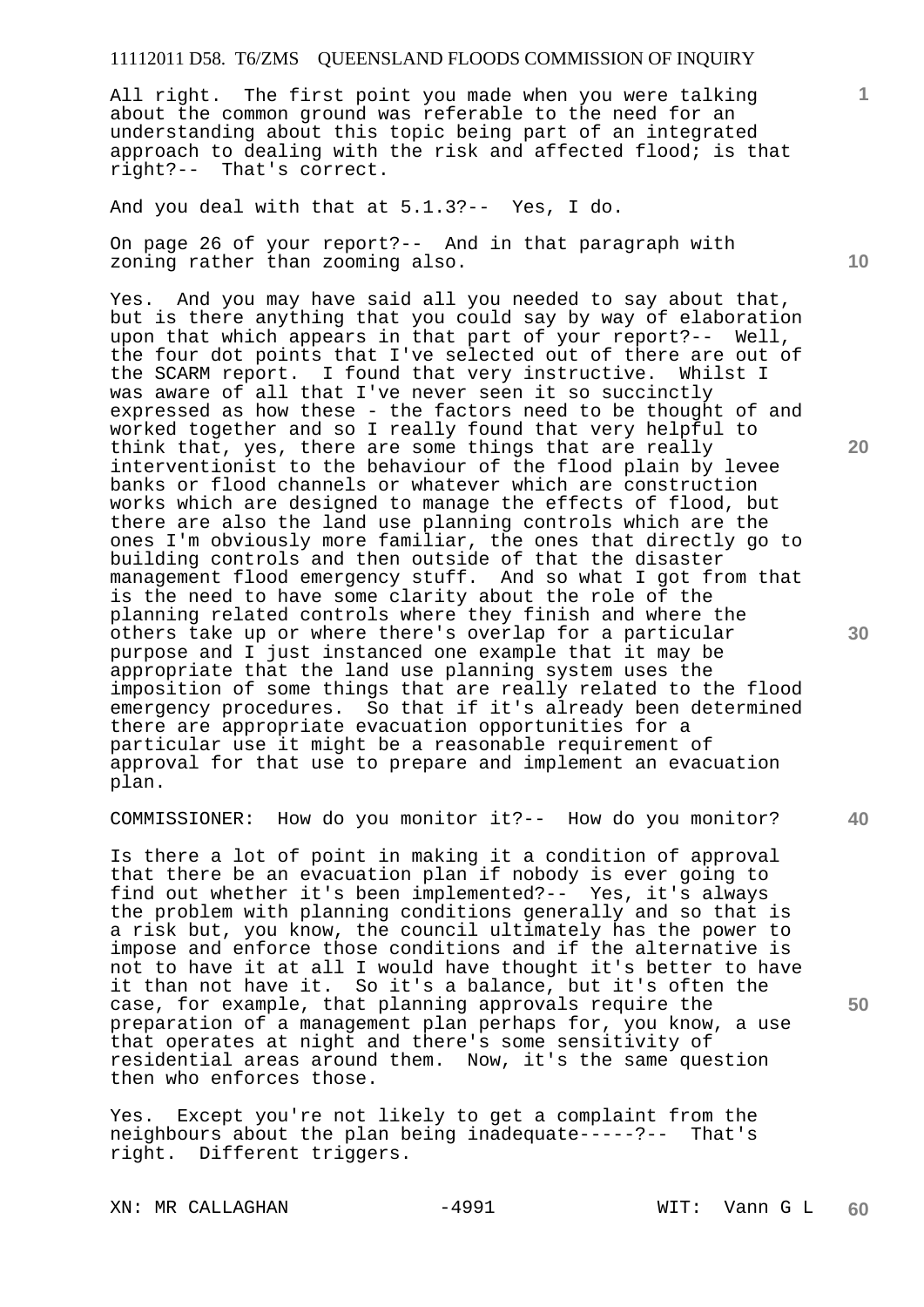-----or not. All right?-- But it could be the sort of thing that, you know, if it's a child care centre and there's some sort of parent group that they make sure that these things are being thought about. You know, there's other mechanisms but I guess I come back to saying it's better to have it there and have the ability to enforce it than not have it there at all, if it's appropriate to the approval of the use.

Thank you.

MR CALLAGHAN: I have nothing further, thank you.

COMMISSIONER: Mr MacSporran?

MR MacSPORRAN: Thank you, Commissioner. Mr Vann?-- Mr MacSporran.

Can I take you to section 5.2.4 of your report on page 27?-- Twenty-seven.

Page 27. You refer there to the IDAS arrangements for referral agencies?-- Correct.

I take it that you were present in Court when I asked Mr Reynolds some questions about Mr White's evidence?-- Yes. And I've also read the transcript of Mr White's evidence.

Yes. And you'd agree with what Mr White says about the-----?-- Yes, I would.

-----desirability of having the matter dealt with within the planning scheme rather than referring back to a State agency?-- Yes. I think that's a good principle, but I'd also just point out that just because there isn't a concurrence agency requirement that doesn't prevent local government from seeking advice if there is a particular matter that really is tricky.

Yes?-- Or would be useful to get specialist advice that might be available within government-----

Yes?-- -----to provide some advice. So they had that opportunity in assessing the application anyway.

But if possible it should be dealt within the planning scheme itself?-- Yes. I would say not only if possible, I think that's the preferred approach.

Yes?-- Yes.

All right. Can I take you to an attachment to Exhibit 5, 38, Mr Nelson's statement and this deals with the question of the flood mapping, the QRA?-- QRA flood mapping.

It's on page 35, please, Exhibit 538. This is a guideline,

XN: MR MacSPORRAN -4992 WIT: VANN G L

**1**

**10** 

**30** 

**40** 

**50**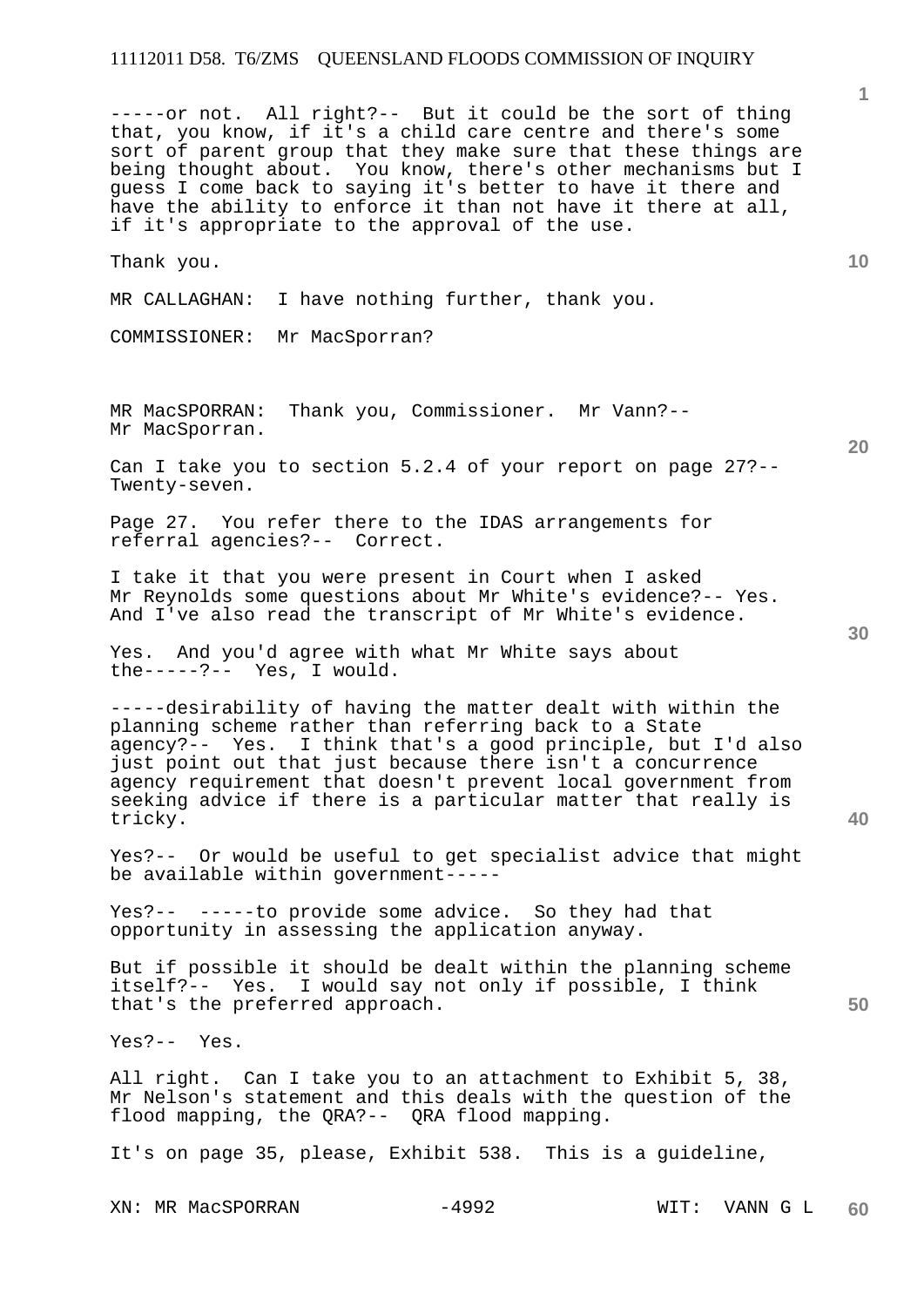### 11112011 D58. T6/ZMS QUEENSLAND FLOODS COMMISSION OF INQUIRY **1 10 20 30 40 50**  Mr Vann, to the QRA work?-- I have that with me, I think. You have that with you, yes, a hard copy. We'll have it on the screen shortly, I think, in any event, but if you have a hard copy, by all means?-- That's this document? That's it, yes. Thank you. If you go to page 4 of that which is page 35 of the exhibit, it talks about under - on the right hand column point 4, delivery?-- Yes. You see where it says there about - in that section? I should ask, firstly, have you read this-----?-- Yes. -----guideline before?-- Yes. I see the dot point. Do you need me to read the paragraph? COMMISSIONER: Can I just stop you, Mr MacSporran. MR MacSPORRAN: Yes. COMMISSIONER: What's the attachment again just so that  $we---$ MR MacSPORRAN: It's the planning for stronger more resilient flood plains. COMMISSIONER: So it's EJN14, I think. MR MacSPORRAN: I'm sorry, it's page 35----- COMMISSIONER: No, sorry, it's not. I've just read the start, but that's not it. Do you know the attachment number? MR MacSPORRAN: I don't know the attachment number, but the page should be 35. It's 400-odd pages long. All the attachments - this one is at page 35, page 4 of this guideline. COMMISSIONER: I would like to get it opened if we can. MR MacSPORRAN: Yes. COMMISSIONER: I don't think that's it either. MR MacSPORRAN: I don't think that's it, no. COMMISSIONER: Don't worry about it. Go on questioning. MR MacSPORRAN: Thank you. At page 4 you have under the heading "delivery" and if you just read that section?-- At the dot point and the paragraph afterwards. And the paragraph, yes?-- Yes, I had a quick glance through that while we were waiting. Thank you. Then if I take you to page - just bear with me a moment, page 12, which is the right hand column the heading "Interim tool kits"-----?-- Yes.

XN: MR MacSPORRAN -4993 WIT: VANN G L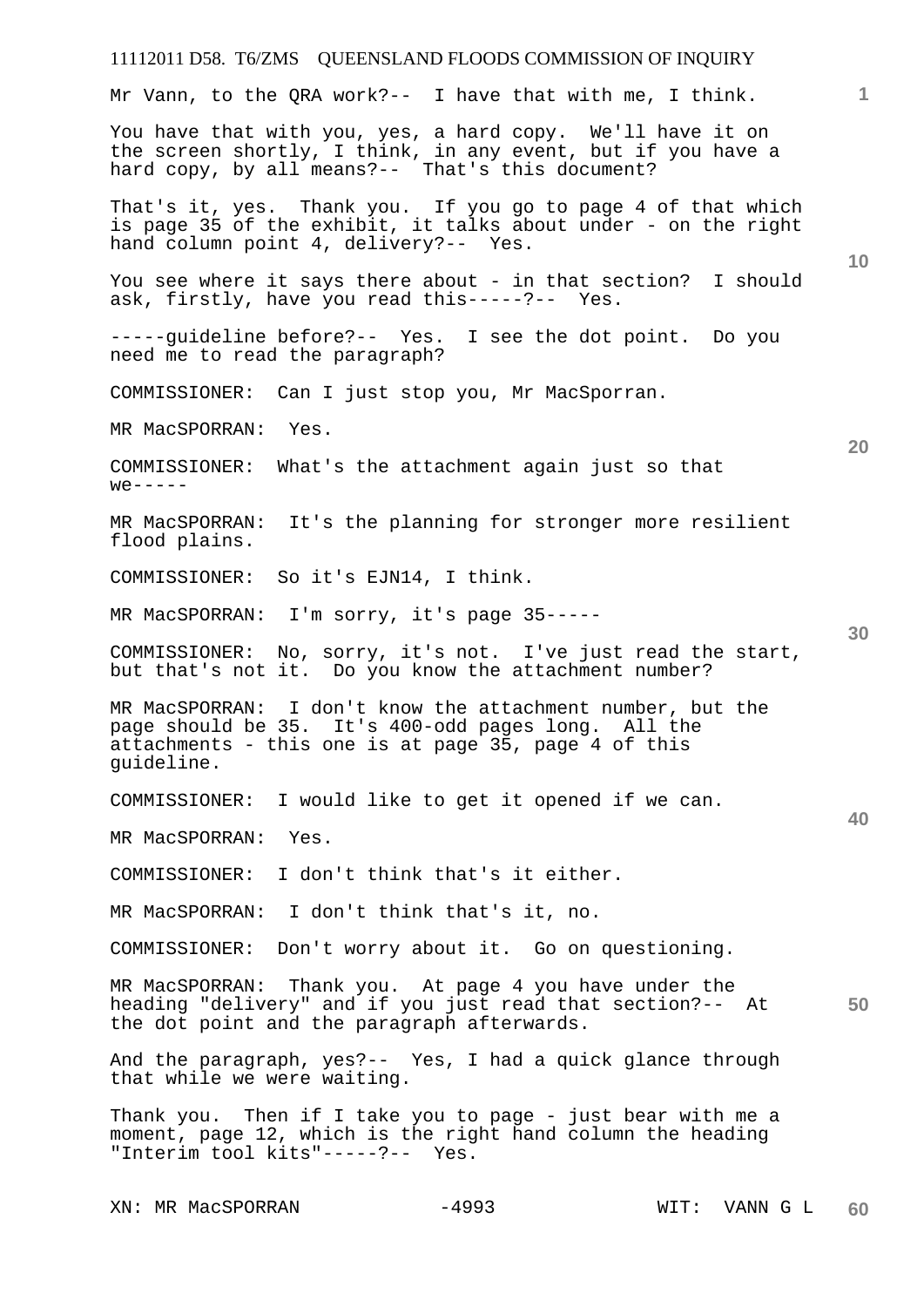-----"supporting the TSPP"?-- Yep.

If you just read that column?-- Yes, I've read that.

Thank you. Page 14, left hand column which is "Planning scheme provisions modern code"?-- Yes. I have read these before but I'm happy to read them again for the purposes  $of---$ 

Yes, I just want to highlight these sections if I could, please. Yes, that's it. And just if you wouldn't mind looking at the next page, page 15 which is page 46 of the exhibit?-- Yes.

Which talks about delivery?-- Yes.

Gives the flow chart as to how this works and then particularly the left hand column understanding the operation of an overlay?-- Yes.

And then the boxed section in the bottom which talks about the flood plain maps, plus the model code provisions-----?-- Yes.

-----equals interim flood plain assessment overlay?-- Yes.

That's probably a reasonably constrained summary of what the QRA work is about in this area. It seems to indicate, do you agree, that it's designed to assist the council with little resources to do flood studies and have their own mapping, to adopt the mapping and then in conjunction with the code place that into their planning scheme to address the issue of potential flooding impacts?-- Yes, that's clearly the intention and the purpose.

You see that as being a beneficial tool for councils in that situation?-- Look, I do potentially. The only thing I commented on in my report is I don't - I'm aware of the discussion about the nature of the mapping and we don't know you know, it doesn't accord to a particular - in a percentage, AEP, it's not probable maximum flood so we don't know exactly what it is and so I think the only issue is just to - so that we have a clear understanding of the implications of its use in that way-----

Yes?-- -----so that it provides an appropriate ability to manage the effects of flood without imposing an unnecessary burden on a large number of people who wouldn't otherwise have to deal with the issue-----

Certainly?-- -----and, you know, where the risk isn't great.

Yes?-- So it's just a little bit hard for me to understand that from the information. I think you'd have to do reasonably exhaustive sort of analysis to get on top of that. So that's my only concern. I think the idea of - I also read Mr Nelson's evidence this week.

XN: MR MacSPORRAN -4994 WIT: VANN G L

**10** 

**20** 

**30** 

**50**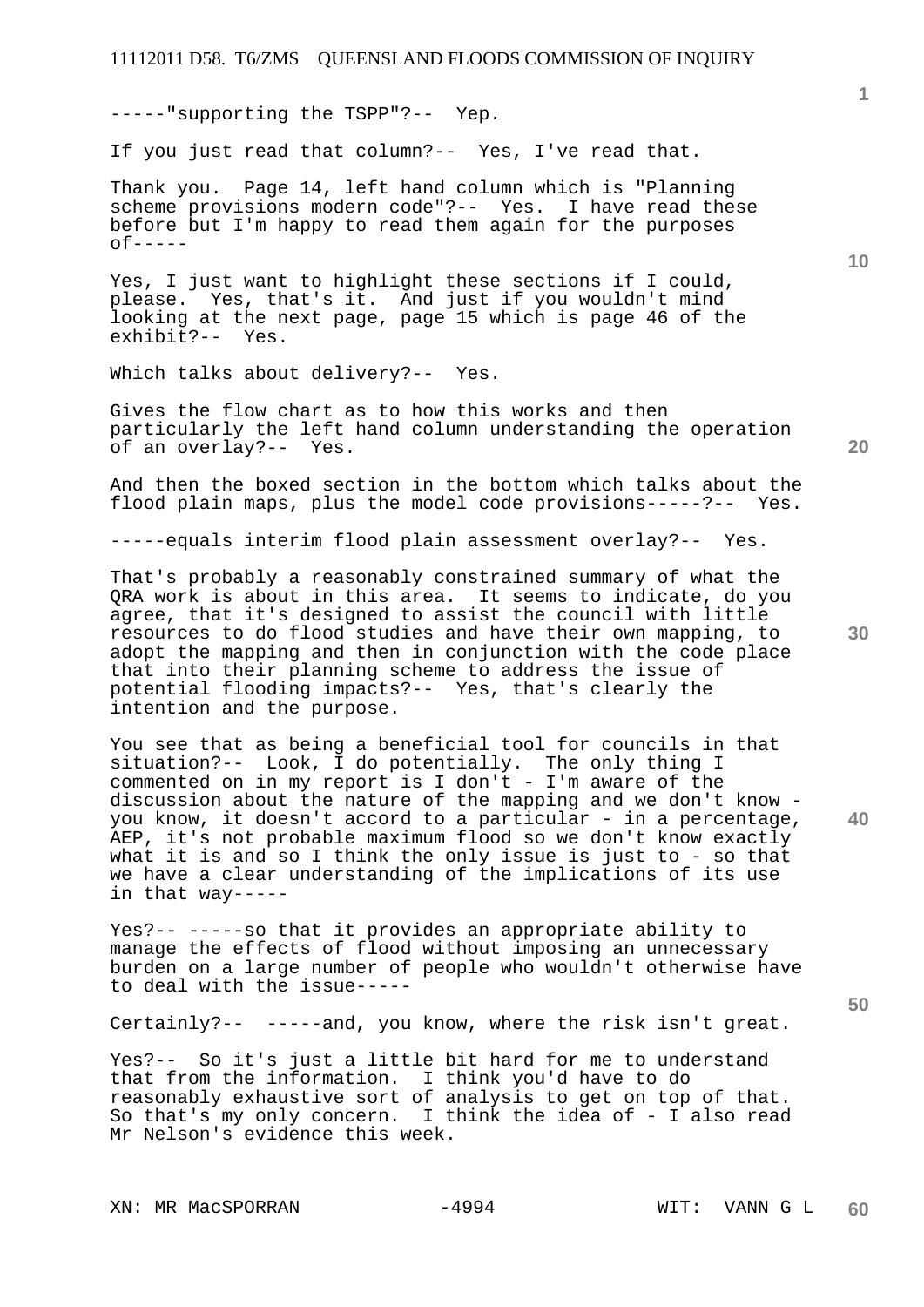Yes?-- I had a look at that and I found that helpful. I think the sort of comparison with bush fire mapping-----

Yes?-- -----that he made I think was a reasonable one to make.

Yes?-- The bush fire mapping that was done, you know, initially can I say had a few rough edges on it-----

Yes?-- -----and people have progressed it over time. There are some differences. It's not as by anywhere near - anywhere near as widely spread an issue so it doesn't affect as many places.

Yes?-- And the implications for where it did have affect were not necessarily particularly onerous. So it's just a matter of balancing those factors as to how useful the QRA mapping is in its current form.

Certainly. But you'd agree it's a useful starting point?-- Yes, look, I think it's great that someone is having a go at trying to very quickly provide, you know, a very wide coverage of mappings.

Yes?-- I think one of the really important steps that I get from reading the guideline and also from Mr Nelson's evidence is that local governments really need to kind of come to the table and be satisfied that they're either okay with the line as it stands or they have sufficient understanding of the local situation, even if they haven't done the flood mapping to be able to vary that line to what they consider to appropriately effect the areas that might want a catcher.

Yes. And the guideline makes it clear that the product, the tool kit is a basic tool kit which is intended to be added to-----?-- Yes.

-----with local knowledge from the councils to build it up over time?-- Yes.

And to ultimately provide a consistent database for use?-- Yes. And I think I concluded in my report that if you tried to pull out a few sort of objectives or principles that you were trying to deliver through planning schemes in dealing with the effects of flood that consistency would clearly be one important component.

Yes?-- And I think, again, all the experts seem to be quite consistent in their agreement with that.

Consistency. All right. And in terms of that consistency one of the advantages of the QRA flood mapping is that it maps across all catchments State wide?-- Yes.

You see that as being a benefit rather than being constrained by local government area boundaries?-- Can I just - I'm happy to answer the question, I will. I just - I'm not talking about the detail of the maps themselves. I've put my

XN: MR MacSPORRAN -4995 WIT: VANN G L

**10** 

**20** 

**1**

**30** 

**40**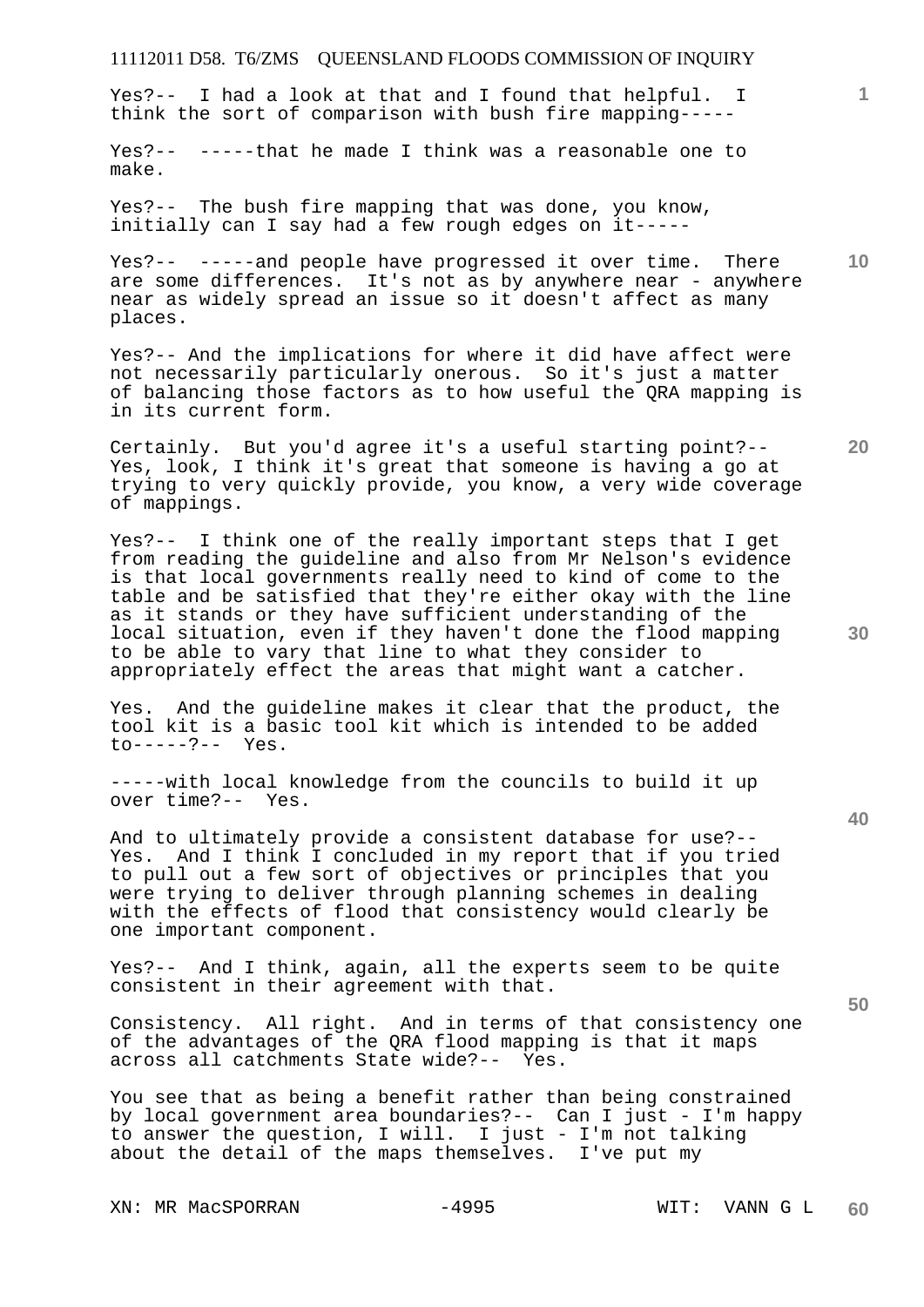reservations forward on in that respect already.

Yes?-- So putting aside that issue I think it's clearly a preferred approach to understand that flooding at a catchment level.

Yes?-- I think, you know, the second priority - well, the real priority is, though, to understand the impacts of flooding where you have urban areas or towns or, you know, congregations of people in permanent accommodation that you really need to understand whether or not you're putting more people at risk.

Yes?-- So that's a real priority and that's what I said in my report, but I didn't actually touch on the need to understand - you know, you can't do that just - I think Mr Nelson said just for Brisbane without actually having regard to full catchment if it affects the situation in Brisbane.

Yes. Can I take you to page 17 of that guideline and in particular step 4, "Adopting a flood level."?-- Yes, I've got that.

Yes. That seems to explain how the authority suggests the councils may proceed?-- Yes.

The documenting of flood levels. Do you see merit in that approach?-- This is where they're actually asking councils to, you know, bound truth or sanity check their information, yes. Look, I think one of the things about the whole QRA mapping too is that it is, I think, in the table that they have about the maturity of approach to flooding. It sort of goes from zero to one, I think in their sort of own assessment-----

Yes?-- -----which is a reasonable way to say it. In the end it really only comes back to having one line and for the reasons all of the other experts have said just having one line isn't really the preferred sort of best practice. So it's a step along the way towards that, I guess, if the information is appropriately founded and appropriately used.

All right. Thank you. Thank you, your Honour.

COMMISSIONER: Mr Dunning?

MR DUNNING: No questions, thank you, Commissioner.

COMMISSIONER: Mr Flanagan?

MR FLANAGAN: No questions, thank you.

COMMISSIONER: Mr Ure?

MR URE: I have nothing, thank you.

COMMISSIONER: Ms McLeod?

**1**

**10** 

**20** 

**30** 

**40**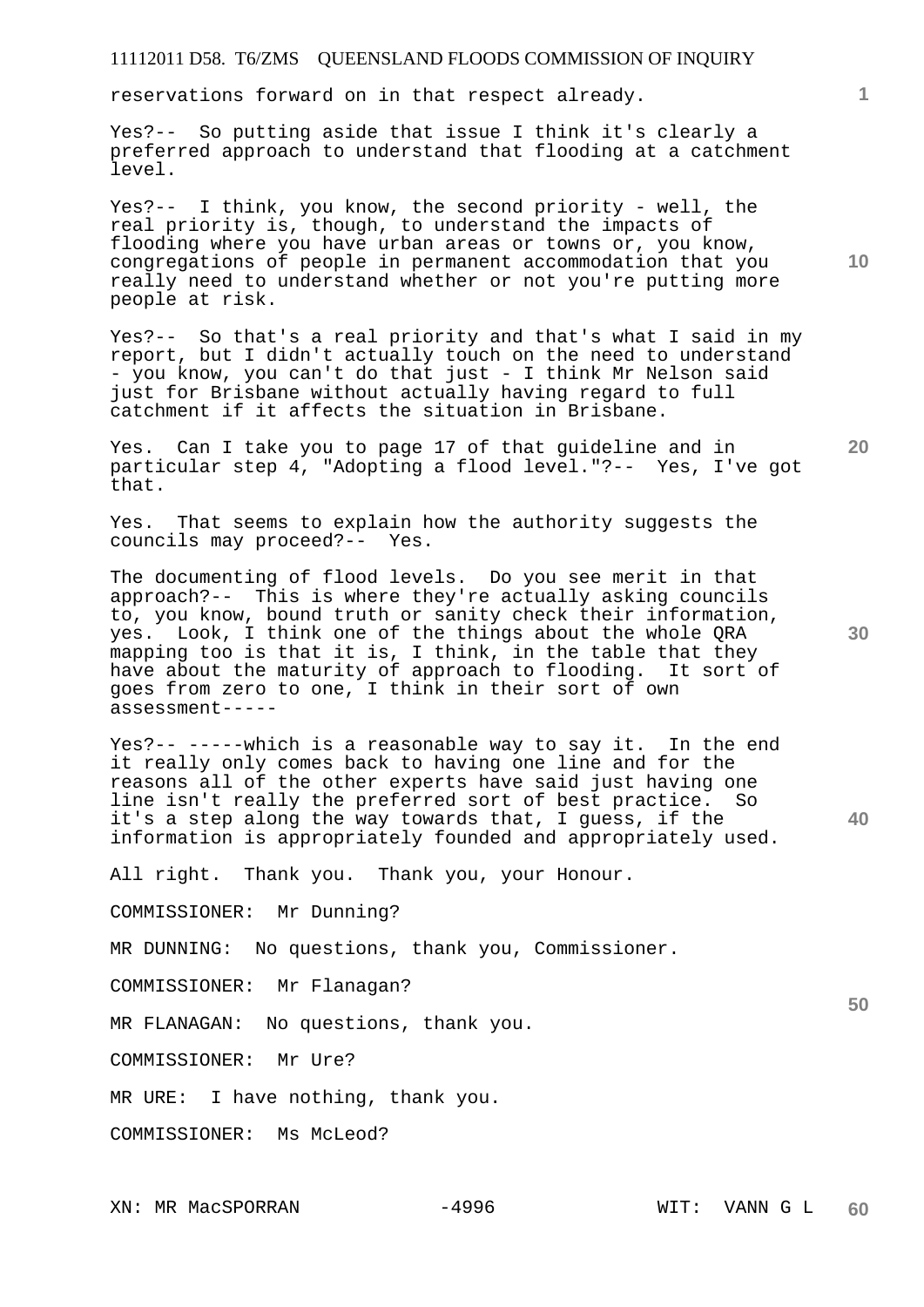MS MCLEOD: No questions, thank you.

COMMISSIONER: Mr Callaghan?

MR CALLAGHAN: Nothing further. May Mr Vann be excused?

COMMISSIONER: Thanks, Mr Vann, you're excused.

WITNESS EXCUSED

MR CALLAGHAN: There is a regular gallimaufry of material that remains to be tendered. We have prepared an index of that material. Would it be easiest if I handed up a copy of that list and then just recited that parrot fashion into the record such that you can-----

COMMISSIONER: I think I've got - somebody has given me a copy of an index to documents to be tendered in bulk; is that it?

MR CALLAGHAN: Yes.

COMMISSIONER: All right.

MR CALLAGHAN: Yes, if I just recite that.

COMMISSIONER: And that should start with one statement of Rebecca McDonald?

MR CALLAGHAN: That's so.

COMMISSIONER: All right. You read, I'll give them the numbers.

MR CALLAGHAN: Can I indicate that all dates mentioned will be 2011 unless otherwise stated.

COMMISSIONER: All right. Well, just tell me a date if there's two by the same person otherwise don't worry.

MR CALLAGHAN: Very well. There's a statement of Rebecca McDonald.

COMMISSIONER: 972.

ADMITTED AND MARKED "EXHIBIT 972"

MR CALLAGHAN: A statement of John Kersnovski.

COMMISSIONER: 973.

**50** 

# **20**

**10** 

**1**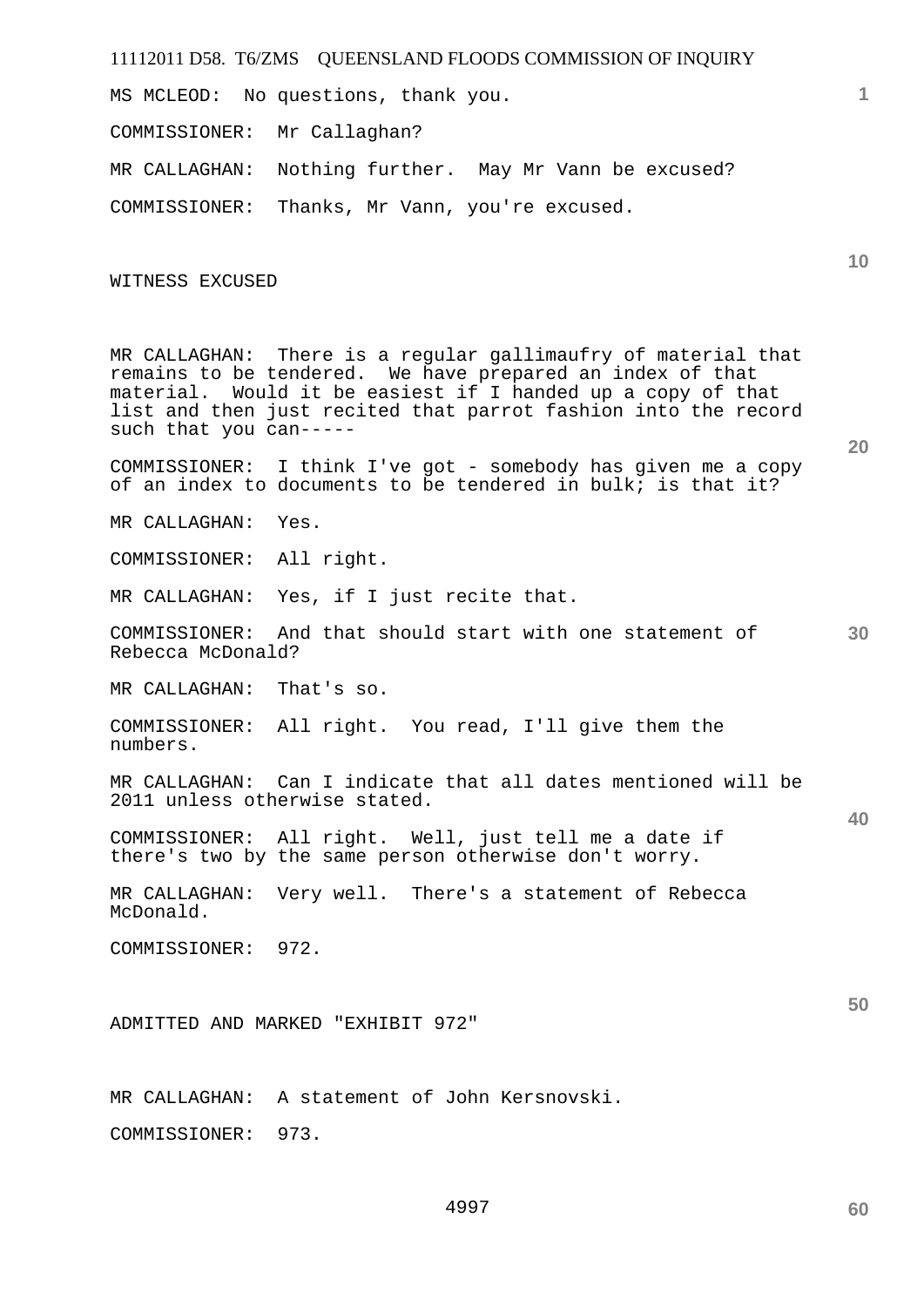ADMITTED AND MARKED "EXHIBIT 973"

MR CALLAGHAN: A statement of Hendrik Du Plessis. COMMISSIONER: 974.

ADMITTED AND MARKED "EXHIBIT 974"

MR CALLAGHAN: A letter from Brian Ottone. COMMISSIONER: 975.

ADMITTED AND MARKED "EXHIBIT 975"

MR CALLAGHAN: A statement of Luke Lankowski. COMMISSIONER: 976.

ADMITTED AND MARKED "EXHIBIT 976"

MR CALLAGHAN: A statement of Mark Watt. COMMISSIONER: 977.

ADMITTED AND MARKED "EXHIBIT 977"

MR CALLAGHAN: A letter from Ken Gouldthorp dated 6 September. COMMISSIONER: 978.

ADMITTED AND MARKED "EXHIBIT 978"

MR CALLAGHAN: A statement of Ken Gouldthorp dated 2 November.

4998

**60** 

**1**

**10** 

**20** 

**30** 

**40**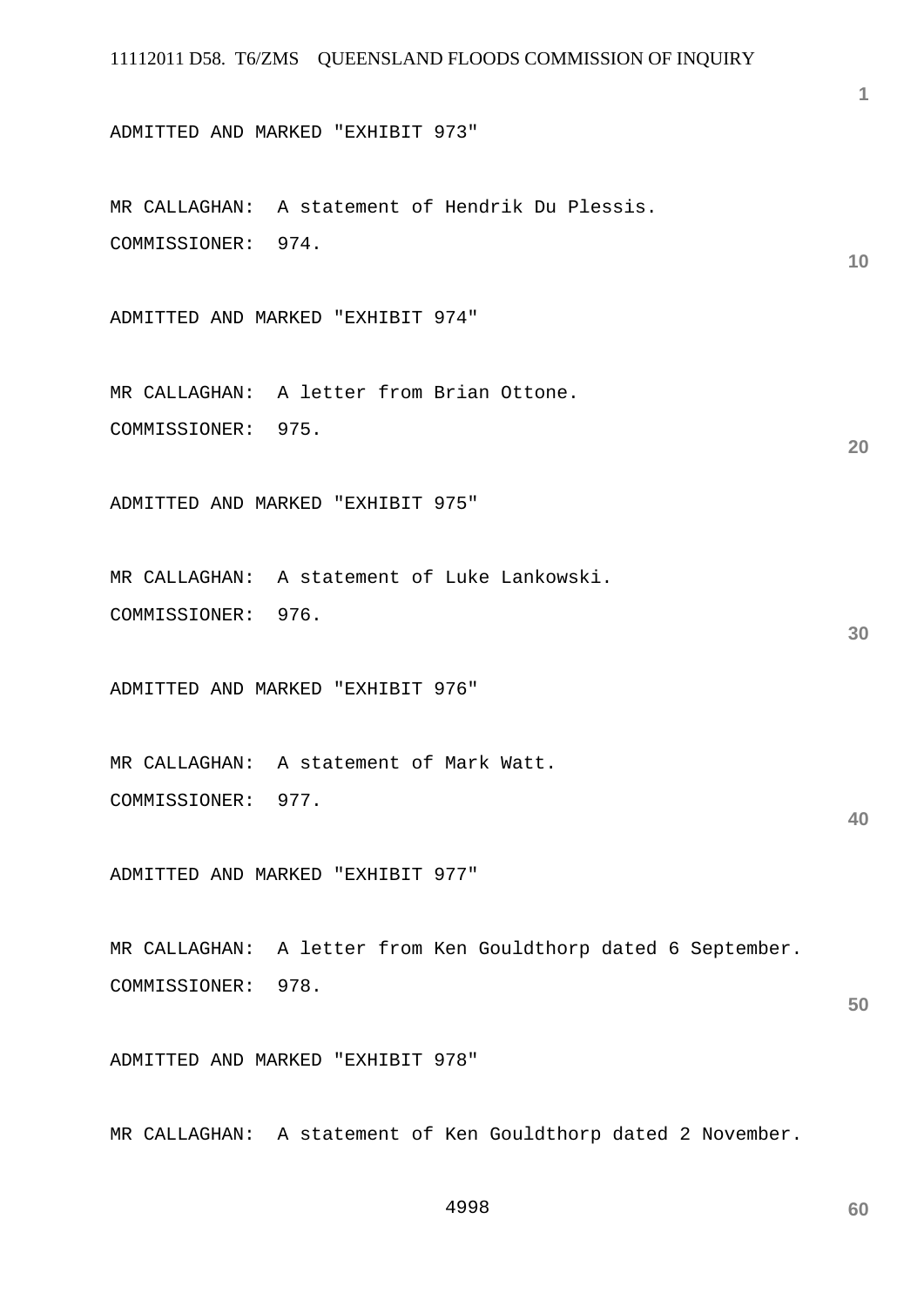11112011 D58. T6/ZMS QUEENSLAND FLOODS COMMISSION OF INQUIRY **1 10 20 30 40 50**  COMMISSIONER: 979. ADMITTED AND MARKED "EXHIBIT 979" MR CALLAGHAN: Some material provided by Phil Berting. COMMISSIONER: 980. ADMITTED AND MARKED "EXHIBIT 980" MR CALLAGHAN: That's 18 August and a statement of Phil Berting dated 3 November. COMMISSIONER: 981. ADMITTED AND MARKED "EXHIBIT 981" MR CALLAGHAN" material provided by Scott Norman. COMMISSIONER: 982. ADMITTED AND MARKED "EXHIBIT 982" MR CALLAGHAN: A statement of Ian Flint dated 3 November. COMMISSIONER: 983. ADMITTED AND MARKED "EXHIBIT 983" MR CALLAGHAN: A statement of Ian Flint dated 26 October. COMMISSIONER: 984.

ADMITTED AND MARKED "EXHIBIT 984"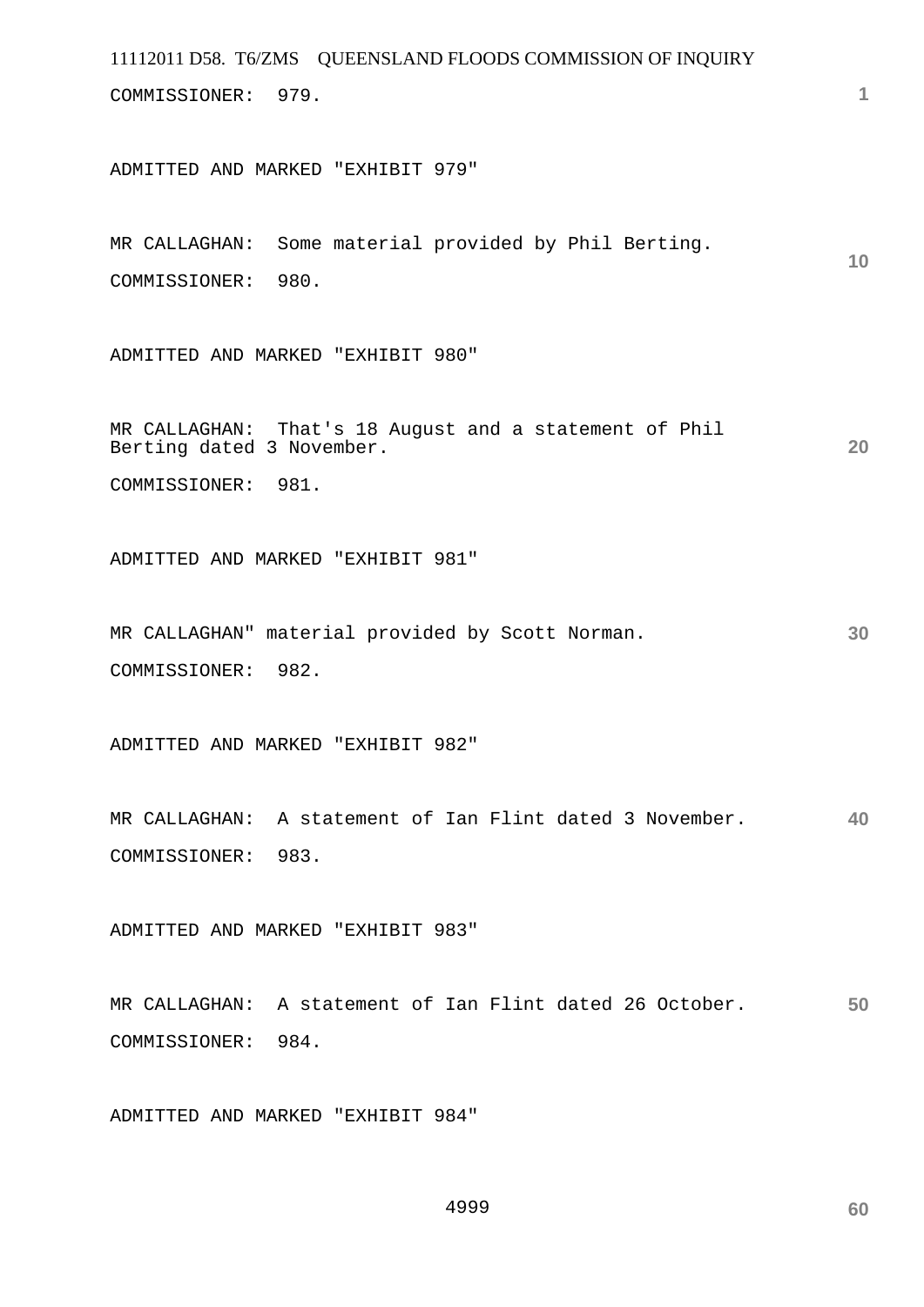MR CALLAGHAN: A statement of Gavin Kele. COMMISSIONER: 985.

ADMITTED AND MARKED "EXHIBIT 985"

MR CALLAGHAN: A statement of Paul Lucas dated 9 September. COMMISSIONER: 986.

ADMITTED AND MARKED "EXHIBIT 986"

MR CALLAGHAN: A statement of Paul Lucas dated 20 October. COMMISSIONER: 987.

ADMITTED AND MARKED "EXHIBIT 987"

MR CALLAGHAN: A statement of Stirling Hinchliffe dated 13 September.

COMMISSIONER: 988.

ADMITTED AND MARKED "EXHIBIT 988"

MR CALLAGHAN: A statement of Stirling Hinchliffe dated 25 October.

COMMISSIONER: 989.

**50**  ADMITTED AND MARKED "EXHIBIT 989"

MR CALLAGHAN: A statement of Peter Allen dated 16 September. COMMISSIONER: 990.

**1**

**10** 

**20** 

**30**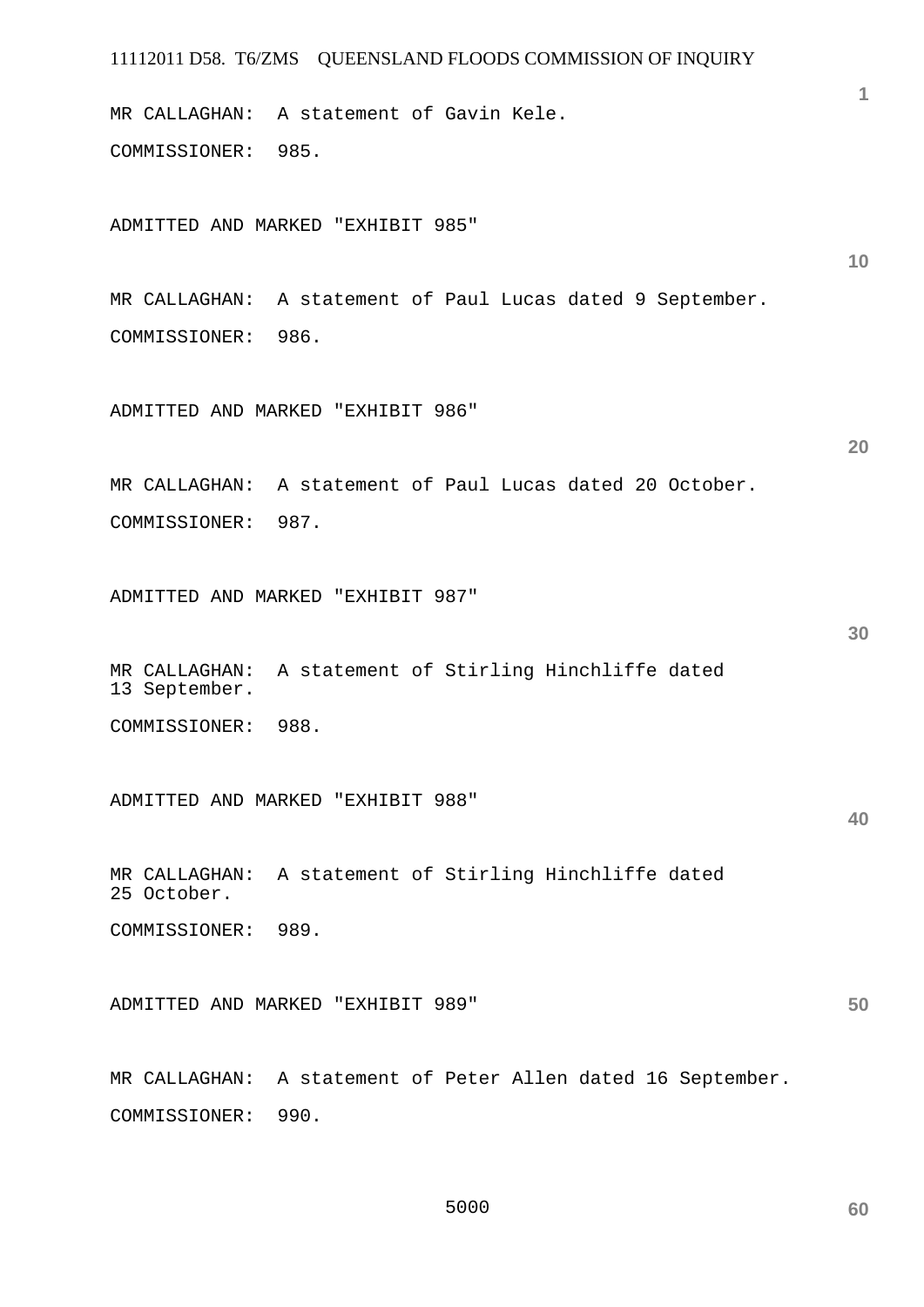# 11112011 D58. T6/ZMS QUEENSLAND FLOODS COMMISSION OF INQUIRY **1 10 20 30 40 50**  ADMITTED AND MARKED "EXHIBIT 990" MR CALLAGHAN: A letter to the inquiry from the Suncorp Group. COMMISSIONER: 991. ADMITTED AND MARKED "EXHIBIT 991" MR CALLAGHAN: The flood mapping submission from RACQ Insurance. COMMISSIONER: 992. ADMITTED AND MARKED "EXHIBIT 992" MR CALLAGHAN: The Local Government Association of Queensland flood mapping submission. COMMISSIONER: 993. ADMITTED AND MARKED "EXHIBIT 993" MR CALLAGHAN: Insurance Council of Australia flood mapping submission. COMMISSIONER: 994. ADMITTED AND MARKED "EXHIBIT 994" MR CALLAGHAN: Ipswich City Council flood mapping submission. COMMISSIONER: 995.

ADMITTED AND MARKED "EXHIBIT 995"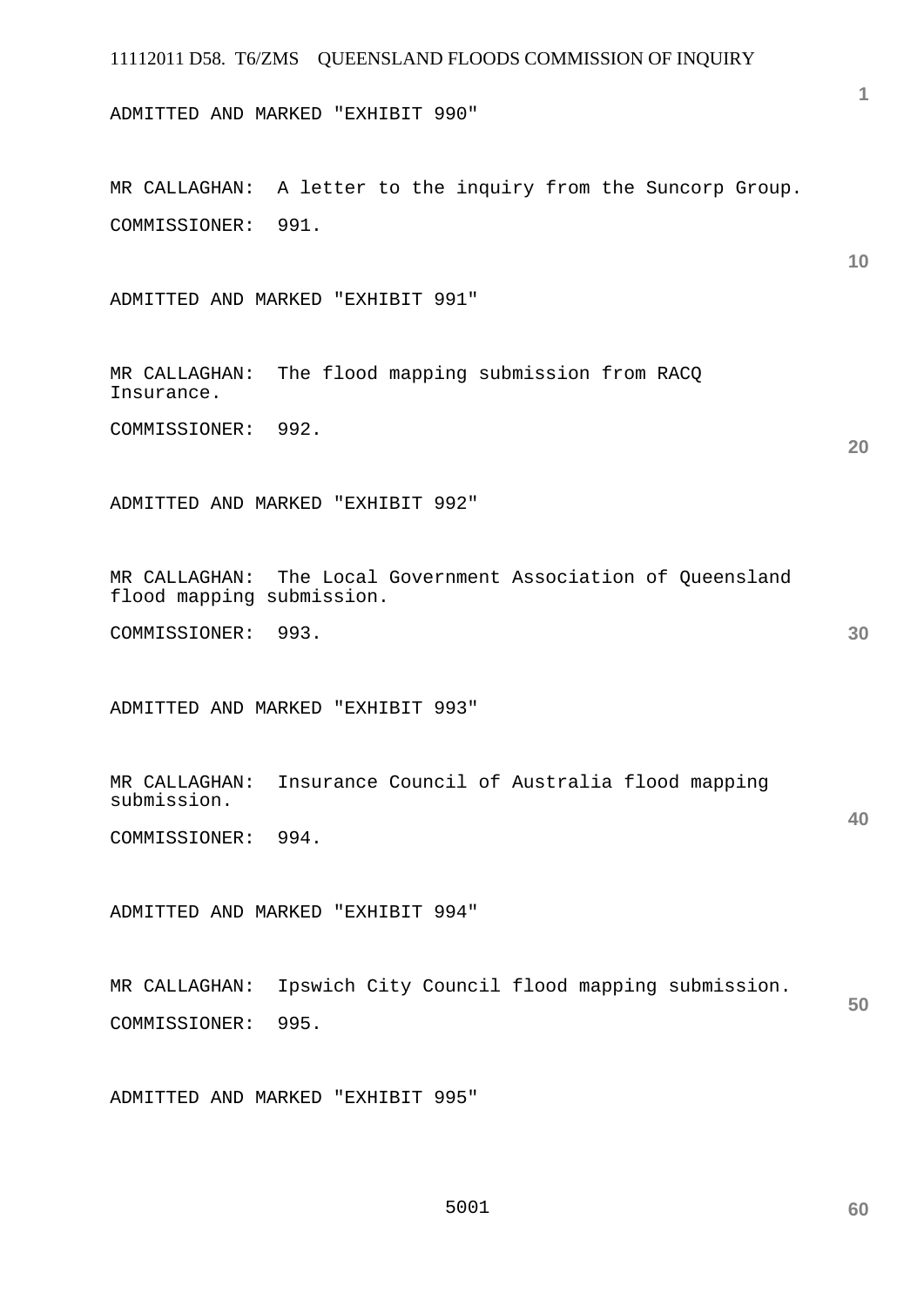11112011 D58. T6/ZMS QUEENSLAND FLOODS COMMISSION OF INQUIRY **1** MR CALLAGHAN: Brisbane City Council flood mapping submission. **10 20 30 40 50**  COMMISSIONER: 996. ADMITTED AND MARKED "EXHIBIT 996" MR CALLAGHAN: The statement of Mark Watt. COMMISSIONER: 997. ADMITTED AND MARKED "EXHIBIT 997" MR CALLAGHAN: A statement of Phillip Berting undated. COMMISSIONER: 998. ADMITTED AND MARKED "EXHIBIT 998" MR CALLAGHAN: A statement of Paul Bawden. COMMISSIONER: 999. ADMITTED AND MARKED "EXHIBIT 999" MR CALLAGHAN: A statement of Evan Pardon. COMMISSIONER: 1,000. ADMITTED AND MARKED "EXHIBIT 1,000" MR CALLAGHAN: A statement of Robert Bain dated 28 October. COMMISSIONER: 1,001.

ADMITTED AND MARKED "EXHIBIT 1,001"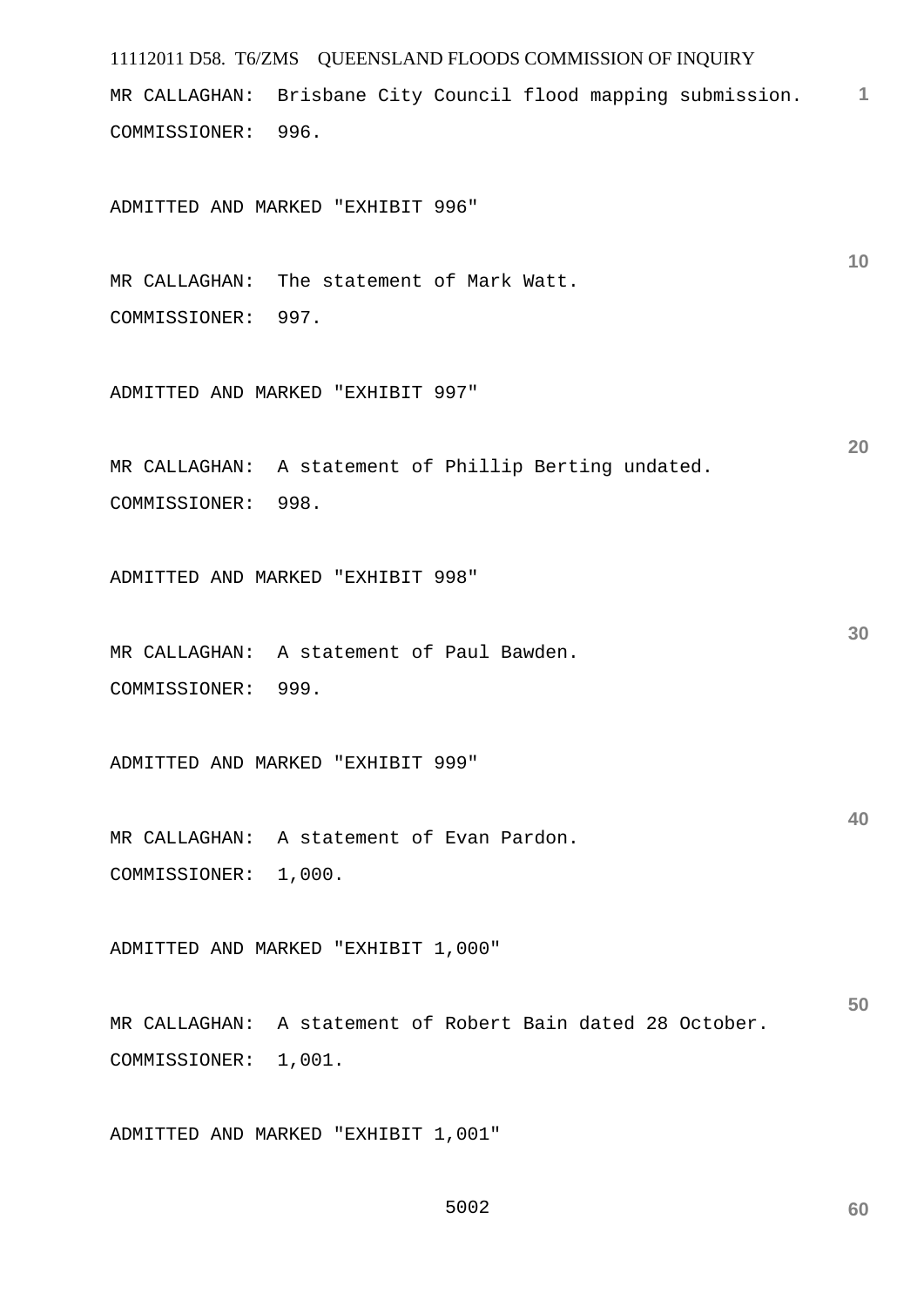MR CALLAGHAN: A statement of Robert Bain dated 21 October. COMMISSIONER: 1,002

ADMITTED AND MARKED "EXHIBIT 1,002"

MR CALLAGHAN: A statement of Robert Bain dated 7 September. COMMISSIONER: 1,003.

ADMITTED AND MARKED "EXHIBIT 1,003"

MR CALLAGHAN: A statement of Anthony Jacobs. COMMISSIONER: 1,004.

ADMITTED AND MARKED "EXHIBIT 1,004"

MR CALLAGHAN: A statement of Bradley Sully. COMMISSIONER: 1,005.

ADMITTED AND MARKED "EXHIBIT 1,005"

MR CALLAGHAN: Temporary State Policy 2/11.

COMMISSIONER: 1,006.

MR CALLAGHAN: SCARM report 73.

COMMISSIONER: 1,007

ADMITTED AND MARKED "EXHIBIT 1,007"

MR CALLAGHAN: Brisbane City Council memorandum from Mary Shortland to Jude Munro.

**60** 

**20** 

**10** 

**30** 

**40**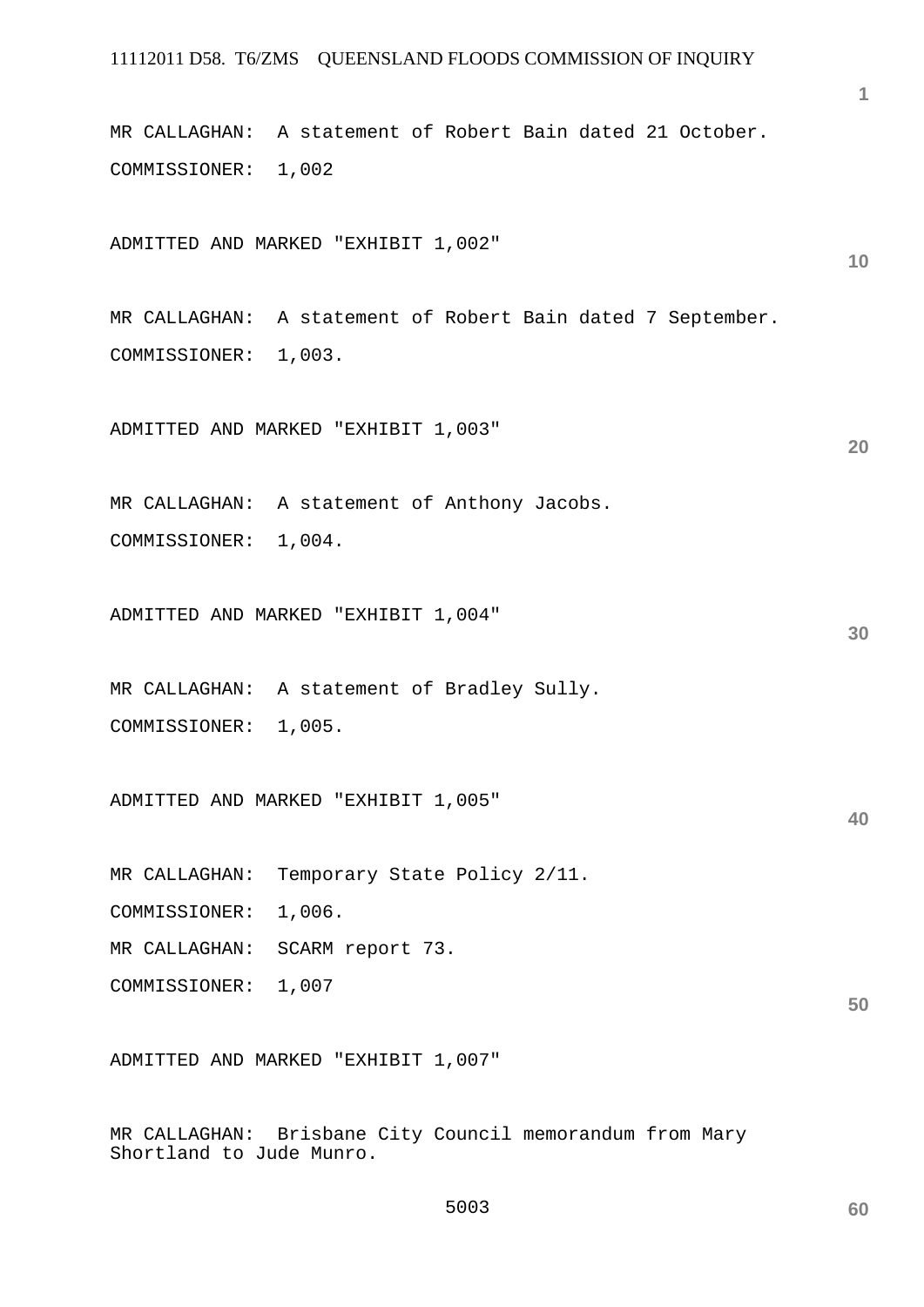COMMISSIONER: 1,008.

ADMITTED AND MARKED "EXHIBIT 1,008"

**10**  MR CALLAGHAN: Brisbane City Council power point presentation of 7 August 2003.

COMMISSIONER: 1,009.

ADMITTED AND MARKED "EXHIBIT 1,009"

MR CALLAGHAN: Statement of Miles Vass dated 8 September. COMMISSIONER: 1,010.

ADMITTED AND MARKED "EXHIBIT 1,010"

MR CALLAGHAN: Statement of Miles Vass dated 12 October. COMMISSIONER: 1,011.

ADMITTED AND MARKED "EXHIBIT 1,011"

MR CALLAGHAN: Statement of Amanda Yeates. COMMISSIONER: 1,012.

ADMITTED AND MARKED "EXHIBIT 1,012"

**50**  MR CALLAGHAN: Statement of Graham Brown. COMMISSIONER: 1,013.

ADMITTED AND MARKED "EXHIBIT 1,013"

**1**

**20** 

**30**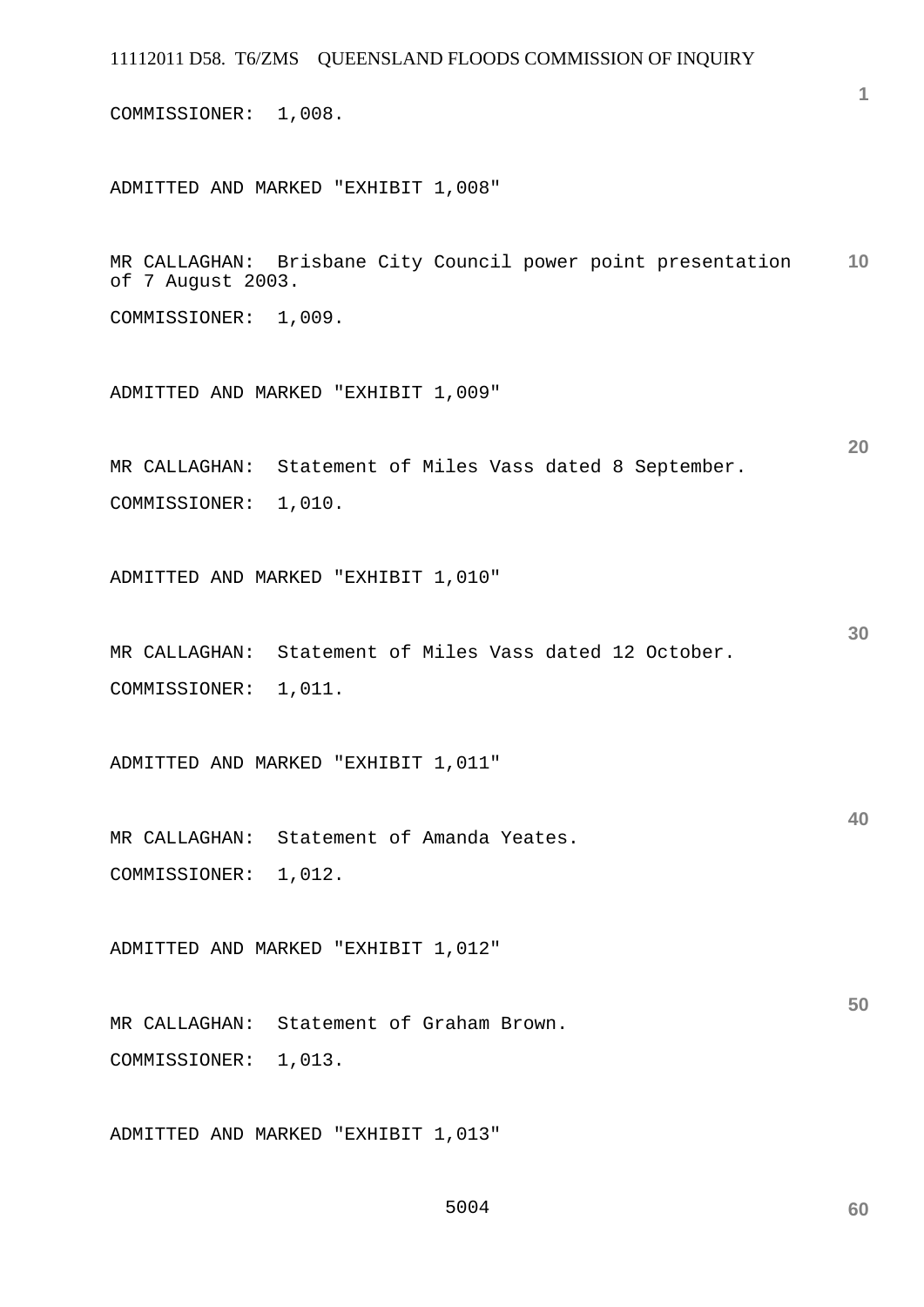MR CALLAGHAN: Statement of Martin Moore. COMMISSIONER: 1,014.

ADMITTED AND MARKED "EXHIBIT 1,014"

MR CALLAGHAN: Statement of Glen Brumby. COMMISSIONER: 1,015.

ADMITTED AND MARKED "EXHIBIT 1,015"

MR CALLAGHAN: Submission from the Commonwealth Government on draft standard.

COMMISSIONER: 1,016.

ADMITTED AND MARKED "EXHIBIT 1,016"

MR CALLAGHAN: Statement of Carl Wulff.

COMMISSIONER: 1,017.

ADMITTED AND MARKED "EXHIBIT 1,017"

MR CALLAGHAN: Statement of Pier Westerhuis. COMMISSIONER: 1,018.

**50**  ADMITTED AND MARKED "EXHIBIT 1,018"

MR CALLAGHAN: That's 12 May, Mr Westerhuis has another statement. Material provided by CD Blanch.

COMMISSIONER: 1,019.

**60** 

**1**

**10** 

**20** 

**30**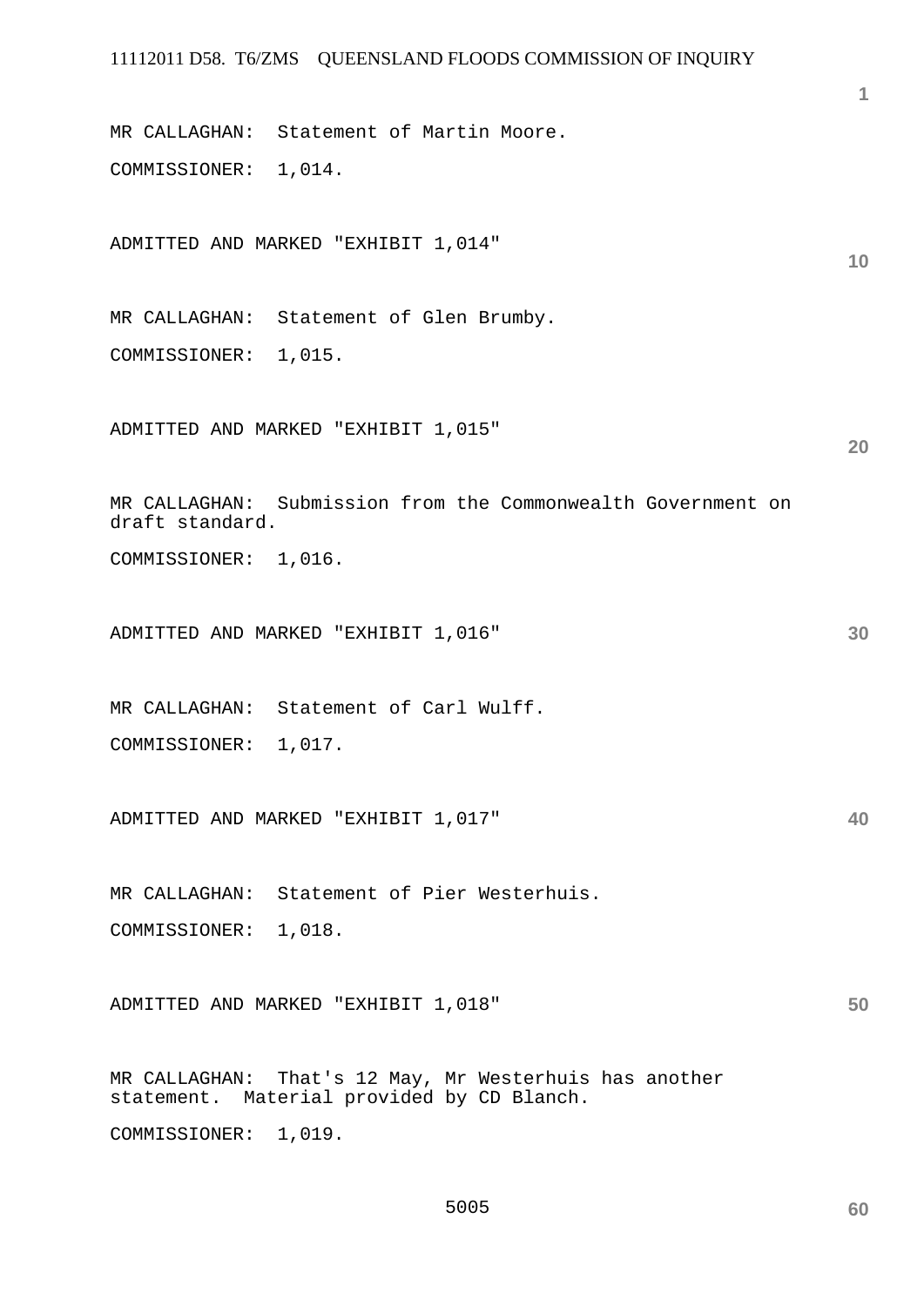ADMITTED AND MARKED "EXHIBIT 1,019"

**1**

**10** 

**20** 

**30** 

**40** 

| MR CALLAGHAN: Material provided by Rockhampton Regional<br>Council.                              |
|--------------------------------------------------------------------------------------------------|
| COMMISSIONER: 1,020.                                                                             |
| ADMITTED AND MARKED "EXHIBIT 1,020"                                                              |
| MR CALLAGHAN: Material provided by the Department of<br>Community & Safety on the review of SPP. |
| COMMISSIONER: 1,021.                                                                             |
| ADMITTED AND MARKED "EXHIBIT 1,021"                                                              |
| MR CALLAGHAN: Statement of Campbell Darby.                                                       |
| COMMISSIONER: 1,022.                                                                             |
| ADMITTED AND MARKED "EXHIBIT 1,022"                                                              |
| MR CALLAGHAN: Statement of Dennis Ward.                                                          |
| COMMISSIONER: 1,023.                                                                             |
| ADMITTED AND MARKED "EXHIBIT 1,023"                                                              |
| MR CALLAGHAN: Statement of Jane Pires.                                                           |
| COMMISSIONER: 1,024                                                                              |
| ADMITTED AND MARKED "EXHIBIT 1,024"                                                              |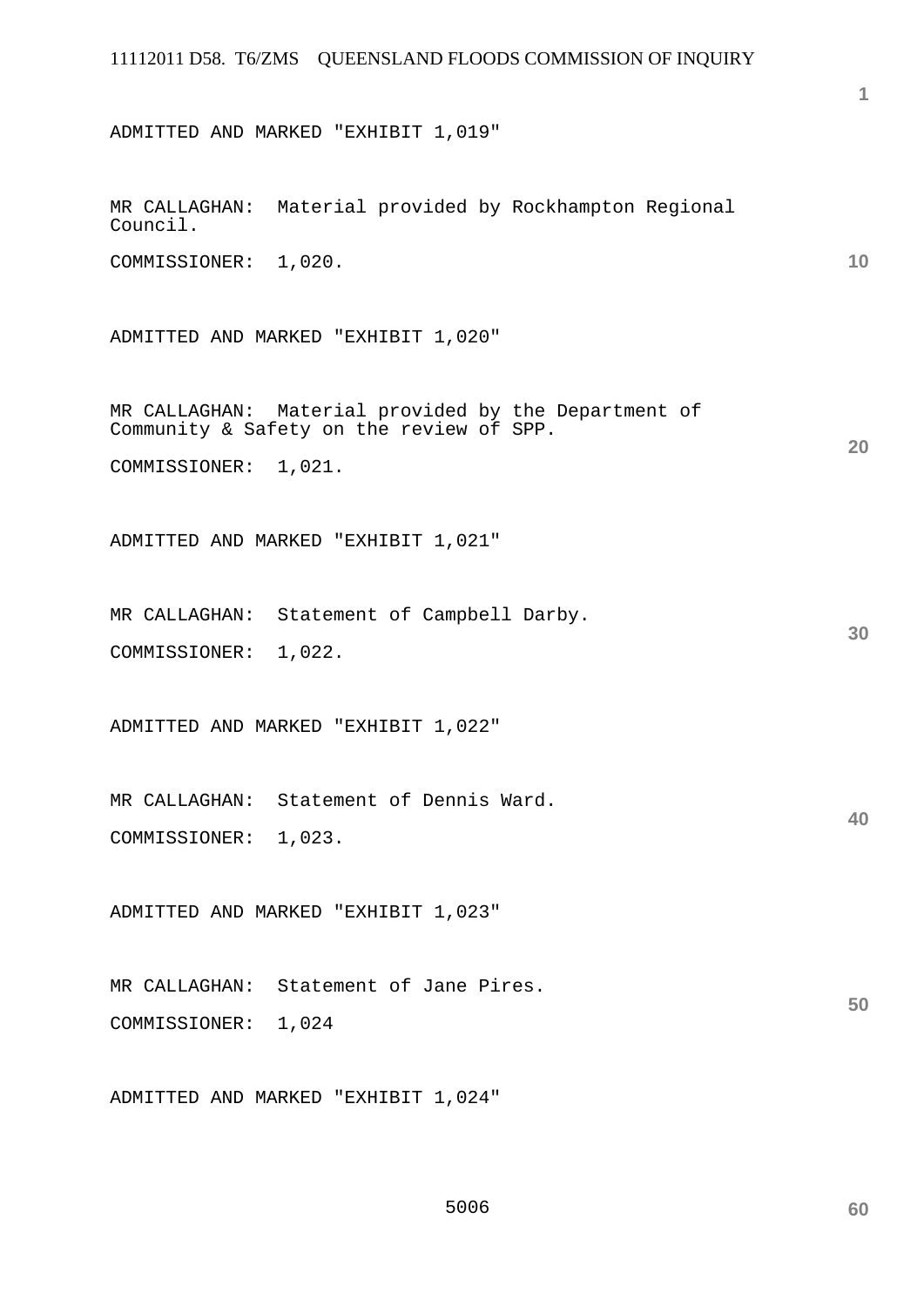```
11112011 D58. T6/ZMS QUEENSLAND FLOODS COMMISSION OF INQUIRY 
                                                                      1
                                                                     10 
                                                                     20 
                                                                     30 
                                                                     40 
                                                                     50 
MR CALLAGHAN: Statement of Peter Unwin. 
COMMISSIONER: 1,025. 
ADMITTED AND MARKED "EXHIBIT 1,025" 
MR CALLAGHAN: Statement of Mark Richards. 
COMMISSIONER: 1,026. 
ADMITTED AND MARKED "EXHIBIT 1,026" 
MR CALLAGHAN: Statement of Robert Hazell. 
COMMISSIONER: 1,027. 
ADMITTED AND MARKED "EXHIBIT 1,027" 
MR CALLAGHAN: Statement of Lyn Mitchell. 
COMMISSIONER: 1,028. 
ADMITTED AND MARKED "EXHIBIT 1,028" 
MR CALLAGHAN: Statement of Scott Grogan. 
COMMISSIONER: 1,029. 
ADMITTED AND MARKED "EXHIBIT 1,029" 
MR CALLAGHAN: Statement of Jamie Dobbs. 
COMMISSIONER: 1,030. 
ADMITTED AND MARKED "EXHIBIT 1,030"
```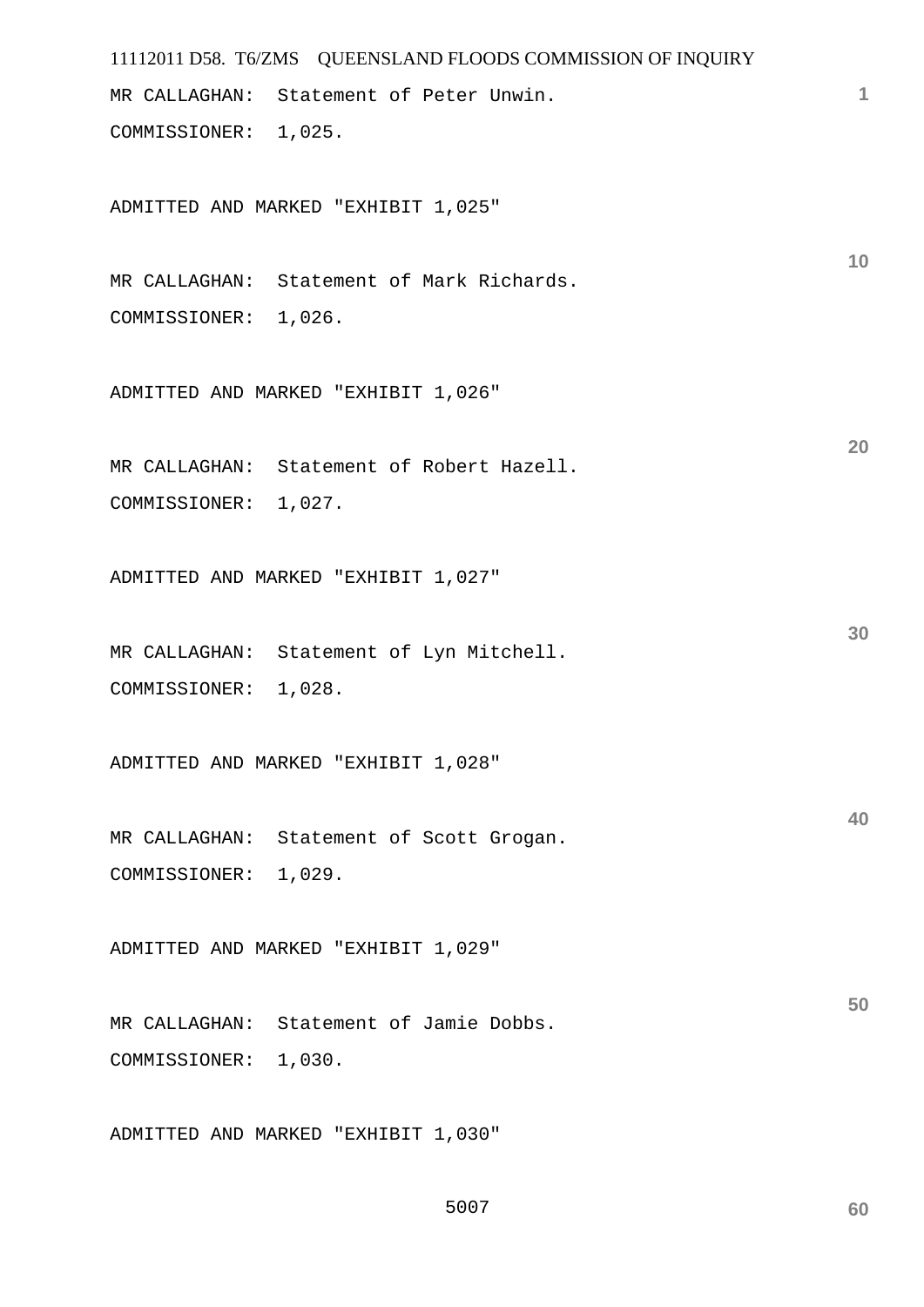MR CALLAGHAN: And a collection of documents provided by Vero Insurance.

COMMISSIONER: 1,031.

ADMITTED AND MARKED "EXHIBIT 1,031"

MR CALLAGHAN: There is finally a collection of documents relating to the operation of the State Emergency Service. They are contained on one disc and an index to the material on the disc is provided.

COMMISSIONER: The disc and the index will be collectively 1,032.

ADMITTED AND MARKED "EXHIBIT 1,032"

MR CALLAGHAN: And I believe that's the conclusions of the materials.

COMMISSIONER: All right. I think the parties have been advised already by e-mail as to the process for the furnishing of respective findings and recommendations to them and responses, but the arrangement will be rather than trying to get them out in a couple of tranches as the Commission did last time we'll just do it when we can, advising the response time which will be two weeks if it's fairly straightforward and short, three, if it's something longer and more complex. Those are working weeks.

The Commission will work towards getting everything to the parties by the 5th of December at the latest so that the responses will all be back by the 23rd of December at the latest, but it will be two or three weeks. Again, the responses should, as has been indicated, confine themselves really to indicate what's agreed, what's not agreed, why, is there something that's been overlooked, but I would urge you not to engage in rhetoric or expostulation.

The findings and recommendations will be tentative. I think some parties might have missed that point last time because we<br>did get responses saving this is inconsistent with that. The did get responses saying this is inconsistent with that. whole point is that no finding is absolute. So they're all there for you to respond to by way of recent argument, aversion to the evidence and it kept as concise as possible. I thank the parties for their cooperation.

There are two other sets of thanks I would like to make. The

**30** 

**50** 

**60** 

**10**